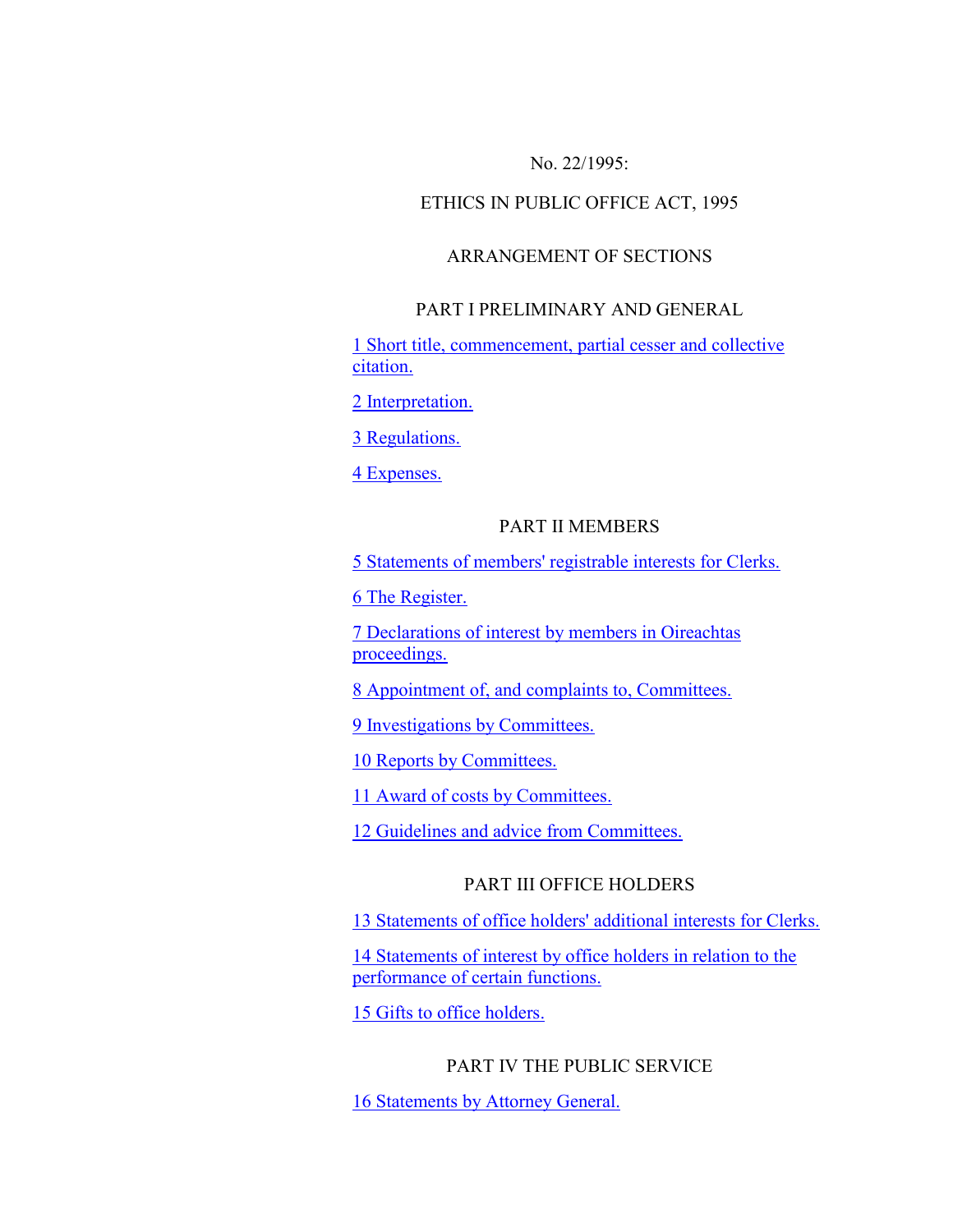[17 Designated directorships.](http://www.irishstatutebook.ie/1995/en/act/pub/0022/sec0017.html#zza22y1995s17)

[18 Designated positions of employment.](http://www.irishstatutebook.ie/1995/en/act/pub/0022/sec0018.html#zza22y1995s18)

[19 Special advisers.](http://www.irishstatutebook.ie/1995/en/act/pub/0022/sec0019.html#zza22y1995s19)

[20 Provisions relating to statements under](http://www.irishstatutebook.ie/1995/en/act/pub/0022/sec0020.html#zza22y1995s20) *sections 17* to *19*.

#### PART V THE COMMISSION

[21 Establishment, membership and functions of Commission.](http://www.irishstatutebook.ie/1995/en/act/pub/0022/sec0021.html#zza22y1995s21)

[22 Complaints to Commission.](http://www.irishstatutebook.ie/1995/en/act/pub/0022/sec0022.html#zza22y1995s22)

[23 Investigations by Commission.](http://www.irishstatutebook.ie/1995/en/act/pub/0022/sec0023.html#zza22y1995s23)

[24 Reports by Commission.](http://www.irishstatutebook.ie/1995/en/act/pub/0022/sec0024.html#zza22y1995s24)

[25 Guidelines and advice from Commission.](http://www.irishstatutebook.ie/1995/en/act/pub/0022/sec0025.html#zza22y1995s25)

[26 Award of costs by Commission.](http://www.irishstatutebook.ie/1995/en/act/pub/0022/sec0026.html#zza22y1995s26)

[27 Annual and special reports by Commission.](http://www.irishstatutebook.ie/1995/en/act/pub/0022/sec0027.html#zza22y1995s27)

## PART VI MISCELLANEOUS

[28 Action by Houses where reports laid before them.](http://www.irishstatutebook.ie/1995/en/act/pub/0022/sec0028.html#zza22y1995s28)

[29 Statements of interests outside periods specified in](http://www.irishstatutebook.ie/1995/en/act/pub/0022/sec0029.html#zza22y1995s29) *sections 5*, *13* [and](http://www.irishstatutebook.ie/1995/en/act/pub/0022/sec0029.html#zza22y1995s29) *20*.

[30 Voluntary statements.](http://www.irishstatutebook.ie/1995/en/act/pub/0022/sec0030.html#zza22y1995s30)

[31 Discontinuance of investigations.](http://www.irishstatutebook.ie/1995/en/act/pub/0022/sec0031.html#zza22y1995s31)

[32 Powers of Committees and Commission.](http://www.irishstatutebook.ie/1995/en/act/pub/0022/sec0032.html#zza22y1995s32)

[33 Independence of Commission.](http://www.irishstatutebook.ie/1995/en/act/pub/0022/sec0033.html#zza22y1995s33)

[34 Retention of statements and matters concerning legal or](http://www.irishstatutebook.ie/1995/en/act/pub/0022/sec0034.html#zza22y1995s34)  [medical services.](http://www.irishstatutebook.ie/1995/en/act/pub/0022/sec0034.html#zza22y1995s34)

[35 Prohibition of disclosure of information.](http://www.irishstatutebook.ie/1995/en/act/pub/0022/sec0035.html#zza22y1995s35)

[36 Obligation to comply with determinations of Committees and](http://www.irishstatutebook.ie/1995/en/act/pub/0022/sec0036.html#zza22y1995s36)  [Commission.](http://www.irishstatutebook.ie/1995/en/act/pub/0022/sec0036.html#zza22y1995s36)

[37 Provisions in relation to offences.](http://www.irishstatutebook.ie/1995/en/act/pub/0022/sec0037.html#zza22y1995s37)

[38 Amendment of Prevention of Corruption Acts, 1889 to 1916.](http://www.irishstatutebook.ie/1995/en/act/pub/0022/sec0038.html#zza22y1995s38)

[FIRST SCHEDULE](http://www.irishstatutebook.ie/1995/en/act/pub/0022/gen_7.html#gen_7)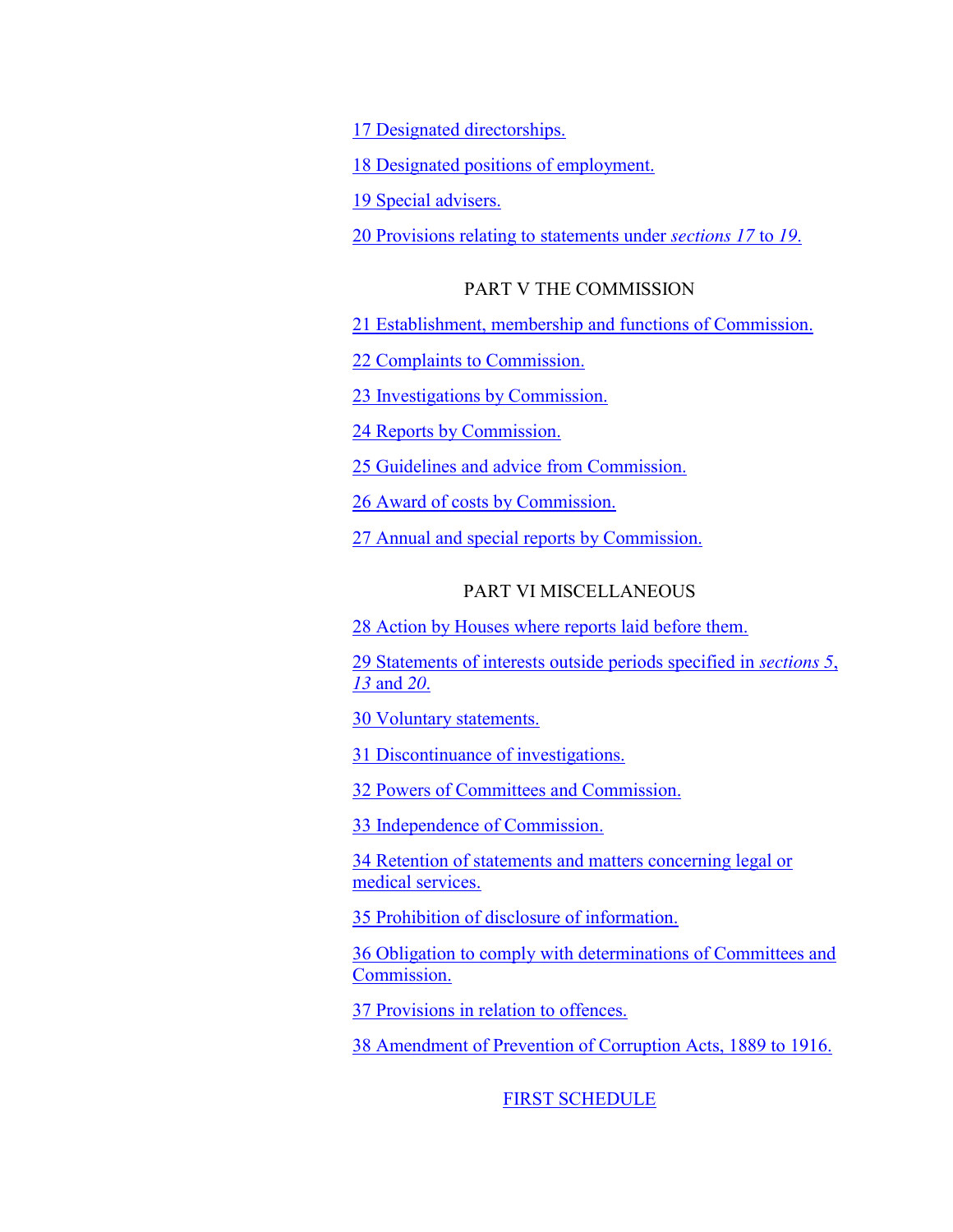### [SECOND SCHEDULE](http://www.irishstatutebook.ie/1995/en/act/pub/0022/gen_8.html#gen_8)

AN ACT TO PROVIDE FOR THE DISCLOSURE OF INTERESTS OF HOLDERS OF CERTAIN PUBLIC OFFICES (INCLUDING MEMBERS OF THE HOUSES OF THE OIREACHTAS) AND DESIGNATED DIRECTORS OF AND PERSONS EMPLOYED IN DESIGNATED POSITIONS IN CERTAIN PUBLIC BODIES, FOR THE APPOINTMENT BY EACH SUCH HOUSE OF A COMMITTEE, AND FOR THE ESTABLISHMENT OF A COMMISSION, TO INVESTIGATE CONTRAVENTIONS OF THIS ACT AND TO ESTABLISH GUIDELINES TO ENSURE COMPLIANCE THEREWITH, TO PROHIBIT THE RETENTION OF VALUABLE GIFTS BY HOLDERS OF CERTAIN PUBLIC OFFICES, TO AMEND THE PREVENTION OF CORRUPTION ACTS, 1889 TO 1916, AND TO PROVIDE FOR RELATED MATTERS.

[22*nd July*, 1995]

### BE IT ENACTED BY THE OIREACHTAS AS FOLLOWS:

#### PART I PRELIMINARY AND GENERAL

Short title, commencement, partial cesser and collective citation. **1**.—(1) This Act may be cited as the [Ethics in Public Office Act,](http://www.irishstatutebook.ie/1995/en/act/pub/0022/index.html#zza22y1995)  [1995](http://www.irishstatutebook.ie/1995/en/act/pub/0022/index.html#zza22y1995) .

> (2) ( *a* ) (i) Subject to *subparagraph (ii)*, this Act shall come into operation on such day as the Government appoint by order.

(ii) *Subparagraph (i)* does not apply to—

(I) *Part II*,

(II) *Part III* in so far as it relates to the Chairman and Deputy Chairman of each House, or

(III) *Parts V* and *VI* in so far as they relate to members.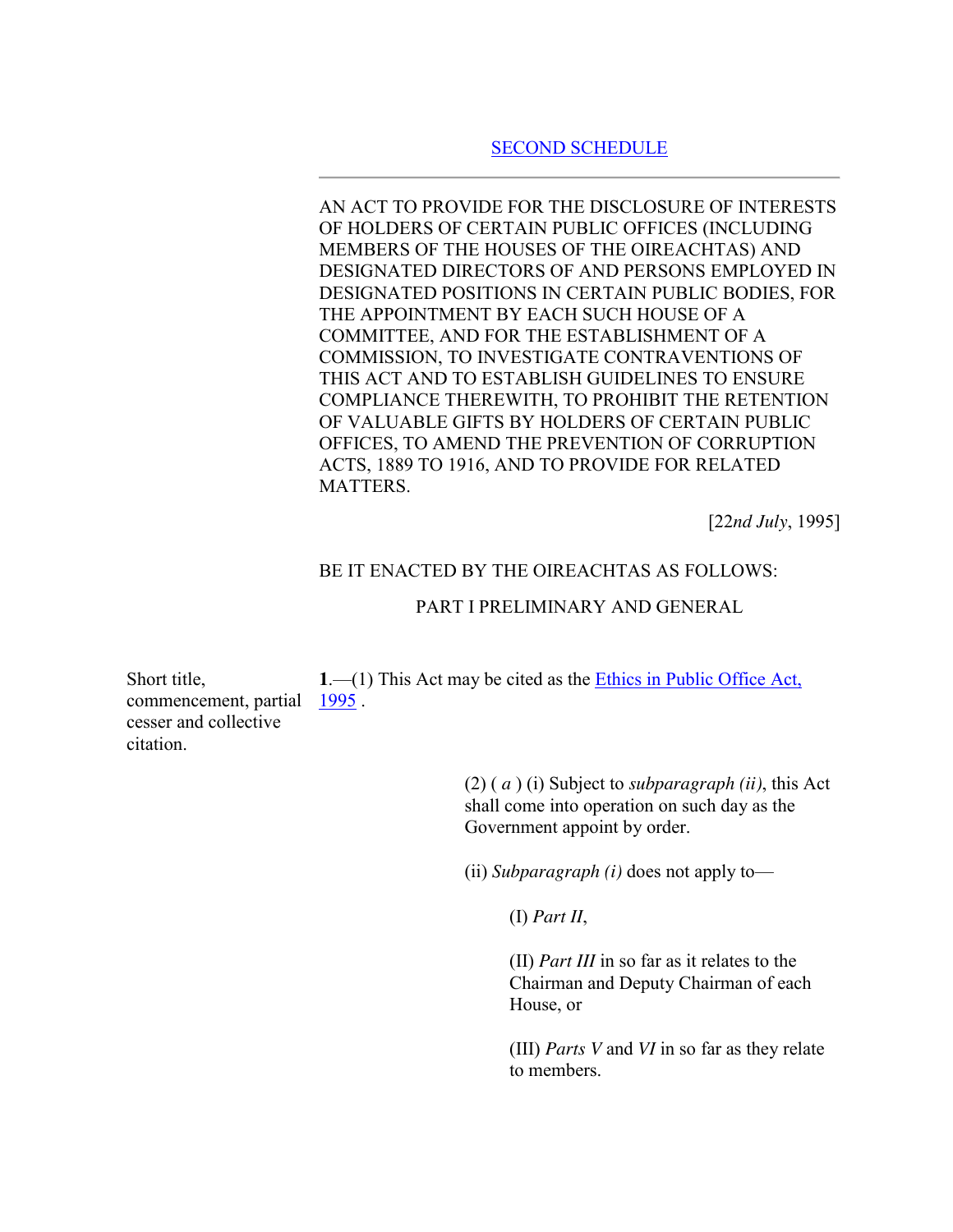( *b* ) (i) If either House by resolution so declares—

> (I) *Part II* in so far as it relates to that House and its members and Clerk and its committees and their members and clerks,

(II) *Part III* in so far as it relates to the Chairman and Deputy Chairman of that House, and

(III) *Parts V* and *VI* in so far as they relate to members of that House,

shall come into operation on such day as may be specified in the resolution.

(ii) If each House by resolution so declares, *Part II* shall come into operation on such day as may be specified in the resolution in so far as it relates to joint committees of both Houses and their members and clerks.

( *c* ) (i) If either House by resolution so declares—

> (I) *Part II* in so far as it relates to that House and its members and Clerk and its committees and their members and clerks,

(II) *Part III* in so far as it relates to the Chairman and Deputy Chairman of that House, and

(III) *Parts V* and *VI* in so far as they relate to members of that House,

shall cease to be in operation as on and from such day as may be specified in the resolution.

(ii) If either House by resolution so declares, *Part II* shall cease to be in operation as on and from such day as may be specified in the resolution in so far as it relates to joint committees of both Houses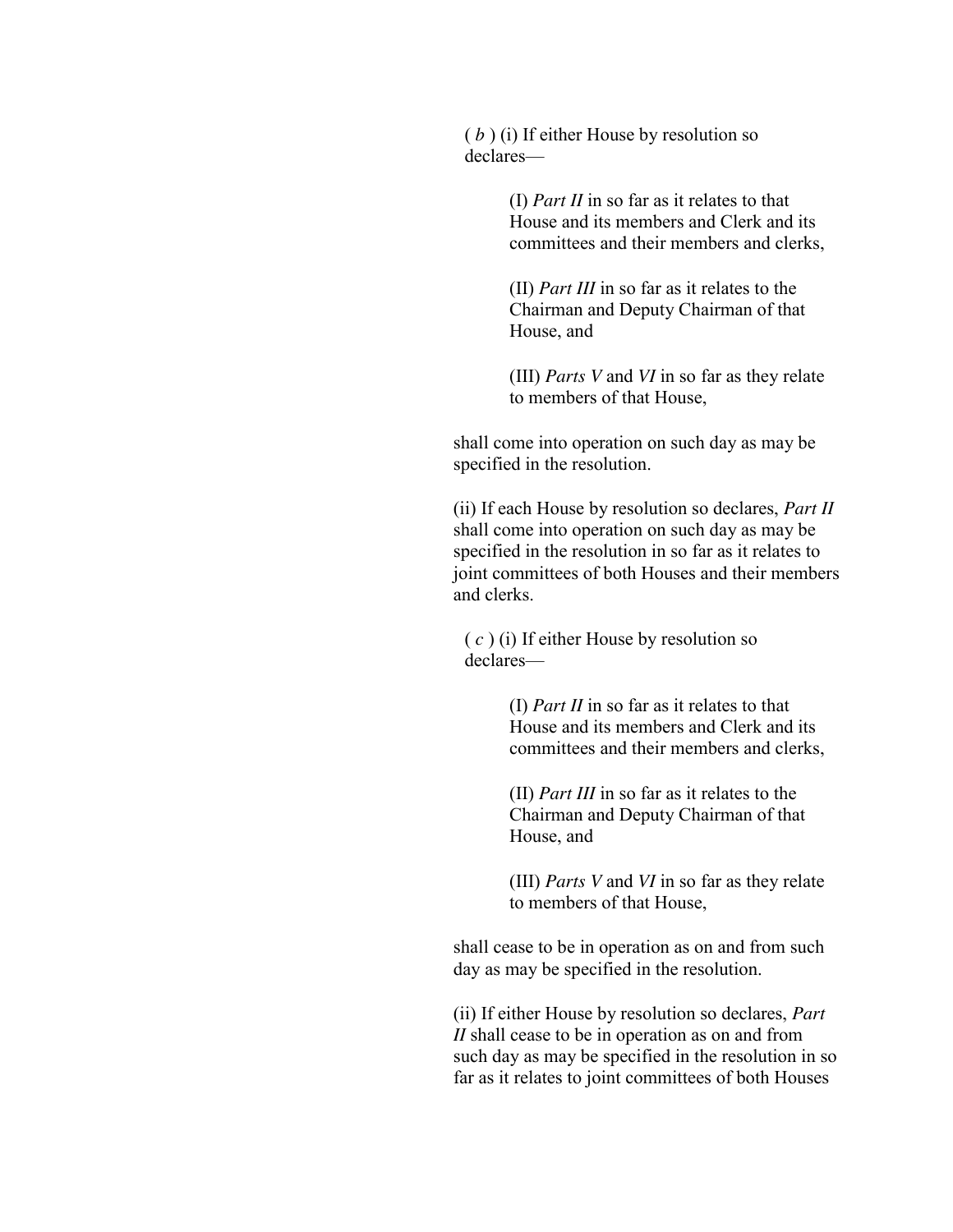and their members and clerks.

(3) The Prevention of Corruption Acts, 1889 to 1916, and *section 38* may be cited together as the Prevention of Corruption Acts, 1889 to 1995.

Interpretation. **2**.—(1) In this Act, save where the context otherwise requires—

"act" includes omission or failure to act and a reference to the doing of an act includes a reference to the making of an omission, and any cognate words shall be construed accordingly;

"actual knowledge" means actual, direct and personal knowledge as distinct from constructive, implied or imputed knowledge and includes, in relation to a fact, belief in its existence the grounds for which are such that a reasonable person who is aware of them could not doubt or disbelieve that the fact exists;

"additional interests" has the meaning assigned to it by *section 13*;

"benefit" includes—

( *a* ) a right, privilege, office or dignity and any forbearance to demand money or money's worth or a valuable thing,

( *b* ) any aid, vote, consent or influence or pretended aid, vote, consent or influence,

( *c* ) any promise or procurement of or agreement or endeavour to procure, or the holding out of any expectation of, any gift, loan, fee, reward or other thing aforesaid,

or other advantage and the avoidance of a loss, liability, penalty, forfeiture, punishment or other disadvantage;

"Clerk" means, in relation to members of Dáil Éireann, the Clerk of Dáil Éireann and, in relation to members of Seanad Éireann, the Clerk of Seanad Éireann;

"commercial price", in relation to the supply of property, whether real or personal, or the supply of a service, and "commercial consideration", in relation to the lending of property, means—

> ( *a* ) where the person by whom the property is supplied or lent or the service is supplied carries on a business consisting wholly or partly of the supply or lending of property or the supply of a service, the lowest price or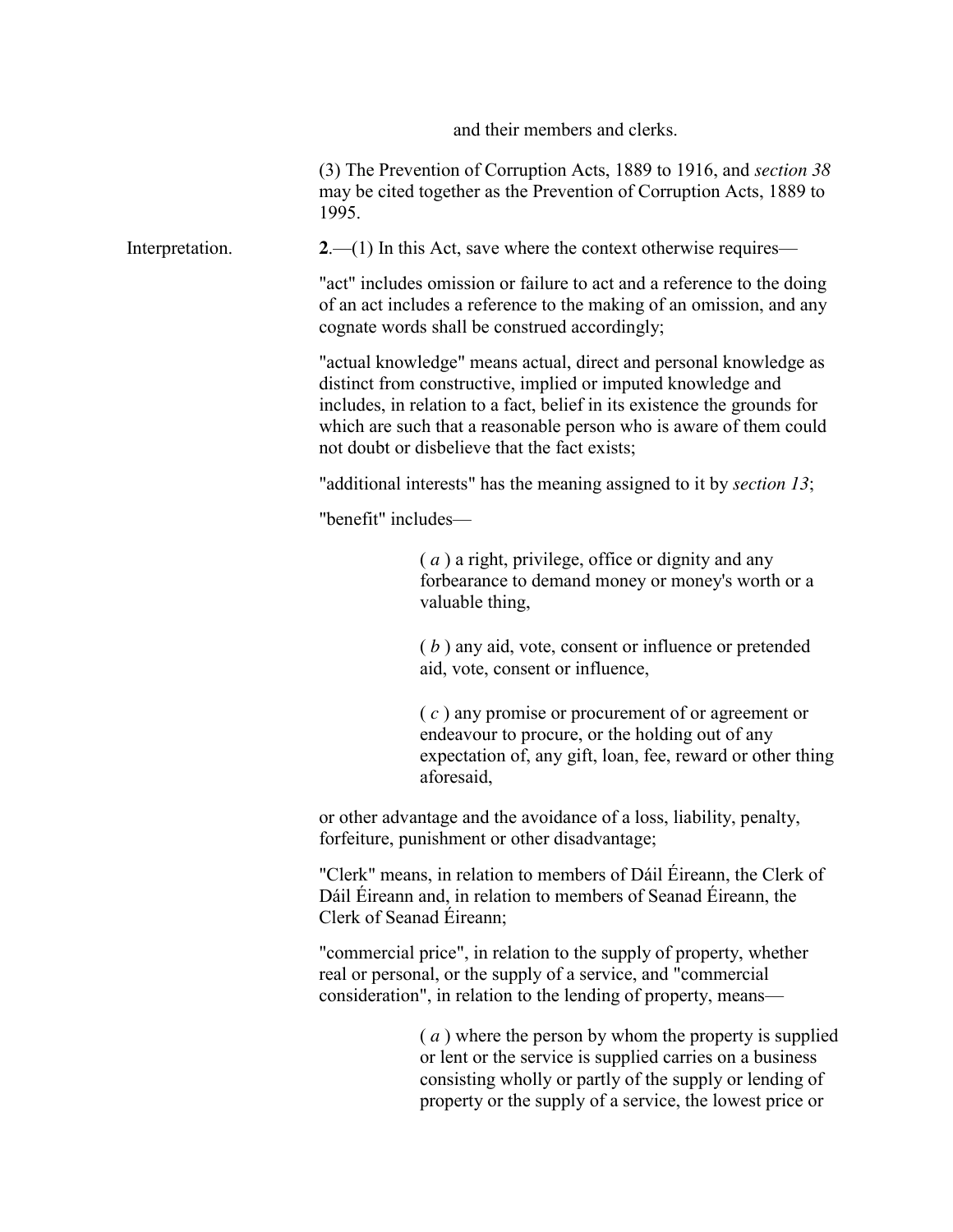consideration charged by him or her for the supply or lending in the normal course of business of an equivalent amount of property of the same kind or for the supply of a service of the same kind and to the same extent (allowance being made for any discount which is normally given by him or her in respect of the supply or lending of property of the same kind or the supply of a service of the same kind) at or about the time of the first-mentioned supply or lending of property or the first-mentioned supply of a service, and

( *b* ) where the person by whom the property is supplied or lent or the service is supplied does not carry on a business consisting wholly or partly of the supply or lending of property or the supply of a service of the same kind, the lowest price or consideration for which an equivalent amount of property of the same kind may be purchased or taken on loan or a service of the same kind and to the same extent may be procured in the normal course of business (allowance being made for any discount which is normally given in respect of the supply or lending of property of the same kind or the supply of a service of the same kind) at or about the time of the first-mentioned supply or lending of property or the first-mentioned supply of a service from a person who carries on such a business;

"the Commission" means the commission established by *section 21*;

"the Committee", in relation to Dáil Éireann or members of Dáil Éireann, means the Committee on Members' Interests of Dáil Éireann appointed under *section 8* and, in relation to Seanad Éireann or members of Seanad Éireann, means the Committee on Members' Interests of Seanad Éireann appointed under *section 8* and "a Committee" means, as the context may require, each of those committees or either of them;

"committee" and "joint committee" include a sub-committee of a committee or, as the case may be, joint committee;

"company" means any body corporate;

"connected person", in relation to a person, shall be construed in accordance with *subsection (2)*;

"designated directorship", in relation to a public body, means a prescribed directorship of that body;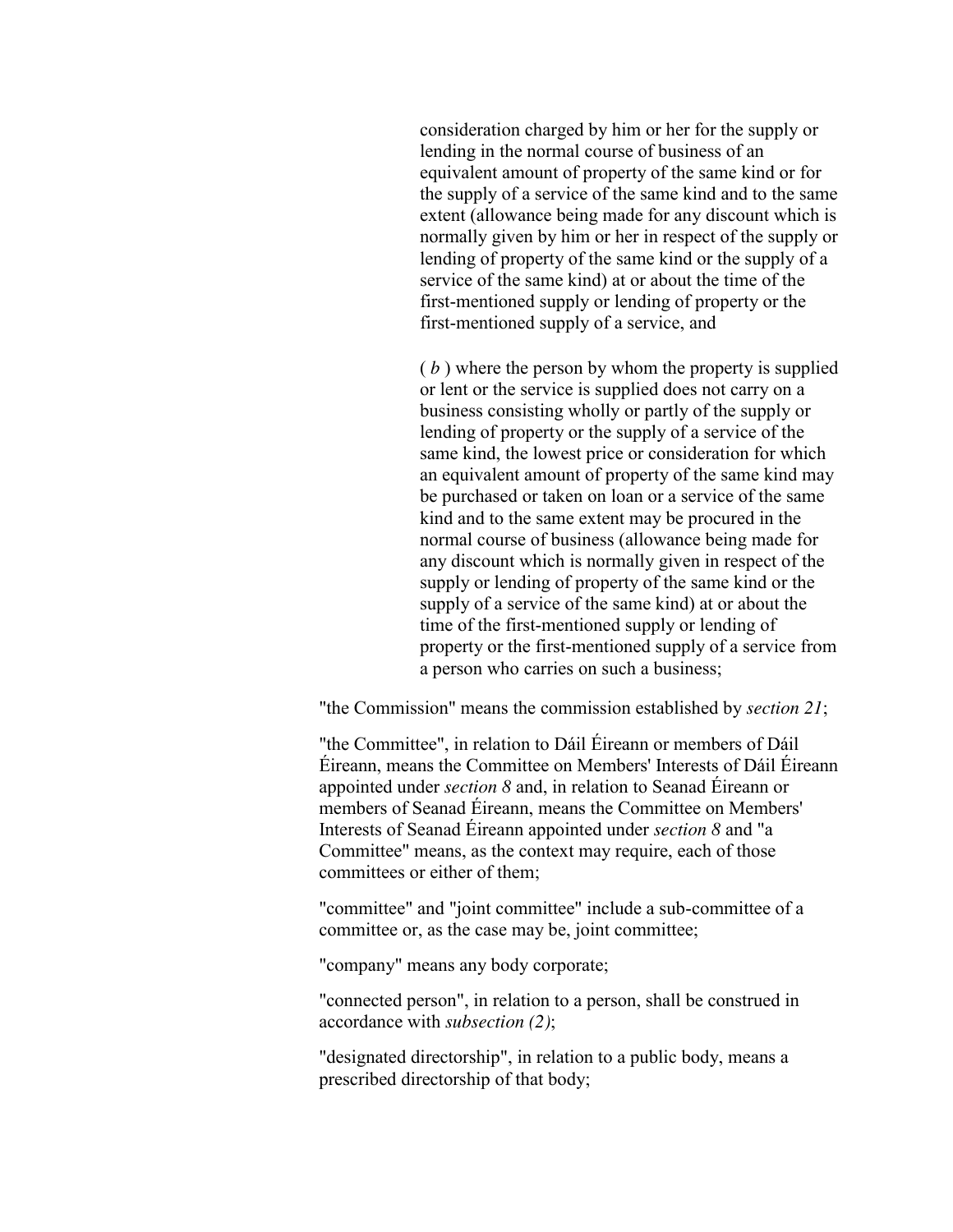"designated position", in relation to a public body, means a prescribed position of employment in that body;

"director" means a director within the meaning of the Companies Acts, 1963 to 1990, but includes, in the case of a public body that is not a company (within the meaning of the [Companies Act, 1963](http://www.irishstatutebook.ie/1963/en/act/pub/0033/index.html#zza33y1963) ) and is specified in *subparagraph (8)*, *(9)*, *(10)*, *(11)* or *(12)*, or stands prescribed for the purposes of *subparagraph (13)*, of *paragraph 1* of the *First Schedule*, a person who is a member of it or a member of any board or other body that controls, manages or administers it, and any cognate words shall be construed accordingly;

"election" means a presidential election, a European election, a Dáil election, a local election (within the meaning, in each case, of the [Electoral Act, 1992](http://www.irishstatutebook.ie/1992/en/act/pub/0023/index.html#zza23y1992) ), or an election of a member or members to serve in Seanad Éireann, and any cognate words shall be construed accordingly;

"functions" includes powers and duties and references to the performance of functions include, with respect to powers and duties, references to the exercise of the powers and the carrying out of the duties and, in relation to an office holder, includes functions conferred on him or her by the Government or in pursuance of a decision of the Government and functions of the office holder as a member of the Government;

"gift" means a gift of money or other property;

"House" means House of the Oireachtas and, in relation to a person who is an office holder or member, means the House of the Oireachtas of which he or she is a member, and any cognate words shall be construed accordingly;

"interest" means an interest specified in the *Second Schedule*;

"lend" includes lease or let and any cognate words shall be construed accordingly;

"member" means a member of Dáil Éireann or a member of Seanad Éireann;

"the Minister" means the Minister for Finance;

"office holder" means—

( *a* ) a person who is a Minister of the Government or a Minister of State,

( *b* ) a member who holds the office of Attorney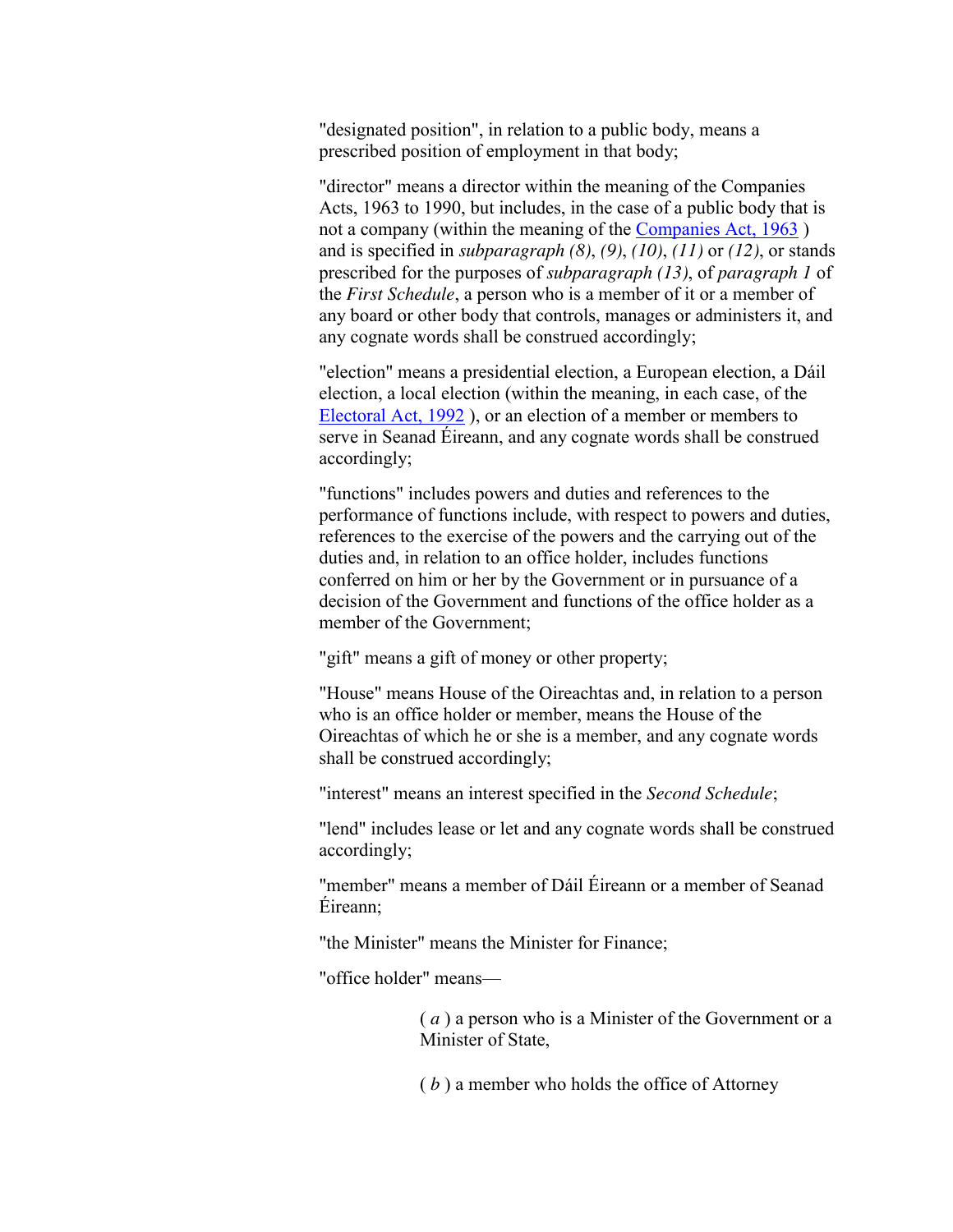General,

( *c* ) a person who is Chairman or Deputy Chairman of Dáil Éireann or Chairman or Deputy Chairman of Seanad Éireann, and

( *d* ) a person who holds—

(i) the office of chairman of a committee of either House, being an office that stands designated for the time being by resolution of that House, or

(ii) the office of chairman of a joint committee of both Houses, being an office that stands designated for the time being by resolution of each House;

"prescribed" means prescribed by regulations made by the Minister;

"property" means real or personal property;

"public body" shall be construed in accordance with the *First Schedule*;

"registrable interest" shall be construed in accordance with the *Second Schedule*;

"registration date" means—

( *a* ) in relation to Dáil Éireann and its members and Clerk—

(i) the date that is 30 days after the commencement of *Part II* in so far as it relates to Dáil Éireann and its members and Clerk and its committees and their members and clerks or, if on that date Dáil Éireann stands dissolved, the date that is 30 days after the date of the first meeting of Dáil Éireann after the first-mentioned date, and

(ii) the date of each anniversary of the first registration date or, if on any such date, Dáil Éireann stands dissolved, the date that is 30 days after the date of the first meeting of Dáil Éireann after the first-mentioned date, and

( *b* ) in relation to Seanad Éireann and its members and Clerk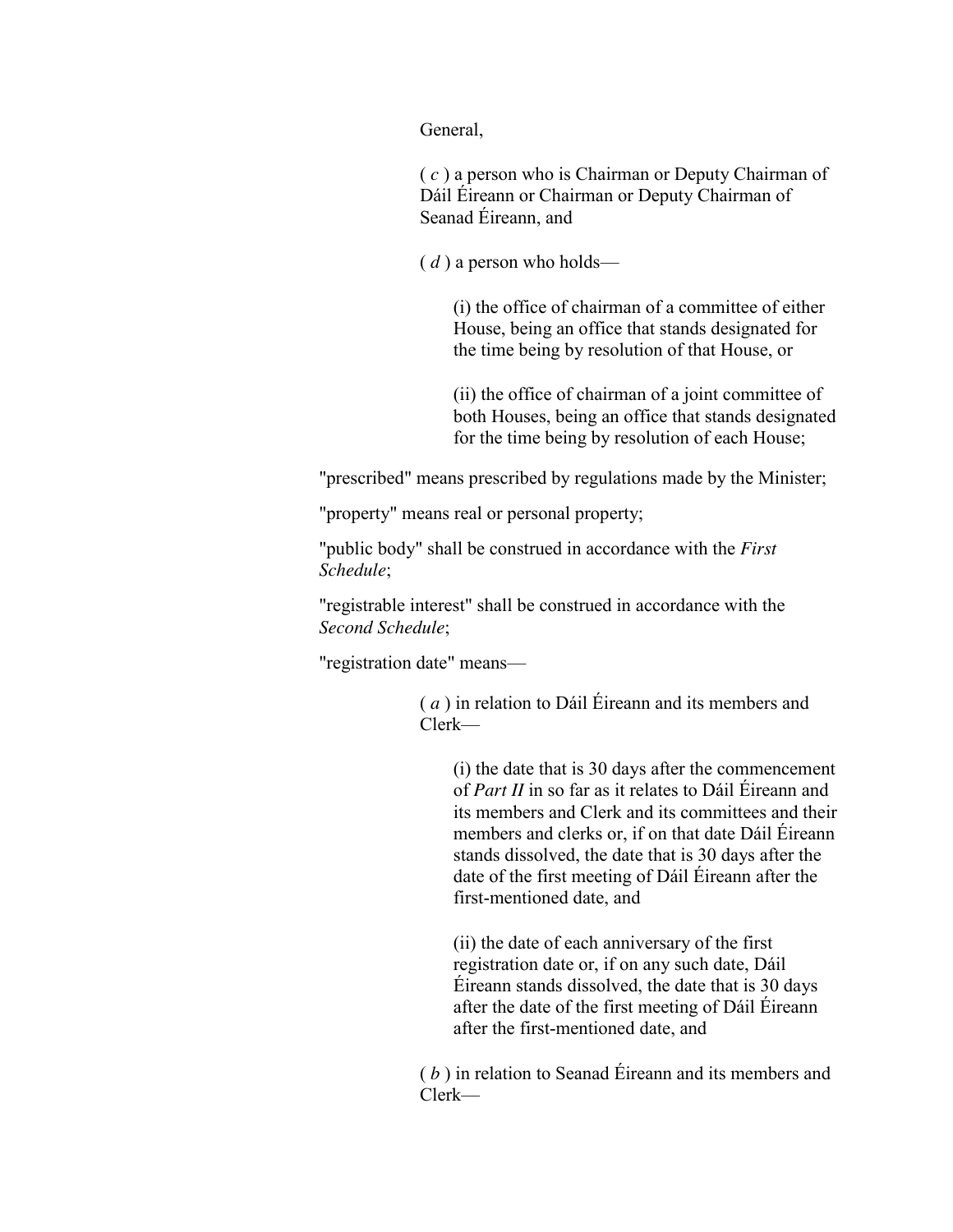(i) the date that is 30 days after the commencement of *Part II* in so far as it relates to Seanad Éireann and its members and Clerk and its committees and their members and clerks or, if on that date Dáil Éireann stands dissolved, the date that is 30 days after the date of the first meeting of Seanad Éireann after the first general election for members of Seanad Éireann after that dissolution, and

(ii) the date of each anniversary of the first registration date or, if on any such date, Dáil Éireann stands dissolved, the date that is 30 days after the date of the first meeting of Seanad Éireann after the first general election for members of Seanad Éireann after that dissolution;

"relative", in relation to a person, means a brother, sister, parent or spouse of the person or a child of the person or of the spouse;

"relevant authority" has the meaning assigned to it by *section 18*;

"special adviser" has the meaning assigned to it by *section 19*;

"spouse", in relation to a person, does not include a spouse who is living separately and apart from the person;

"value", in relation to a gift, means the price which the property the subject of the gift would fetch if it were sold on the open market on the date on which the gift was given in such manner and subject to such conditions as might reasonably be calculated to obtain for the vendor the best price for the property, and any cognate words shall be construed accordingly.

> (2) ( *a* ) Any question whether a person is connected with another shall be determined in accordance with the following provisions of this paragraph (any provision that one person is connected with another person being taken to mean also that that other person is connected with the first-mentioned person):

(i) a person is connected with an individual if that person is a relative of the individual,

(ii) a person, in his or her capacity as a trustee of a trust, is connected with an individual who or any of whose children or as respects whom any body corporate which he or she controls is a beneficiary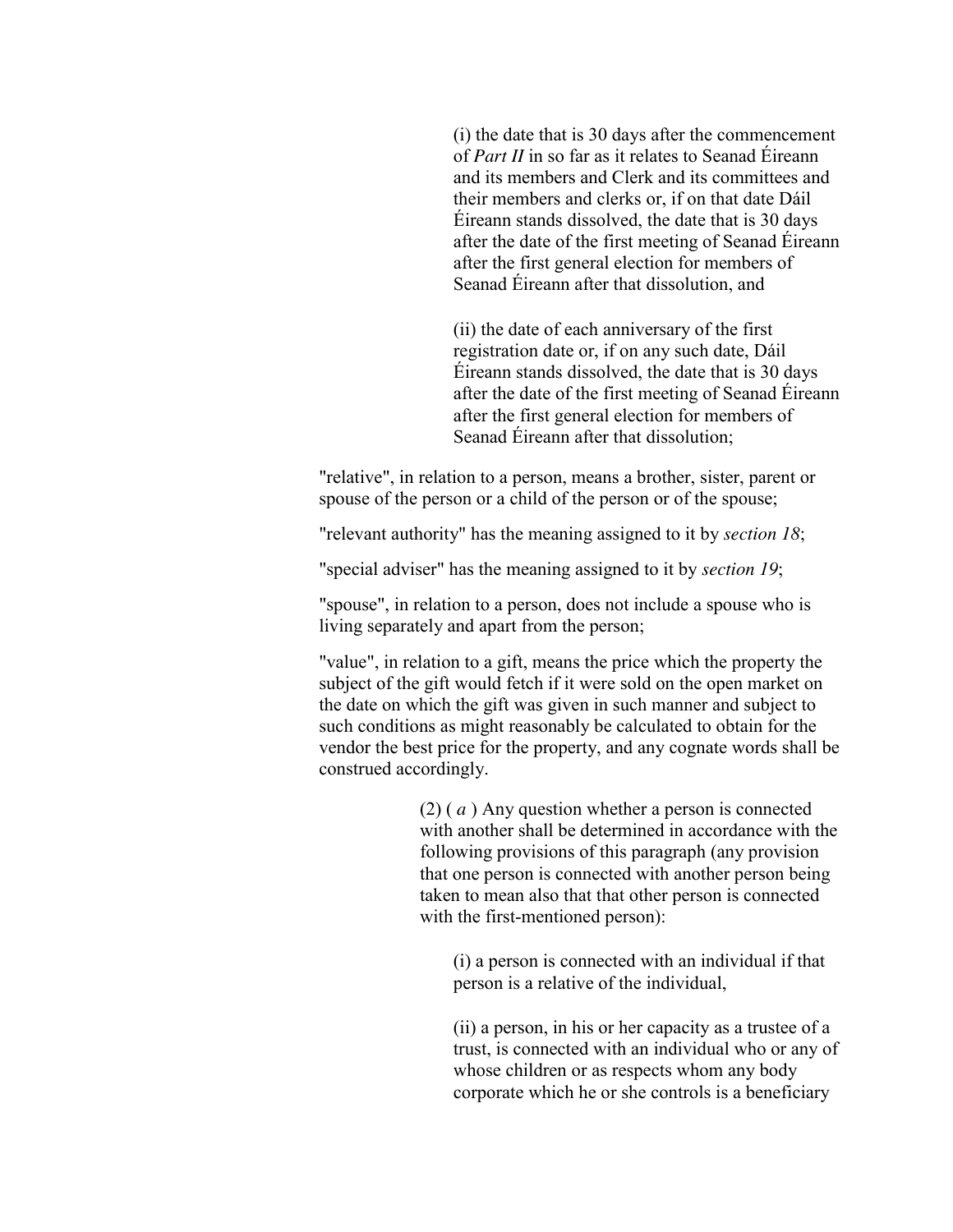of the trust,

(iii) a person is connected with any person with whom he or she is in partnership,

(iv) a company is connected with another person if that person has control of it or if that person and persons connected with that person together have control of it,

(v) any two or more persons acting together to secure or exercise control of a company shall be treated in relation to that company as connected with one another and with any person acting on the directions of any of them to secure or exercise control of the company.

( *b* ) In *paragraph (a)* "control" has the meaning assigned to it by [section 157](http://www.irishstatutebook.ie/1976/en/act/pub/0007/sec0157.html#zza7y1976s157) of the [Corporation Tax](http://www.irishstatutebook.ie/1976/en/act/pub/0007/index.html#zza7y1976)  [Act, 1976](http://www.irishstatutebook.ie/1976/en/act/pub/0007/index.html#zza7y1976) , and any cognate words shall be construed accordingly.

(3) For the purposes of this Act, a person or a connected person has a material interest in a matter if the consequence or effect—

> ( *a* ) of the performance by the person of a function of his or her office, directorship, designated position, or position as a special adviser, as the case may be, or

( *b* ) of any decision made in relation to or in the course or as a result of the performance of such a function by the person,

concerning that matter may be to confer on or withhold from the person or the connected person a significant benefit without also conferring it on or withholding it from persons in general or a class of persons which is of significant size having regard to all the circumstances and of which the person or the connected person is a member.

(4) For the purposes of this Act, a person shall be deemed to have an interest in property if the person would be regarded as having, for the purposes of the [Capital Acquisitions Tax Act, 1976](http://www.irishstatutebook.ie/1976/en/act/pub/0008/index.html#zza8y1976) , the power to make a disposition of that interest.

(5) In this Act—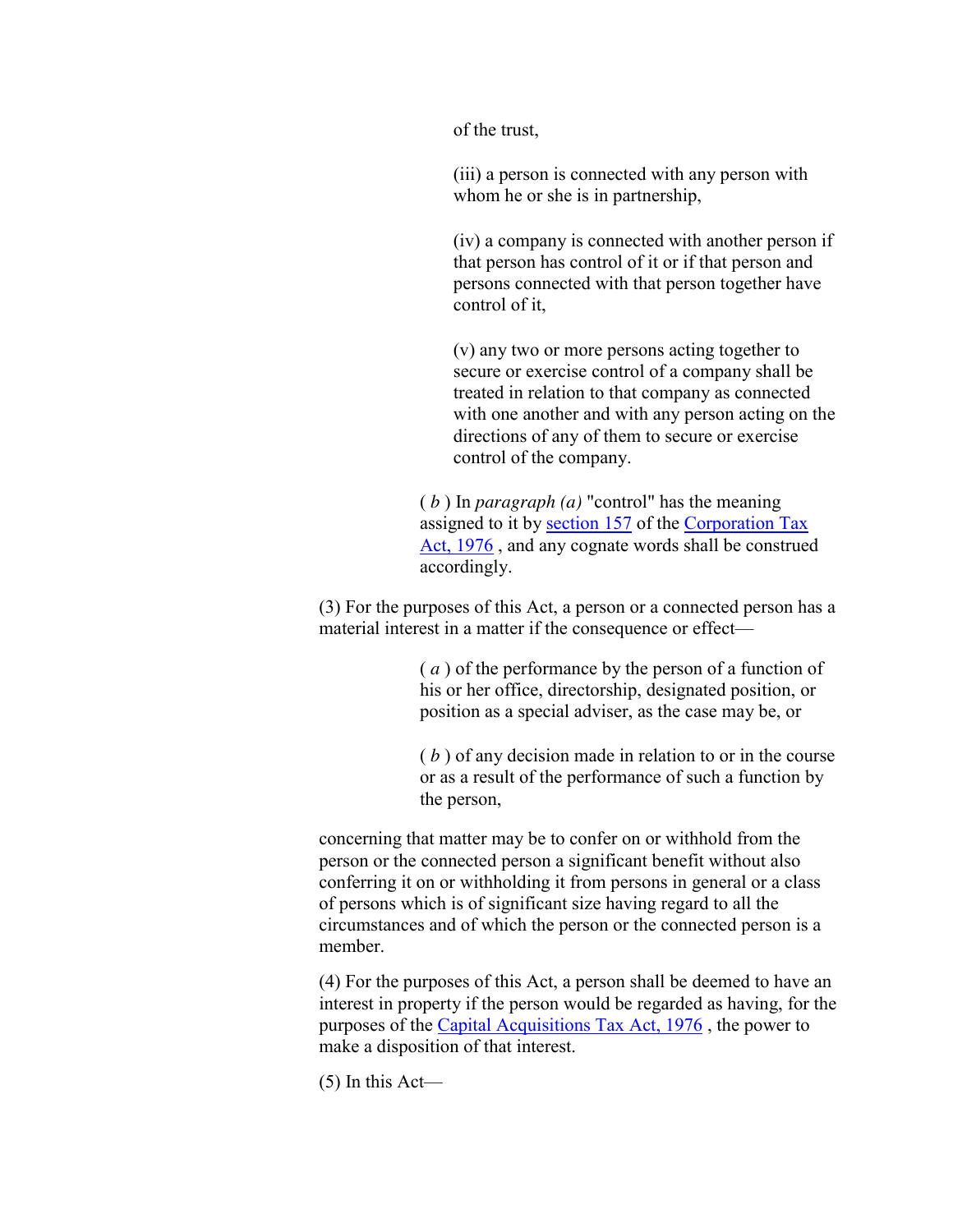|              | (a) a reference to a Part, section or Schedule is a<br>reference to a Part or section of, or a Schedule to, this<br>Act unless it is indicated that reference to some other<br>provision is intended, and                                                                                                                                                           |
|--------------|---------------------------------------------------------------------------------------------------------------------------------------------------------------------------------------------------------------------------------------------------------------------------------------------------------------------------------------------------------------------|
|              | $(b)$ a reference to a subsection, paragraph,<br>subparagraph, clause or subclause is a reference to a<br>subsection, paragraph, subparagraph, clause or<br>subclause of the provision in which the reference<br>occurs, unless it is indicated that reference to some<br>other provision is intended, and                                                          |
|              | $(c)$ a reference to any enactment shall be construed as<br>a reference to that enactment as amended, adapted or<br>extended by or under any subsequent enactment.                                                                                                                                                                                                  |
| Regulations. | 3.—(1) Subject to <i>subsection</i> (3), the Minister may—                                                                                                                                                                                                                                                                                                          |
|              | $(a)$ by regulations provide for any matter referred to in<br>this Act as prescribed or to be prescribed, and                                                                                                                                                                                                                                                       |
|              | $(b)$ make regulations generally for the purpose of<br>giving effect to this Act and, if in any respect any<br>difficulty arises during the period of two years after the<br>commencement of this section in bringing into<br>operation this Act, by regulations do anything which<br>appears to be necessary or expedient for bringing this<br>Act into operation. |
|              | (2) Regulations under this section may contain such incidental,<br>supplementary and consequential provisions as appear to the Minister<br>to be necessary or expedient for the purposes of the regulations.                                                                                                                                                        |
|              | (3) The Minister may prescribe—                                                                                                                                                                                                                                                                                                                                     |
|              | (a) for the purposes of the definition of "designated"<br>directorship" in <i>section</i> 2, a directorship of a public<br>body, or                                                                                                                                                                                                                                 |
|              | $(b)$ for the purposes of the definition of "designated"<br>position" in <i>section 2</i> , a position of employment in a<br>public body,                                                                                                                                                                                                                           |
|              | if, but only if, he or she considers that it is necessary in the public<br>interest to do so in order to ensure, in a case in which, in the opinion<br>of the Minister, a conflict could arise between an interest referred to                                                                                                                                      |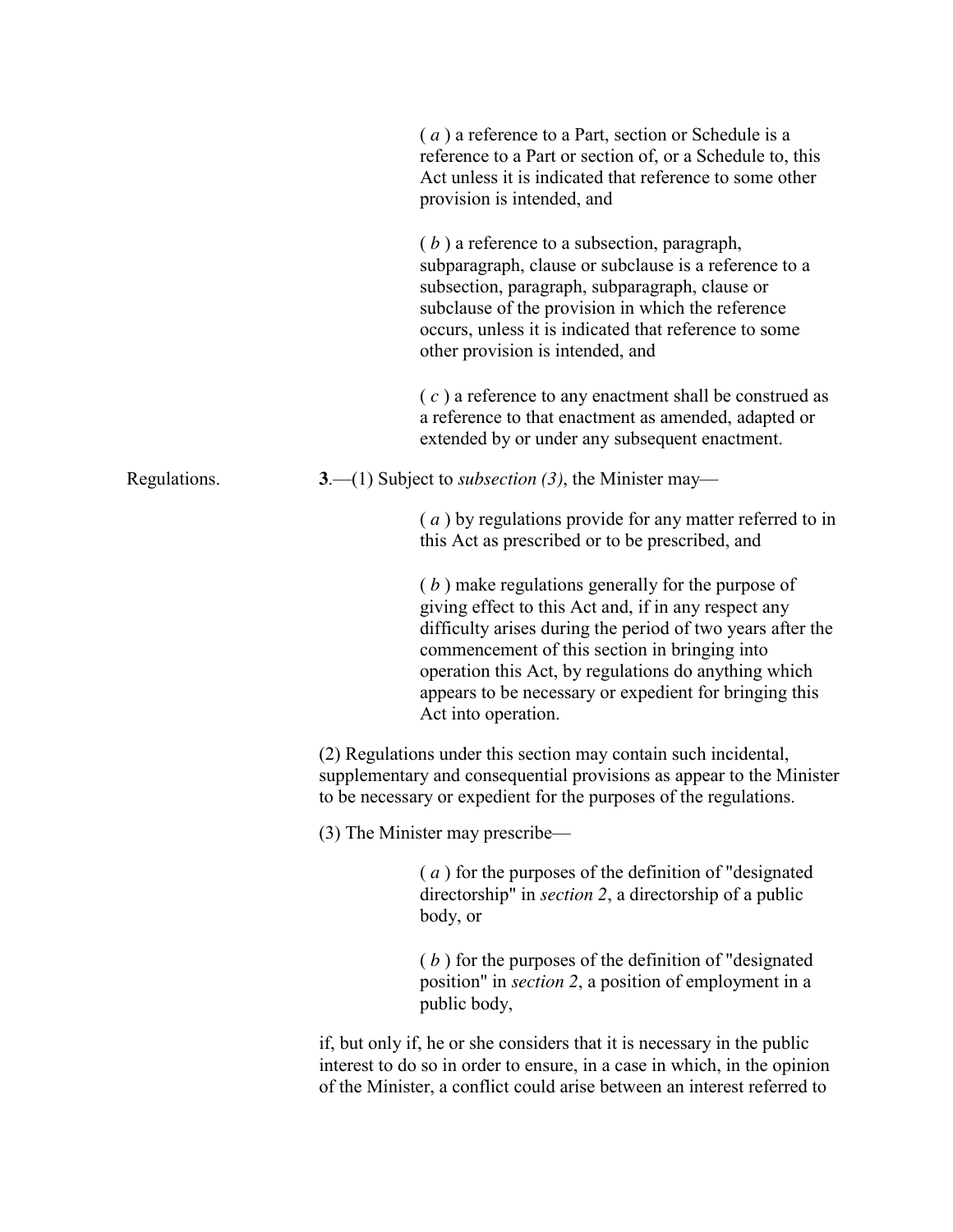in *section 17* or, as the case may be, *section 18* and the public interest in the performance of a function of such a directorship or position, that the function will not be performed without the disclosure of the first-mentioned interest.

(4) Before making regulations in relation to a matter referred to in *subsection (3)*, the Minister shall consult with such other Ministers of the Government (if any) as he or she considers appropriate.

> (5) ( *a* ) The Minister may, by regulations under this section, vary, having regard to any change in the value of money occurring after the passing of this Act, any monetary amount specified in this Act (other than *sections 37* and *38*).

( *b* ) If, on any amendment of the law relating to elections, it appears to the Minister to be expedient—

(i) to amend *section 2 (1)* for the purpose of assimilating "commercial price" to any definition of "commercial price" in that law, or

(ii) to amend *section 15 (7)* for the purpose of assimilating the definition of "donation" to any definition of "donation" in that law,

the Minister may for those purposes by regulations amend the definition mentioned first in *subparagraph (i)* or, as may be appropriate, the definition mentioned first in *subparagraph (ii)*.

( *c* ) Where regulations under this subsection are proposed to be made, a draft of the regulations shall be laid before each House and the regulations shall not be made until a resolution approving of the draft has been passed by each House.

(6) Every regulation under this Act (other than *subsection (5)*) shall be laid before each House as soon as may be after it is made and, if a resolution annulling the regulation is passed by either House within the next 21 days on which that House has sat after the regulation is laid before it, the regulation shall be annulled accordingly, but without prejudice to the validity of anything previously done thereunder.

Expenses. **4**.—Any expenses incurred by the Minister in the administration of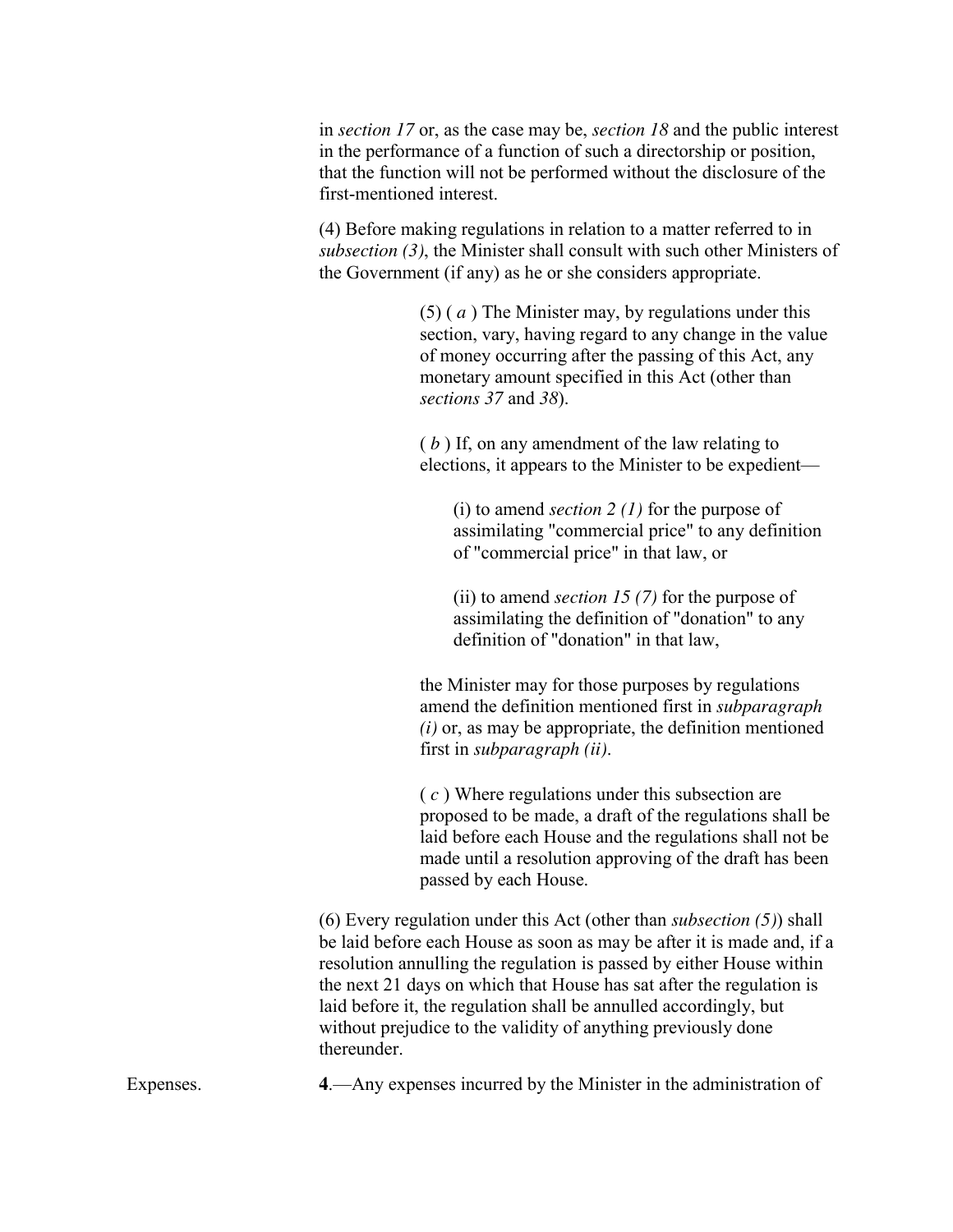this Act and, to such extent as may be sanctioned by the Minister, any other expenses incurred in the administration of this Act shall be paid out of moneys provided by the Oireachtas.

# PART II MEMBERS

Statements of members' registrable interests for Clerks. **5**.—(1) Subject to *subsection (3)*, a person who is a member on a registration date shall, not later than 30 days after that date, prepare and furnish to the Clerk a statement in writing, in such form as may be determined by the Clerk after consultation with the Committee and the Commission or in a form to the like effect, of his or her registrable interests and containing appropriate information in relation to such matters (if any) respecting those interests as may be specified in the first-mentioned form, being registrable interests of the member— ( *a* ) if the person is a member on the first registration date, at any time during the period from the passing of this Act to that date, and ( *b* ) if the person is a member on a subsequent registration date, at any time when he or she was a member during the period between that registration date and the last previous registration date. (2) Where a person who is a member on a registration date did not have a registrable interest at any time during the appropriate period specified in *subsection (1)*, he or she shall, not later than 30 days after that date, prepare and furnish to the Clerk a statement in writing of that fact. (3) It shall not be necessary to specify in a statement under this section the amount or monetary value of any interest or the remuneration of any trade, profession, employment, vocation or other occupation included in the statement. The Register. **6**.—(1) As soon as may be after a registration date, each Clerk shall, as respects that date, establish a register (which shall be known as the Register of Interests of Members of Dáil Éireann or the Register of Interests of Members of Seanad Éireann, as may be appropriate, followed, in each case, by a reference to the year in which the registration date concerned occurs). (2) When a statement is furnished to a Clerk under *subsection (1)* or

*(2)* of *section 5—*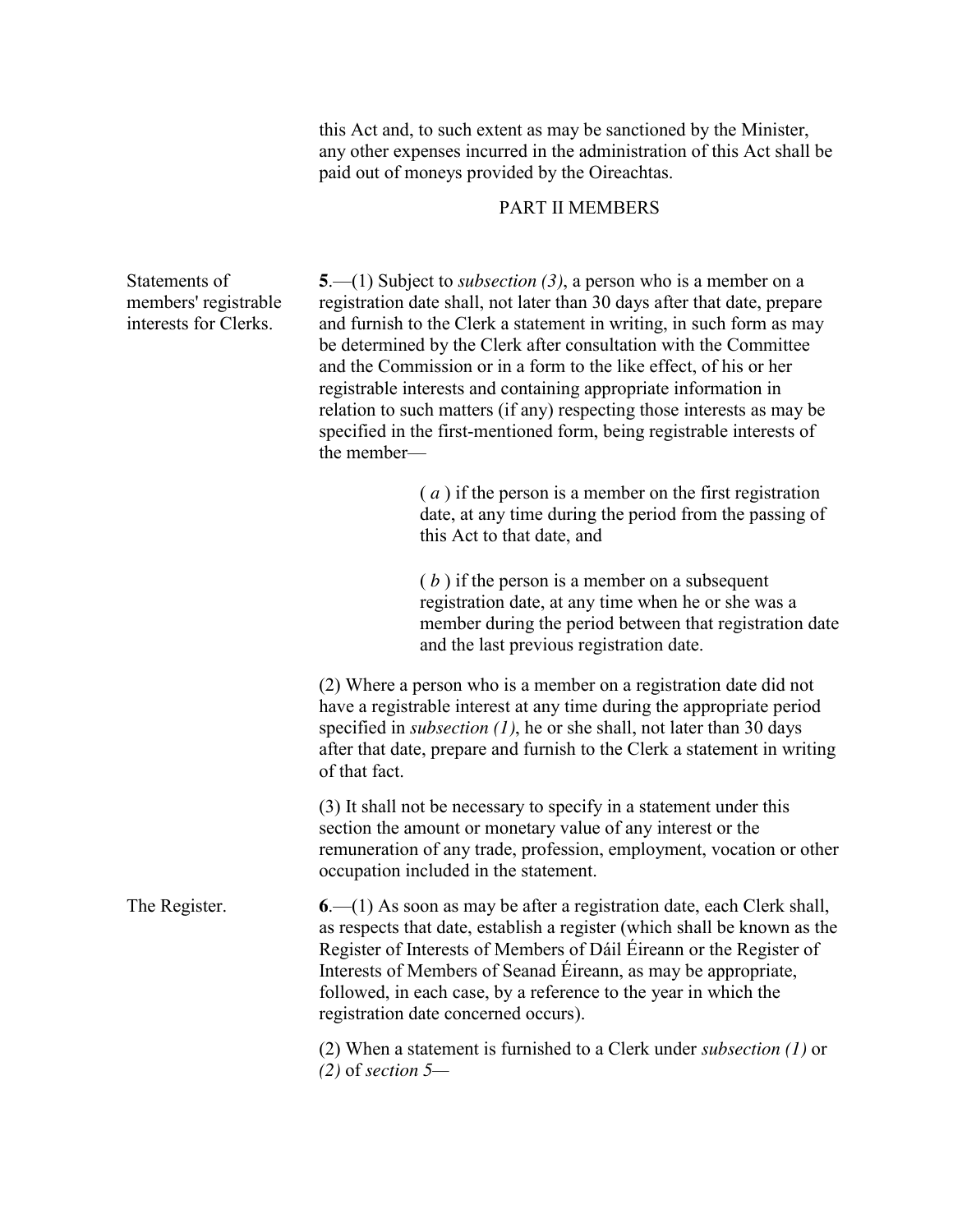( *a* ) he or she shall, within 60 days after the registration date to which it relates or as soon as may be thereafter, enter it or a copy of it in the register established as respects that date by that Clerk under *subsection (1)*, and

( *b* ) if the statement is that of a Minister of the Government or a Minister of State, furnish a copy of it to the Taoiseach, as soon as may be.

(3) Each Clerk shall, within 60 days after each registration date or as soon as may be thereafter, furnish to the Commission and cause to be laid before Dáil Éireann or Seanad Éireann, as may be appropriate, and published in *Iris Oifigiúil* a copy of the register established by him or her under *subsection* (1) in relation to that registration date.

> (4) ( *a* ) Each Clerk may correct errors in the register established by that Clerk or amend such a register to take account of statements furnished to him or her under *section 29 (1)* in so far as they relate to registrable interests.

( *b* ) A Clerk shall, as soon as may be after the correction of an error under *paragraph (a)* or the receipt by him or her of a statement referred to in *paragraph (a)*—

(i) cause a statement of the correction or a copy of the statement referred to in *paragraph (a)*, as the case may be, to be laid before the House and published in *Iris Oifigiúil*, and

(ii) if either of those statements relates to a Minister or Minister of State, furnish a copy of it to the Taoiseach.

Declarations of interest **7**.—(1) This section applies to proceedings in each House, a by members in **Oireachtas** proceedings. committee of either House or a joint committee of both Houses.

> (2) A member who proposes to speak or vote in proceedings to which this section applies and who has actual knowledge that he or she or a connected person has a material interest in the subject matter of the proceedings shall—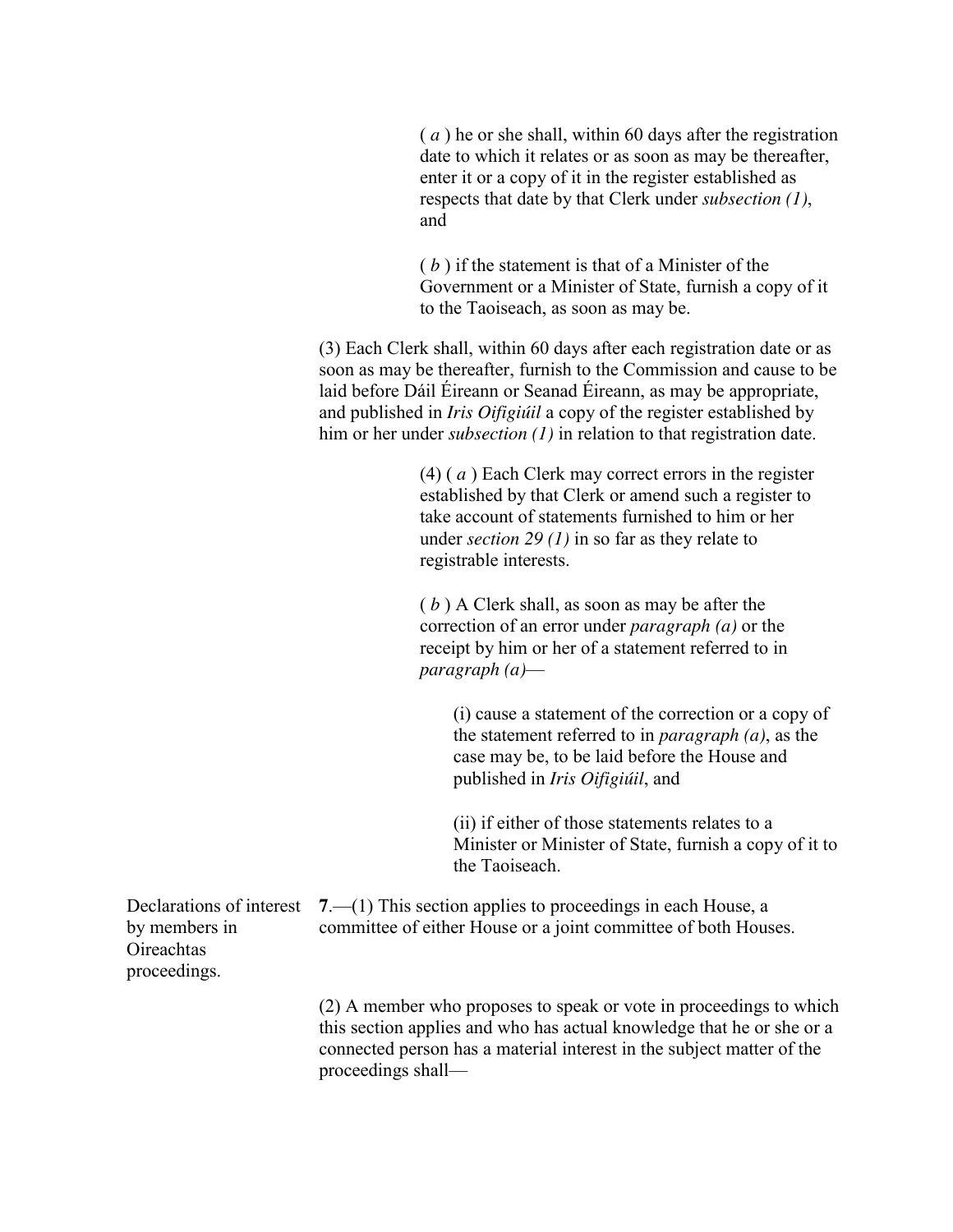| (a) if he or she proposes to speak in the proceedings, |
|--------------------------------------------------------|
| make a declaration of the fact aforesaid in the        |
| proceedings before or during his or her speech, and    |

( *b* ) if he or she proposes to vote, but does not speak, in the proceedings, make the declaration aforesaid in writing and furnish it before voting to the Clerk, or the clerk to the committee, concerned, as may be appropriate.

(3) For the purposes of *subsection (2)*, a person (being a member or a connected person) has a material interest in the subject matter of proceedings if the consequence or effect of any decision by the House or the committee or joint committee concerned, or by the Government or an office holder, concerning that matter may be to confer on or withhold from the person a significant benefit without also conferring it on or withholding it from persons in general or a class of persons which is of significant size having regard to all the circumstances and of which the person is a member.

(4) *Subsection (2)* does not apply to an interest of a member that is included in a statement which or a copy of which has been laid before the House under *section 6*.

(5) A declaration under *subsection (2)* shall—

( *a* ) in case an official report of the proceedings concerned is published, be included in the report, and

( *b* ) in case such a report is not published, be published in such manner as the Clerk, or the clerk to the committee, concerned may direct.

**8**.—(1) Each House shall as soon as may be after the commencement of this section and, thereafter, as soon as may be after the first meeting of that House subsequent to a general election for members of that House appoint a select committee which shall be known—

> ( *a* ) in the case of the committee appointed by Dáil Éireann as the Committee on Members' Interests of Dáil Éireann, and

( *b* ) in the case of the committee appointed by Seanad Éireann, as the Committee on Members' Interests of Seanad Éireann,

to perform the functions conferred on it by this Act.

Appointment of, and complaints to, Committees.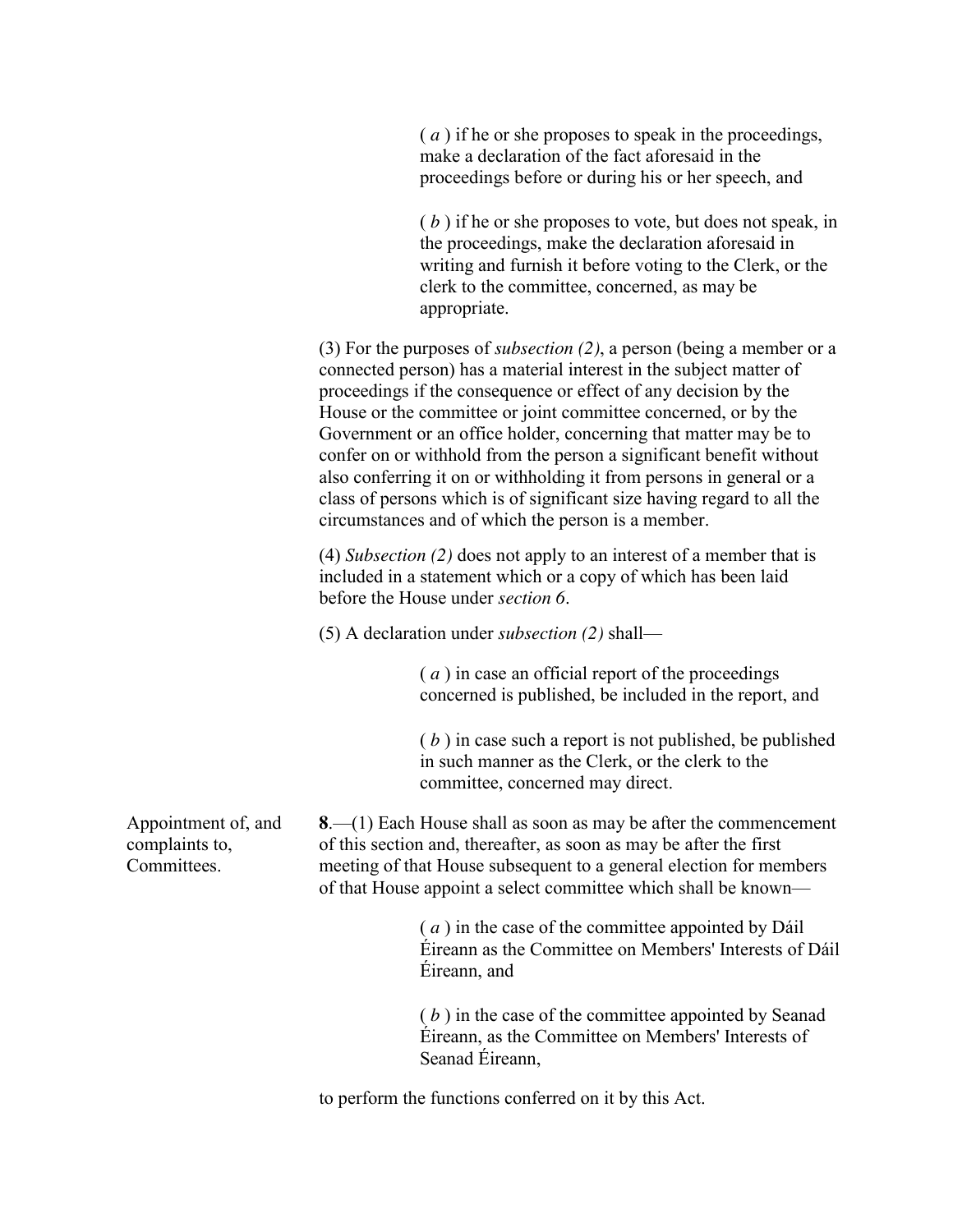(2) A person (other than a member) who considers that a member (other than a member who is or, at the relevant time, was an office holder) may have contravened *section 5* or *7* may make a complaint in writing in relation to the matter to the Clerk and, subject to *subsection (3)*, the Clerk shall refer the matter to the Committee and shall furnish a copy of the complaint to the Committee.

(3) The Clerk concerned shall consider a complaint under *subsection (2)* and, if the Clerk is of opinion that it is frivolous or vexatious, he or she—

> ( *a* ) shall not refer it to the Committee, and ( *b* ) shall prepare a statement in writing of the reasons for his or her opinion and furnish a copy of it to—

(i) the person who made the complaint,

(ii) the member concerned, and

(iii) the Committee.

(4) A member who considers that a member (other than a member who is or, at the relevant time, was an office holder) may have contravened *section 5* or *7* may make a complaint in writing in relation to the matter to the Committee of that House.

(5) A complaint may not be made under this section in respect of a person who has ceased to be a member.

**9**.—(1) Where a complaint is referred or made to a Committee under *section 8*, or a Committee considers it appropriate to do so in the case of a member (other than a member who is or, at the relevant time, was an office holder), it shall carry out an investigation to determine whether the member concerned has contravened *section 5* or *7*, as the case may be.

> (2) Where a Committee, either during or at the conclusion of an investigation under this section, becomes of opinion that the member the subject of the investigation has not contravened the section of this Act to which the investigation relates, being either *section 5* or *7*, but may have contravened the other of those sections, it may carry out an investigation under this section to determine whether the person has contravened that other section.

(3) Where—

( *a* ) a complaint is referred or made to a Committee

Investigations by **Committees**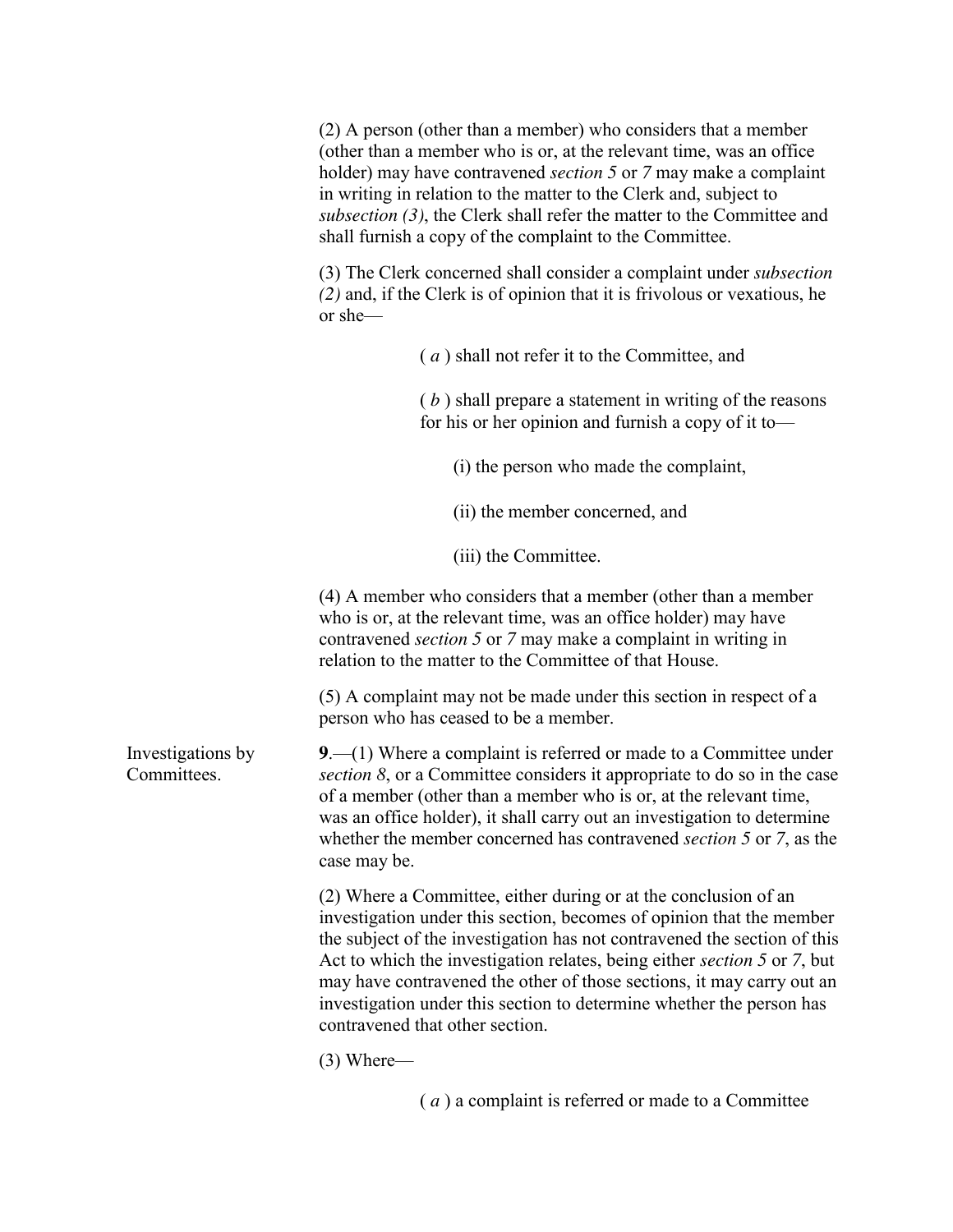under *section 8*, or the Committee is carrying out an investigation under this section whether following such a complaint or otherwise, and

( *b* ) at any time before the Committee has complied with *section 10* in relation thereto, the person the subject of the complaint or investigation ceases to be a member,

then—

(i) the Committee shall take no steps or no further steps in relation to the matter unless the person requests the Committee in writing to carry out an investigation of the matter under *subsection (1)* or, as the case may be, complete such an investigation, and

(ii) if the Committee is so requested as aforesaid, it shall, subject to *section 31*, comply with the request.

(4) Subject to *subsection (3)*, a Committee shall not carry out an investigation under this section in relation to—

( *a* ) a person who has ceased to be a member, or

( *b* ) a person who is or, at the relevant time, was an office holder.

(5) Where—

( *a* ) in relation to a person who is a member but is not an office holder, a complaint had been, or been deemed to be, referred or made to a Committee, or a matter that a Committee had considered it appropriate to investigate had been, or been deemed to be, otherwise before it,

( *b* ) following a dissolution of Dáil Éireann, the Committee has ceased to exist, and

( *c* ) the Committee had neither—

(i) complied with *section 10* in relation to the complaint or matter, nor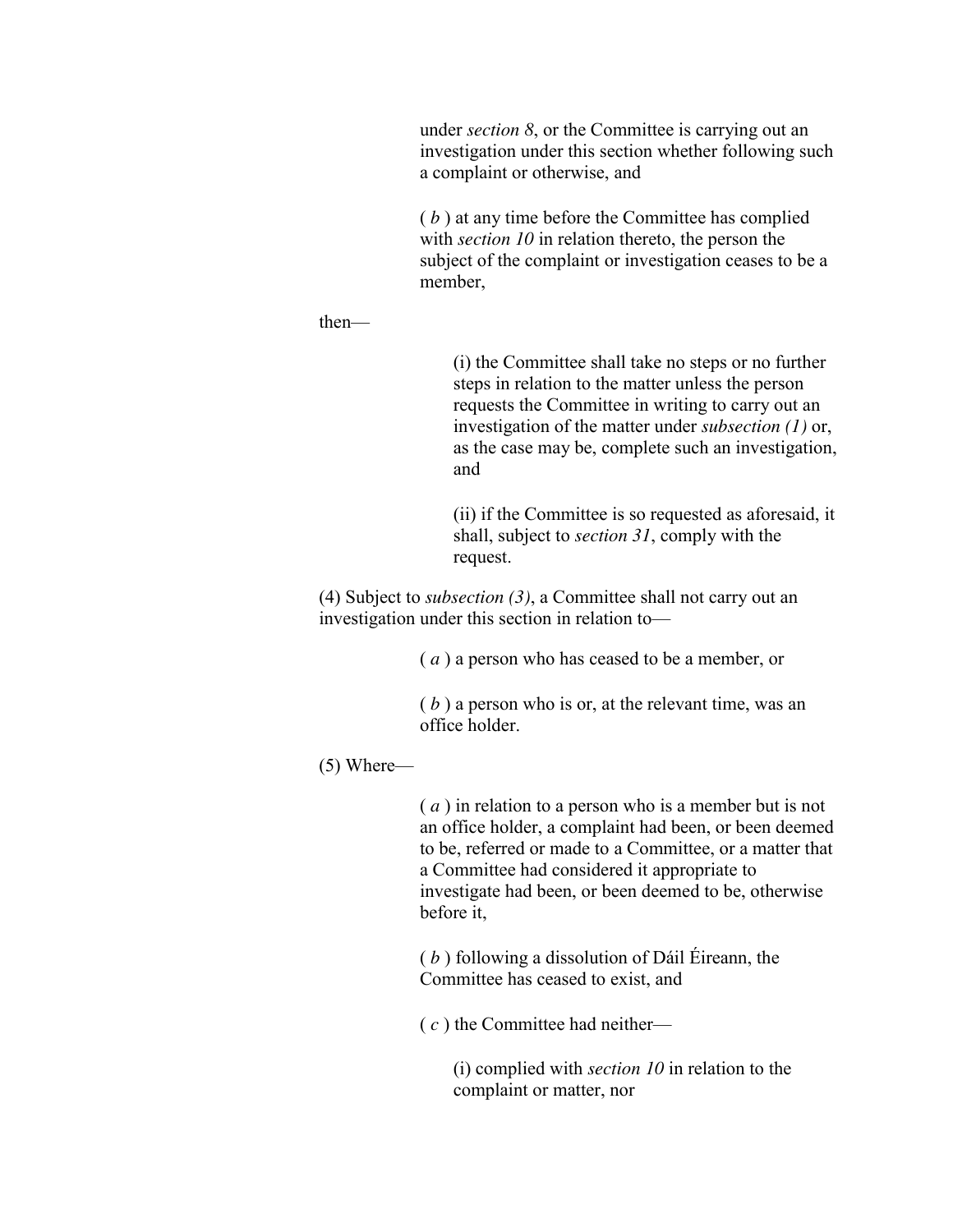(ii) discontinued the investigation of the complaint pursuant to *section 31*,

|                           | the complaint or matter shall be deemed, for the purposes of this<br>section, to have been referred or made under <i>section</i> 8 to, or, as the<br>case may be, to be before, the Committee of the House of which the<br>person is a member, and this section shall apply and have effect<br>accordingly in relation to the complaint or matter. |
|---------------------------|----------------------------------------------------------------------------------------------------------------------------------------------------------------------------------------------------------------------------------------------------------------------------------------------------------------------------------------------------|
| Reports by<br>Committees. | 10.—(1) Subject to <i>section</i> 31, where a Committee carries out an<br>investigation under <i>section</i> 9, it shall prepare a report in writing of<br>the results of the investigation, and—                                                                                                                                                  |
|                           | $(a)$ shall furnish a copy of the report to the member<br>concerned and, if the investigation followed a<br>complaint under <i>section</i> $\delta$ , the person who made the<br>complaint, and                                                                                                                                                    |
|                           | $(b)$ if it determines that the member has contravened<br>section 5 or 7, it shall cause a copy of the report to be<br>laid before the House.                                                                                                                                                                                                      |
|                           | (2) A report under <i>subsection</i> $(1)$ shall set out the findings of the<br>Committee concerned together with its determination in relation to<br>the following matters, namely—                                                                                                                                                               |
|                           | (a) whether there has been a contravention of section 5<br>or 7 by the member concerned and whether the<br>contravention is continuing,                                                                                                                                                                                                            |
|                           | $(b)$ in case the determination is that there has not been<br>a contravention of <i>section</i> 5 or 7 by the member,<br>whether the Committee is of opinion that the complaint<br>was frivolous or vexatious or that there were no<br>reasonable grounds for it, and                                                                              |
|                           | $(c)$ in case the determination is that there has been a<br>contravention of <i>section</i> 5 or 7 by the member—                                                                                                                                                                                                                                  |
|                           | (i) if the determination is that the contravention is<br>continuing, the steps required to be taken by him or<br>her to secure compliance by him or her with<br>section 5 or 7, as the case may be, and the period of<br>time within which such steps should be taken,                                                                             |
|                           | (ii) whether the contravention was committed                                                                                                                                                                                                                                                                                                       |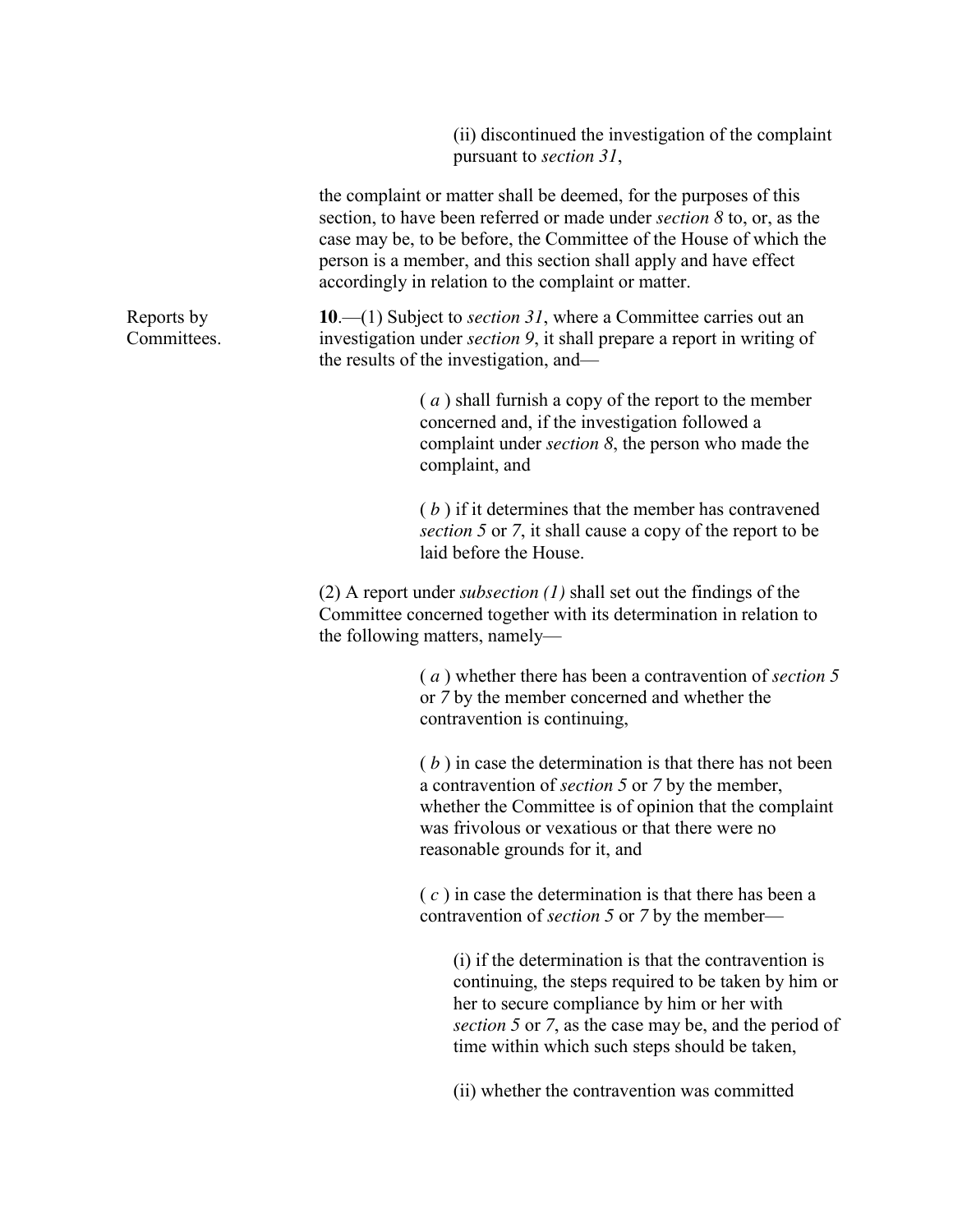|                                  |                                              | inadvertently, negligently, recklessly or<br>intentionally,                                                                                                                                                                                                                                                                                                                                                                                                                                                                                                                                                                                                                                                                 |
|----------------------------------|----------------------------------------------|-----------------------------------------------------------------------------------------------------------------------------------------------------------------------------------------------------------------------------------------------------------------------------------------------------------------------------------------------------------------------------------------------------------------------------------------------------------------------------------------------------------------------------------------------------------------------------------------------------------------------------------------------------------------------------------------------------------------------------|
|                                  |                                              | (iii) whether the contravention was, in all the<br>circumstances, a serious or a minor contravention,<br>and                                                                                                                                                                                                                                                                                                                                                                                                                                                                                                                                                                                                                |
|                                  |                                              | (iv) whether the member acted in good faith and in<br>the belief that his or her action was in accordance<br>with guidelines published or advice given in<br>writing by a Committee under section 12,                                                                                                                                                                                                                                                                                                                                                                                                                                                                                                                       |
|                                  | considers appropriate.                       | and may refer to such other matters, if any, as the Committee                                                                                                                                                                                                                                                                                                                                                                                                                                                                                                                                                                                                                                                               |
|                                  | specified in <i>subsection</i> $(1)$ $(a)$ . | (3) Where a Committee adjourns or postpones proceedings in relation<br>to an investigation under <i>section</i> 9, it may, if it considers it<br>appropriate to do so, prepare an interim report in writing in relation<br>to the investigation and furnish a copy thereof to the persons                                                                                                                                                                                                                                                                                                                                                                                                                                   |
| Award of costs by<br>Committees. | who made the complaint.                      | 11.—(1) (a) Where, following an investigation by a Committee<br>under section 9 of a complaint referred or made to it under section 8,<br>the Committee determines that the complaint was frivolous or<br>vexatious or that there has not been a contravention of section 5 or 7<br>and that there were no reasonable grounds for the complaint, it may<br>order that such amount (not exceeding $£1,500$ ) as it considers<br>appropriate, having regard to all the circumstances, in respect of the<br>reasonable costs and expenses incurred by any person before it<br>(including costs and expenses in respect of legal representation) in<br>relation to the investigation shall be paid to that person by the person |
|                                  |                                              | $(b)$ Where, in relation to an investigation under section<br>9, amounts are ordered to be paid under <i>paragraph</i> $(a)$<br>to more than one person, the aggregate of those<br>amounts shall not exceed £1,500.                                                                                                                                                                                                                                                                                                                                                                                                                                                                                                         |
|                                  | costs and expenses aforesaid.                | (2) For the purposes of <i>subsection</i> $(1)$ , a Committee may measure the                                                                                                                                                                                                                                                                                                                                                                                                                                                                                                                                                                                                                                               |
|                                  |                                              | (3) Any costs or expenses ordered by a Committee under <i>subsection</i><br>$(1)$ to be paid by a person may be recovered from that person by the<br>person to whom they are ordered to be paid as a simple contract debt<br>in any court of competent jurisdiction.                                                                                                                                                                                                                                                                                                                                                                                                                                                        |
| Guidelines and advice            | $12-1)$ A Committee-                         |                                                                                                                                                                                                                                                                                                                                                                                                                                                                                                                                                                                                                                                                                                                             |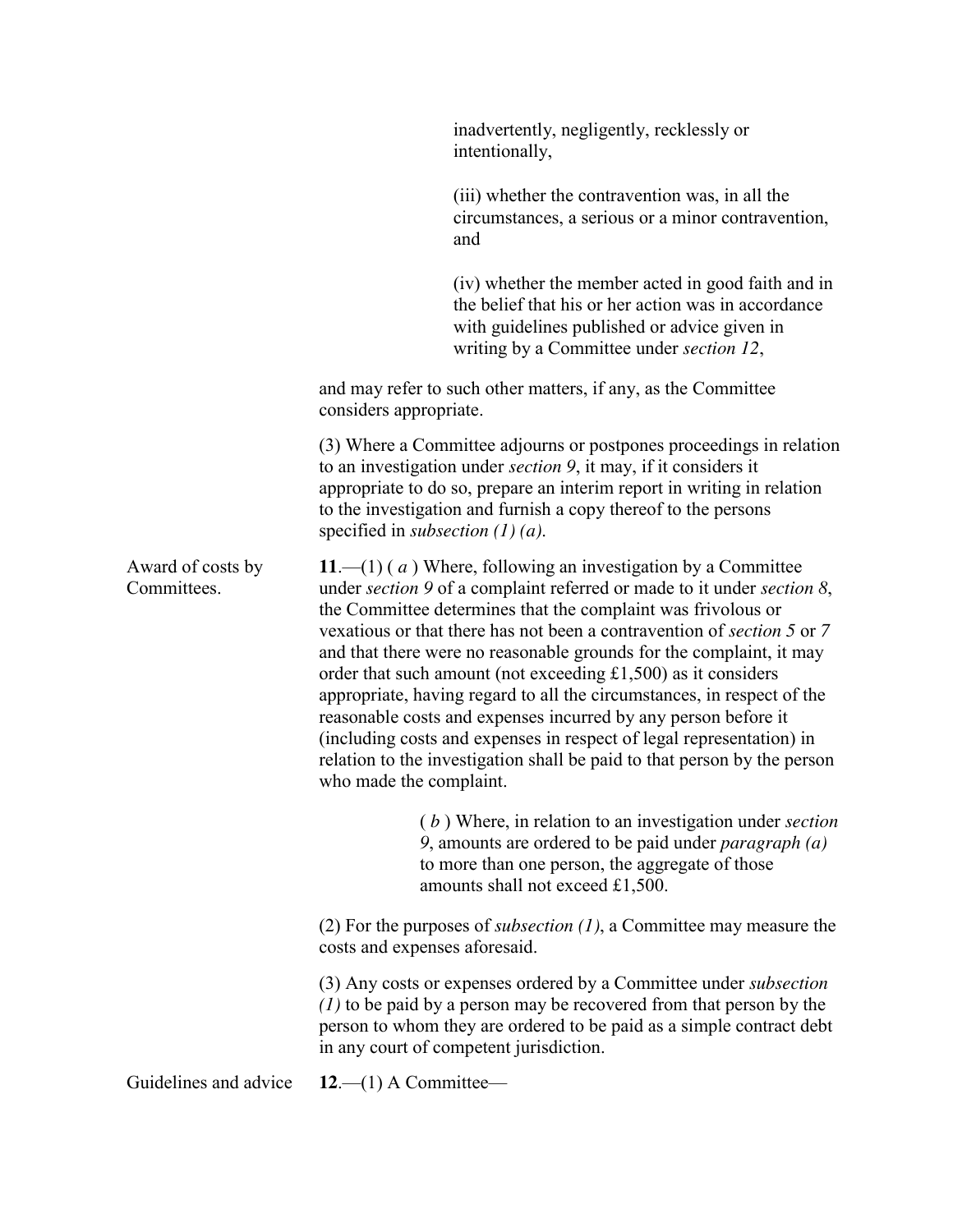from Committees.

( *a* ) shall, after consultation with the Commission and the other Committee, from time to time draw up and publish to members guidelines concerning the steps to be taken by members to ensure compliance by them with this Act generally and, in particular, with *sections 5* and *7*, and

( *b* ) may, at the request of a member, give advice to the member in relation to any provision of this Act or as to the application, in relation to any particular case, of *section 5* or *7*.

(2) When a request is made under *subsection (1) (b)* in relation to a particular case, the section concerned of this Act shall not, as respects the member who made the request, apply in relation to that case during the period from the making of the request to the time when advice is given by a Committee in relation to the case or it declines to give such advice.

(3) A Committee shall, within 21 days of the receipt by it of a request for advice under *subsection (1) (b)*, furnish the advice to the member concerned or notify him or her of its decision to decline to do so.

(4) A person shall act in accordance with guidelines and advice published or given to the person under this section unless, by so doing, the act concerned would constitute a contravention of another provision of this Act.

(5) In this section "member" does not include a member who is an office holder.

# PART III OFFICE HOLDERS

Statements of office holders' additional interests for Clerks.

**13**.—(1) A person who is an office holder on a registration date shall prepare a statement in writing, in such form as may be determined by the Minister or in a form to the like effect, of his or her additional interests (if any) and containing appropriate information in relation to such matters (if any) respecting those interests as may be specified in the first-mentioned form, being additional interests of the person—

> ( *a* ) if the person is an office holder on the first registration date, at any time during the period from the passing of this Act to that date, and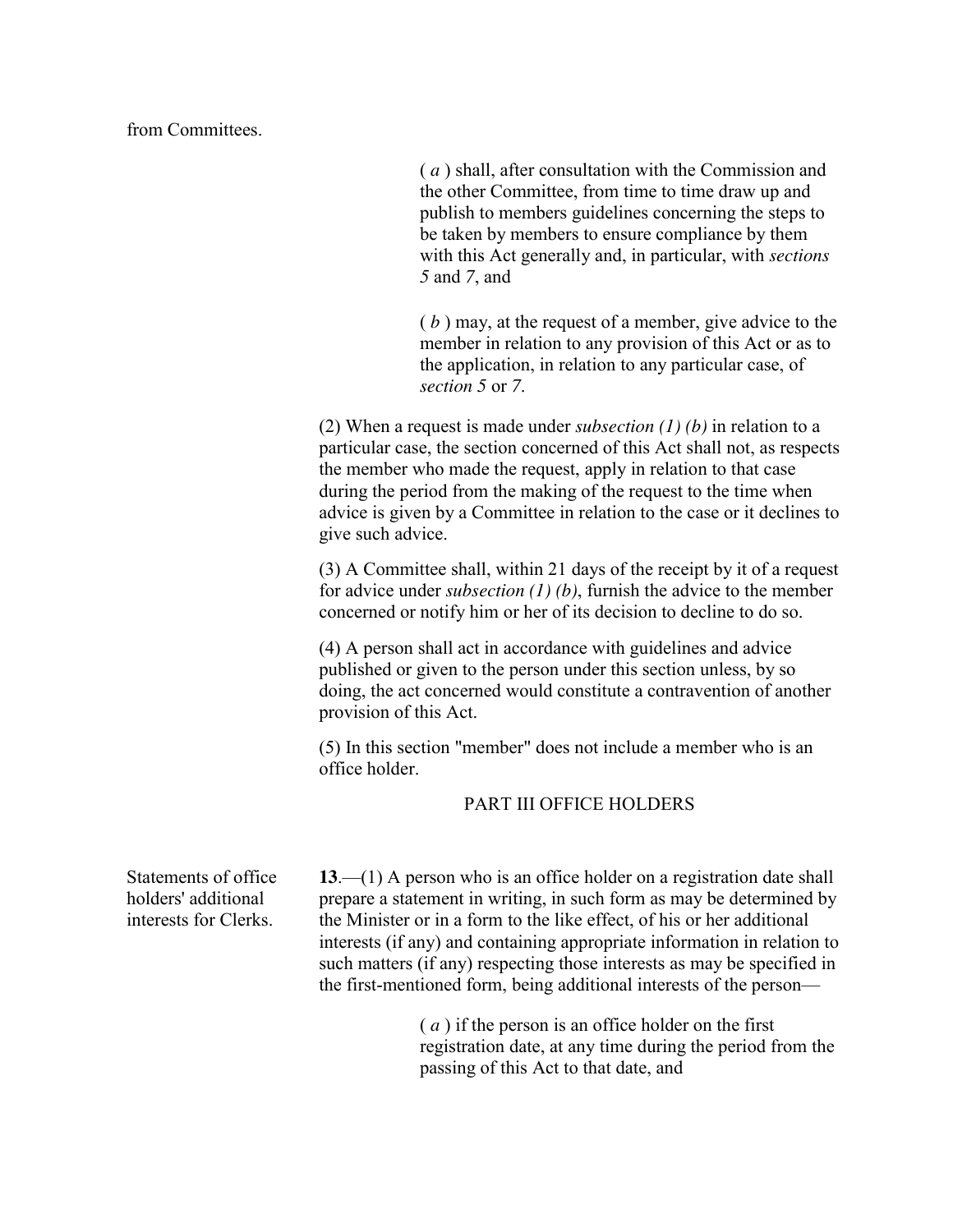( *b* ) if the person is an office holder on a subsequent registration date, at any time when he was an office holder during the period between that registration date and the last previous registration date.

(2) It shall not be necessary to specify in a statement under *subsection (1)* the amount or monetary value of any additional interest or the remuneration of any trade, profession, employment, vocation or other occupation included in the statement.

(3) The Clerk shall, as soon as may be after the receipt by him or her of a statement under *subsection (1)*, furnish a copy thereof to the Commission and (if it is a statement of a Minister of the Government or a Minister of State) the Taoiseach.

(4) A statement under this section of a person who is an office holder on any registration date shall be furnished by the person to the Clerk not later than 30 days after that date.

(5) In this section "additional interest", in relation to an office holder, means any interest specified in the *Second Schedule* of which the office holder has actual knowledge of—

( *a* ) the spouse of the office holder, or

( *b* ) a child of the office holder or of his or her spouse,

which could materially influence the office holder in or in relation to the performance of the functions of his or her office by reason of the fact that such performance could so affect those interests as to confer on or withhold from the office holder or the spouse or child a substantial benefit.

**14**.—(1) An office holder who proposes to perform a function of his or her office and who has actual knowledge that—

Statements of interest by office holders in relation to the performance of certain functions.

> ( *a* ) he or she or a connected person or another office holder, or

( *b* ) a person who is specified in a statement under *subsection (2)* furnished to the office holder by another office holder and who is, in relation to that other office holder, a connected person,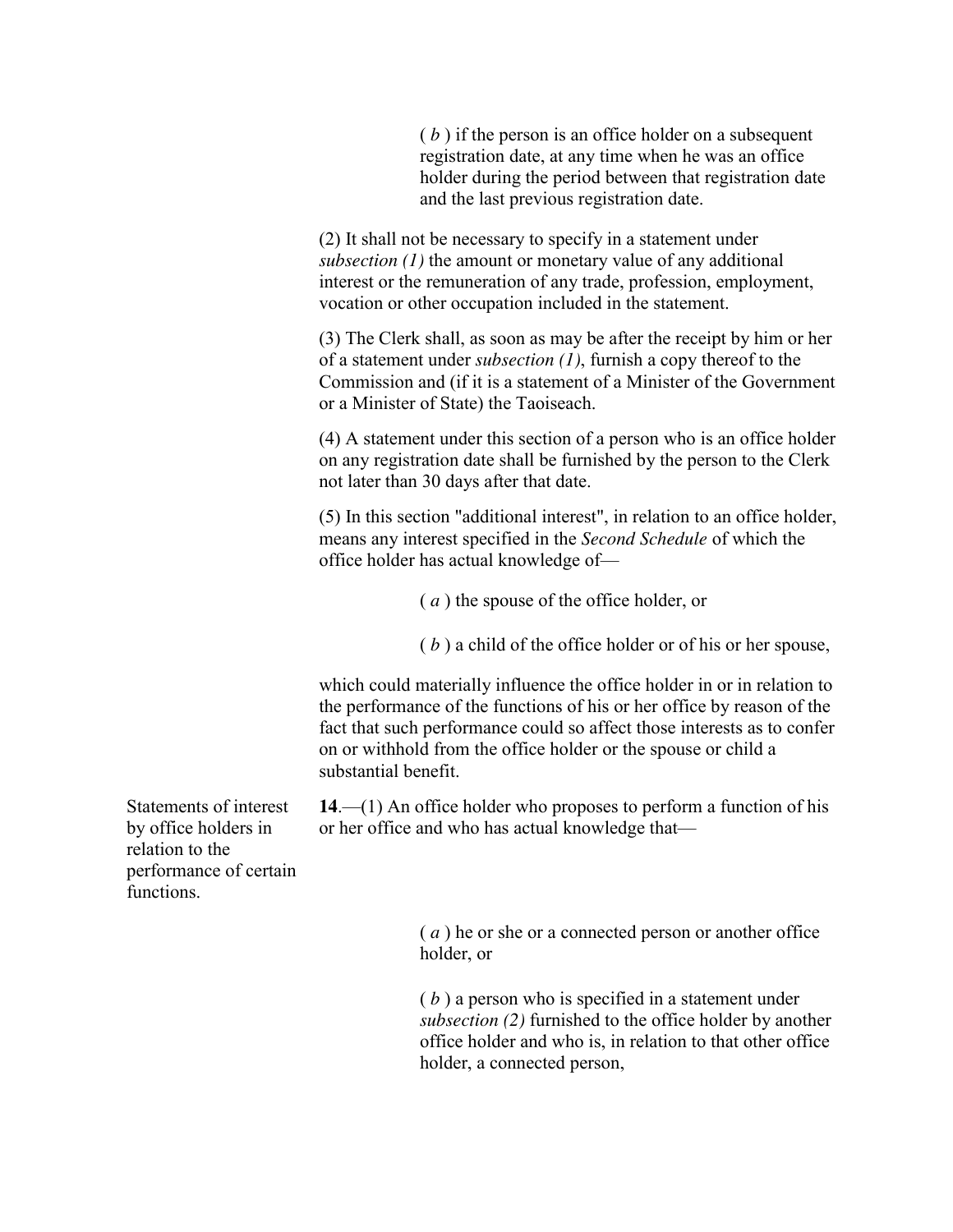has a material interest in a matter to which the function relates shall, before or, if that is not reasonably practicable, as soon as may be after such performance, prepare and furnish—

> (i) in the case of the Taoiseach, to the chairman of the Commission,

(ii) in the case of any other Minister of the Government or a Minister of State, to the Taoiseach and the Commission, and

(iii) in the case of any other office holder, to the Commission, a statement in writing of those facts and of the nature of the interest.

(2) Where an office holder or a person acting on behalf of an office holder proposes to make a request to another office holder ("the second holder") in relation to the performance of a function by the second holder and the office holder by or on whose behalf the request is made ("the first holder") has actual knowledge that he or she or a connected person has a material interest in a matter to which the function relates, the first holder shall, before or at the time of the making of the request, furnish to the second holder a statement in writing of those facts and of the nature of the interest.

(3) Where the knowledge or belief of an office holder that—

( *a* ) another office holder who is a member of the Government, or

( *b* ) a person who in relation to that other officer is a connected person,

has a material interest in a matter to which a function of the Government relates derives solely from information in a statement made by that other office holder at or for the purposes of a meeting of the Government, *subsection (1)* shall not, as respects that interest, apply to the first-mentioned office holder, but the Taoiseach shall, before or as soon as may be after the performance of the function, cause a statement in writing in relation to that interest to be prepared and furnished to the Commission.

(4) References in this section to the performance of a function of the office of an office holder are references to the performance of the function by the office holder personally or by another person in pursuance of a direction given to the person, in relation to the particular matter concerned, by the office holder personally or a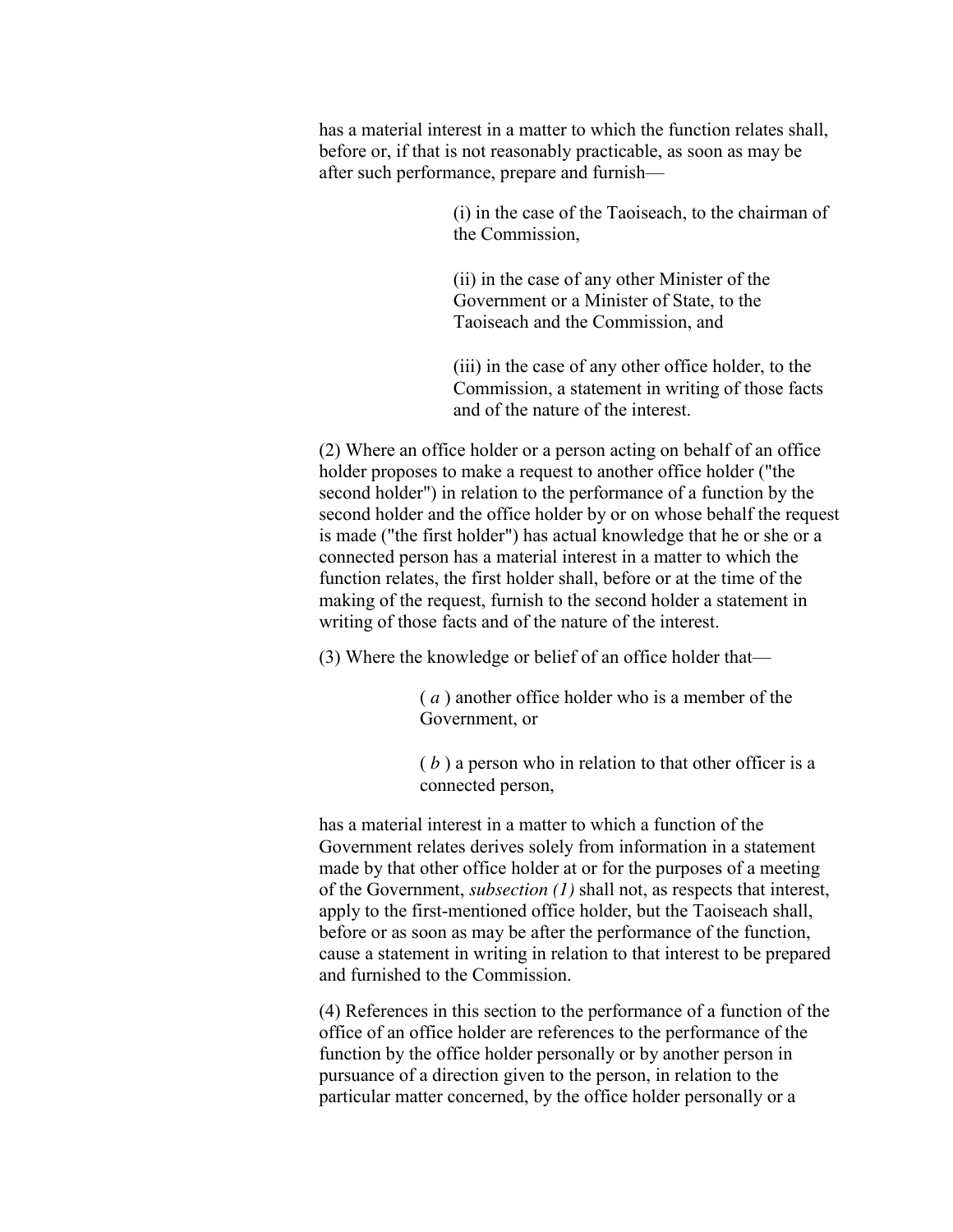person acting on behalf of and with the personal knowledge of the office holder.

Gifts to office holders. **15**.—(1) Subject to the provisions of this section, where a gift the value of which exceeds £500 is given to an office holder by virtue of his or her office—

> ( *a* ) the property the subject of the gift shall be deemed to be a gift given to the State and shall vest in the Minister,

> ( *b* ) the office holder shall, as soon as may be, inform the Secretary to the Government of the gift and shall retain custody of the property on behalf of the State until arrangements are made in relation thereto under *paragraph (c)* and the office holder shall dispose of the property in accordance with those arrangements when so directed by the Secretary to the Government, and

( *c* ) the Secretary to the Government shall arrange, in accordance with the general directions of the Government, for—

(i) custody of the property by or on behalf of the State (including the giving of it on loan to a person), or

(ii) its disposal, whether by sale or gift,

and shall dispose, in accordance with those general directions, of any proceeds of such a loan or sale (including by their payment into the Exchequer or disposal for charitable purposes)

(2) For the purposes of *subsection (1)*, a gift given to—

( *a* ) an office holder,

( *b* ) the spouse of an office holder, or

( *c* ) a child of an office holder or of his or her spouse,

is given to the office holder by virtue of his or her office unless the gift is given—

(i) as a donation, or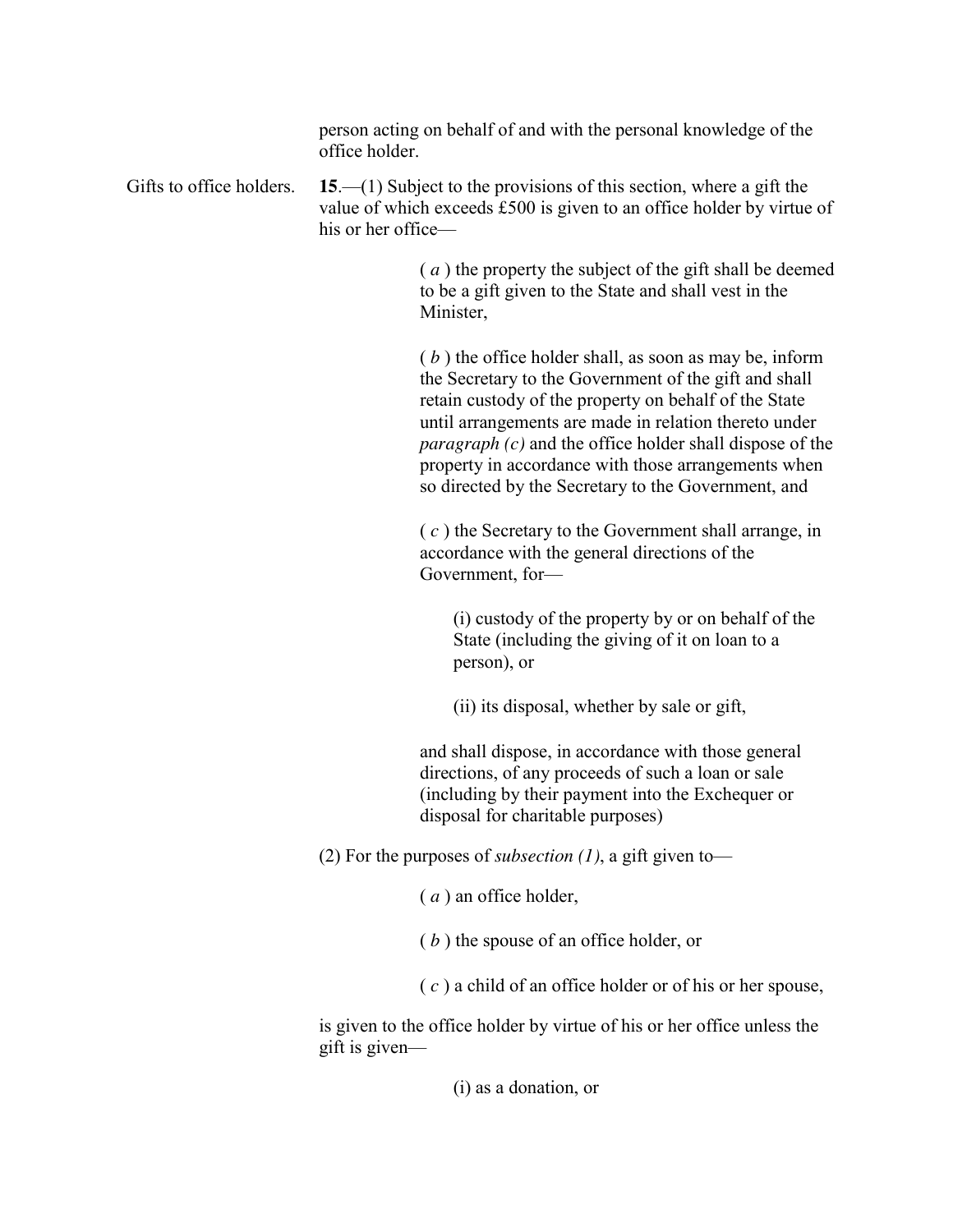(ii) by a friend or relative of the recipient and for personal reasons only, or

(iii) by virtue of an office (other than that by reference to which a person is an office holder) or position held or the status enjoyed by the recipient.

(3) The Secretary to the Government shall, in accordance with the general directions of the Government—

> ( *a* ) determine, for the purposes of *subsection (1)*, the value of property the subject of a gift given to an office holder by virtue of his or her office, and

( *b* ) determine, for the purposes of *subsections (1)* and *(2)*, the question whether a gift is given to an office holder by virtue of his or her office,

if there is a doubt in relation to the value aforesaid or, as the case may be, the question aforesaid.

> (4) ( *a* ) Subject to *paragraphs (b)* and *(c)*, the Government shall draw up and publish to office holders guidelines concerning the steps to be taken by an office holder if—

(i) he or she, or

(ii) the spouse of the office holder, or

(iii) a child of the office holder or of his or her spouse,

is offered or supplied with—

(I) property or a service at a price that is less than the commercial price of the property or service, as the case may be,

(II) a loan of property free of charge or for a consideration that is less than the commercial consideration for the loan, or

(III) a service free of charge.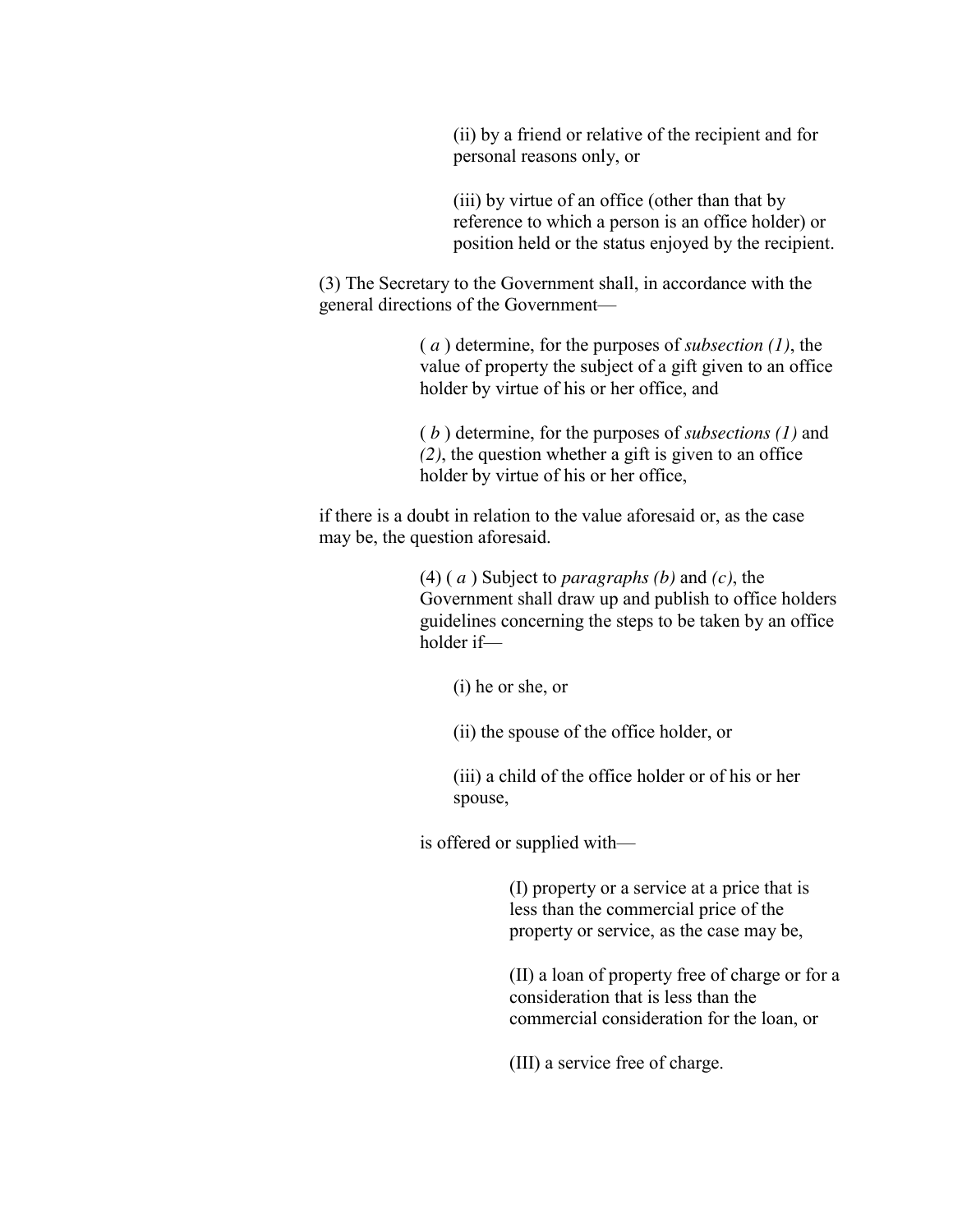( *b* ) *Paragraph (a)* does not apply to property, a loan of property or a service—

(i) offered or supplied—

(I) as a donation,

(II) by a friend or relative of the person to whom the offer or supply is made and for personal reasons only,

(III) by virtue of an office (other than one by reference to which a person is an office holder) or position held or status enjoyed by the person to whom it is offered or supplied,

or

(ii) the offer or supply of which is not intended or calculated to confer, and does not confer, directly or indirectly, a benefit on the office holder concerned.

( *c* ) The Government shall cause a draft of any proposed guidelines under *paragraph (a)* to be given to the Commission and shall, before drawing up the guidelines, consider any submissions made to them by the Commission in relation to the draft.

( *d* ) Office holders shall act in accordance with guidelines published to them under this subsection.

(5) Where, for any reason, the Secretary to the Government is unable to perform his or her functions under this section or the position of Secretary to the Government is vacant, those functions may be performed by such other person as the Taoiseach may determine.

(6) [Section 19](http://www.irishstatutebook.ie/1954/en/act/pub/0025/sec0019.html#zza25y1954s19) (2) of the [State Property Act, 1954](http://www.irishstatutebook.ie/1954/en/act/pub/0025/index.html#zza25y1954) , shall not apply to a gift to which this section applies but where land vests in the Minister by virtue of *subsection (1)*, the land shall become and be State land for the purposes of that Act and may be dealt with accordingly.

(7) In this section, "donation" means a contribution for political purposes.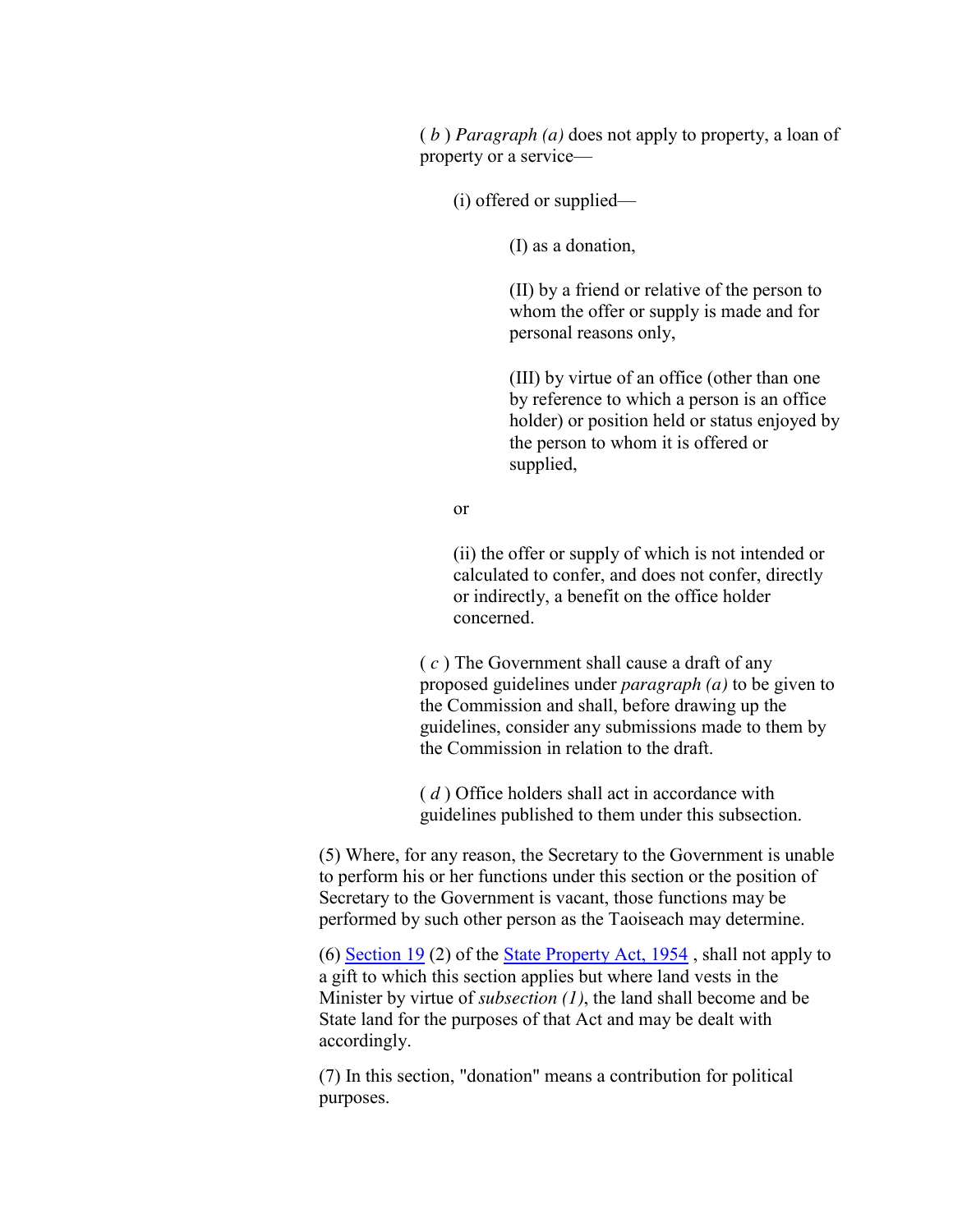#### PART IV THE PUBLIC SERVICE

Statements by Attorney **16**.—(1) A person who holds or held the office of Attorney General. General—

> ( *a* ) shall, subject to *section 20 (3)*, in each year during any part of which he holds or held that office prepare and furnish to the Taoiseach and the Commission a statement in writing of—

(i) the interests of the person, and

(ii) the interests of which he or she has actual knowledge of his or her spouse or a child of the person or of his or her spouse,

during the appropriate period specified in *section 20 (1)* which could materially influence the person in or in relation to the performance of the functions of that office by reason of the fact that such performance could so affect those interests as to confer on or withhold from the person or the spouse or child a substantial benefit, and

( *b* ) in any case where such a function falls to be performed and he or she has actual knowledge that he or she or a connected person has a material interest in a matter to which the function relates shall, before or as soon as may be after such performance, prepare and furnish to the Taoiseach and the Commission a statement in writing of those facts and of the nature of the interest.

(2) ( *a* ) Section 20 shall apply to a statement under *subsection (1) (a)* as if the references in that section to *sections 17 (1) (a)*, *18 (2) (a)* and *19 (3) (a) (i)* included references to *subsection (1) (a)* and with any other necessary adaptations.

( *b* ) *Subsection (2)* of *section 29* shall apply to the interests specified in *subsection (1) (a)* and to a person who holds the office of Attorney General as if the references in that subsection to *sections 17 (1) (a)*, *18 (2) (a)* and *19 (3) (a) (i)* included references to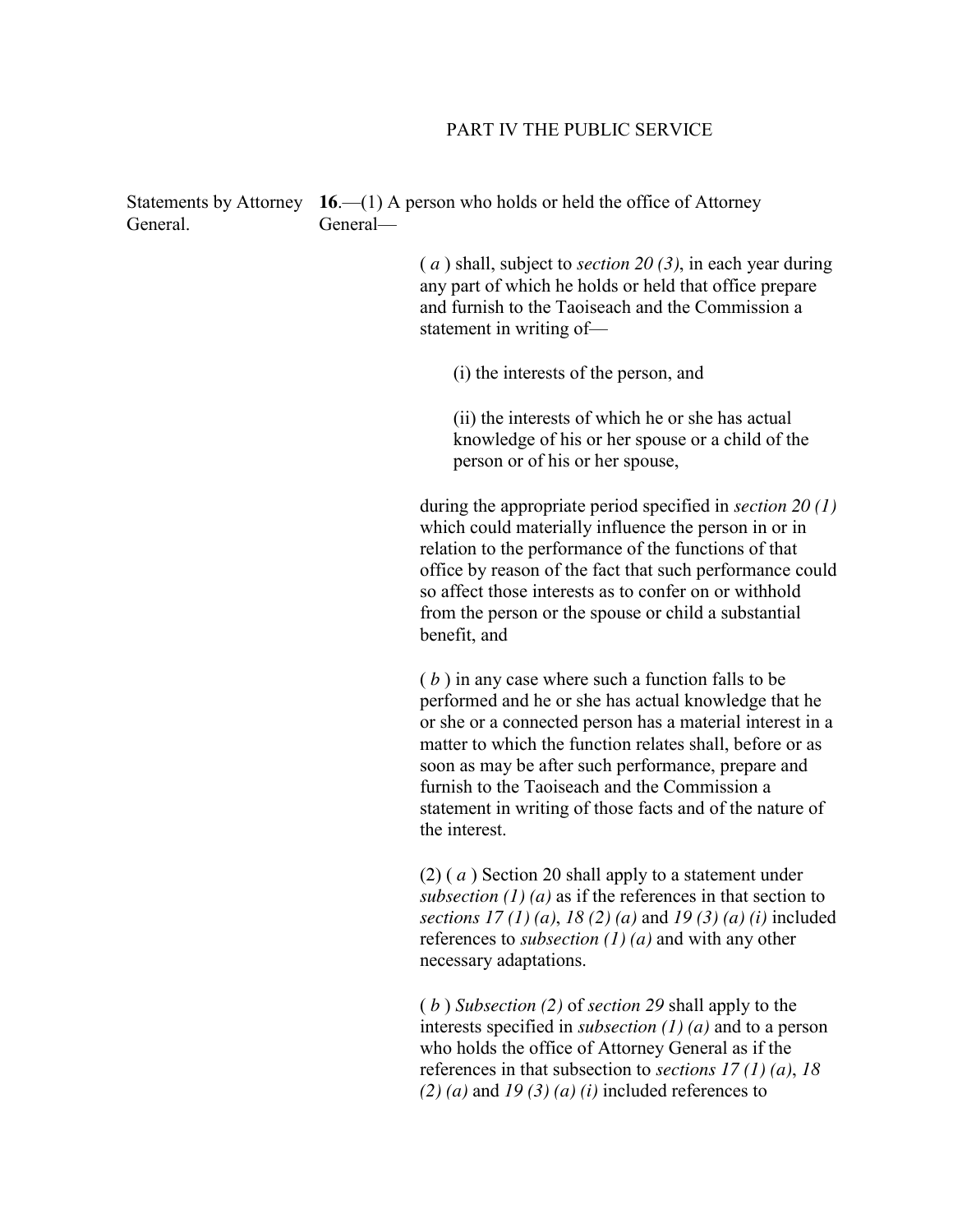*subsection (1) (a)* and with any other necessary adaptations.

|                              | (3) References in this section to the performance of a function of the<br>office of Attorney General are references to the performance of the<br>function by the holder of that office personally or by another person<br>in pursuance of a direction given to the person, in relation to the<br>particular matter concerned, by such holder personally or a person<br>acting on behalf of and with the personal knowledge of such holder. |
|------------------------------|--------------------------------------------------------------------------------------------------------------------------------------------------------------------------------------------------------------------------------------------------------------------------------------------------------------------------------------------------------------------------------------------------------------------------------------------|
|                              | (4) Where a person who holds the office of Attorney General is a<br>member-                                                                                                                                                                                                                                                                                                                                                                |
|                              | $(a)$ paragraph $(a)$ of subsection $(1)$ shall not apply to<br>the person as respects the interests, during the period of<br>the person's membership, of the persons specified in<br>that paragraph, and                                                                                                                                                                                                                                  |
|                              | $(b)$ paragraph $(b)$ of that subsection shall not apply to<br>the person during the period of the person's<br>membership.                                                                                                                                                                                                                                                                                                                 |
| Designated<br>directorships. | $17$ —(1) A person who holds or held a designated directorship of a<br>public body specified in <i>subparagraphs</i> $(8)$ to $(12)$ , or standing<br>prescribed under <i>subparagraph</i> $(13)$ , of <i>paragraph</i> 1 of the <i>First</i><br>Schedule-                                                                                                                                                                                 |
|                              | $(a)$ shall, subject to <i>section</i> 20(3), in each year during<br>any part of which he or she holds or held the<br>directorship, prepare and furnish to the Commission<br>and to such officer of the body as may be determined<br>by the Minister a statement in writing of—                                                                                                                                                            |
|                              | (i) the interests of the person, and                                                                                                                                                                                                                                                                                                                                                                                                       |
|                              | (ii) the interests of which he or she has actual<br>knowledge of his or her spouse or a child of the<br>person or of his or her spouse,                                                                                                                                                                                                                                                                                                    |
|                              | during the appropriate period specified in <i>section</i> 20 $(1)$<br>which could materially influence the person in or in<br>relation to the performance of the functions of the<br>directorship by reason of the fact that such performance<br>could so affect those interests as to confer on or<br>withhold from the person or the spouse or child a<br>substantial benefit, and                                                       |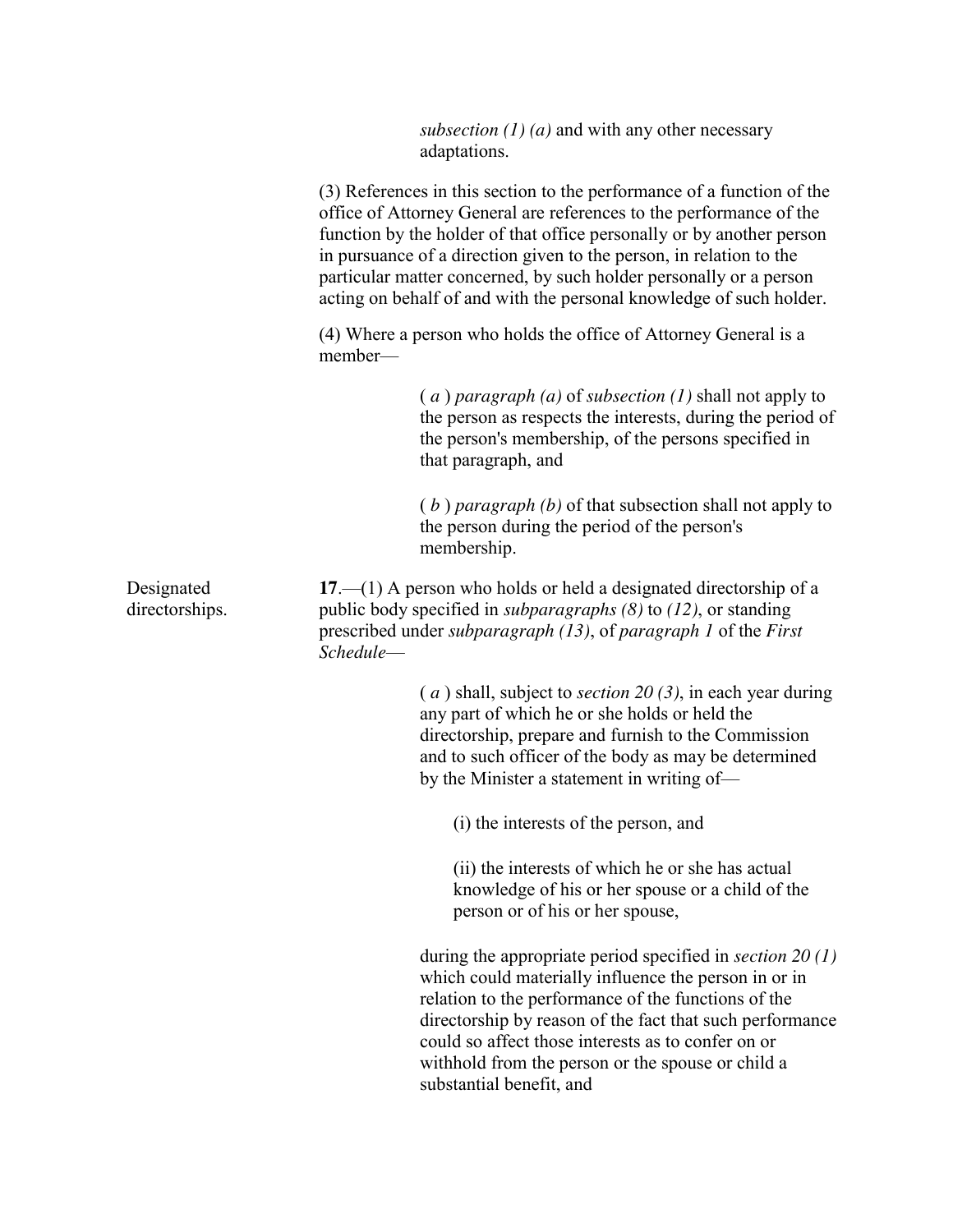|                                        | $(b)$ in any case where such a function, or a function of<br>any other office or position held by the person in that<br>public body, falls to be performed and he or she has<br>actual knowledge that he or she or a connected person<br>has a material interest in a matter to which the function<br>relates-   |
|----------------------------------------|------------------------------------------------------------------------------------------------------------------------------------------------------------------------------------------------------------------------------------------------------------------------------------------------------------------|
|                                        | (i) shall, as soon as may be, prepare and furnish to<br>the other directors of the body a statement in<br>writing of those facts,                                                                                                                                                                                |
|                                        | (ii) shall not perform the function unless there are<br>compelling reasons requiring him or her to do so,<br>and                                                                                                                                                                                                 |
|                                        | (iii) shall, if he or she proposes to perform the<br>function, prepare and furnish to the other directors<br>of the body and to the Commission, before or, if<br>that is not reasonably practicable, as soon as may<br>be after such performance, a statement in writing of<br>the compelling reasons aforesaid. |
|                                        | (2) There shall be deemed to be included in the terms on which a<br>person holds a designated directorship referred to in <i>subsection</i> $(1)$ a<br>term that the person shall comply with that subsection.                                                                                                   |
| Designated positions of<br>employment. | <b>18.</b> —(1) In this section "relevant authority", in relation to a person<br>who occupies or occupied a designated position in a public body,<br>means such person or persons as may stand determined for the time<br>being by the Minister in relation to the position.                                     |
|                                        | (2) A person who occupies or occupied a designated position in a<br>public body—                                                                                                                                                                                                                                 |
|                                        | $(a)$ shall, subject to <i>section</i> 20(3), in each year during<br>any part of which he or she occupies or occupied the<br>position, prepare and furnish to the relevant authority<br>for the position a statement in writing of-                                                                              |
|                                        | (i) the interests of the person, and                                                                                                                                                                                                                                                                             |
|                                        | (ii) the interests of which he or she has actual<br>knowledge of his or her spouse or a child of the<br>person or of his or her spouse,                                                                                                                                                                          |
|                                        | during the appropriate period specified in section $20(1)$                                                                                                                                                                                                                                                       |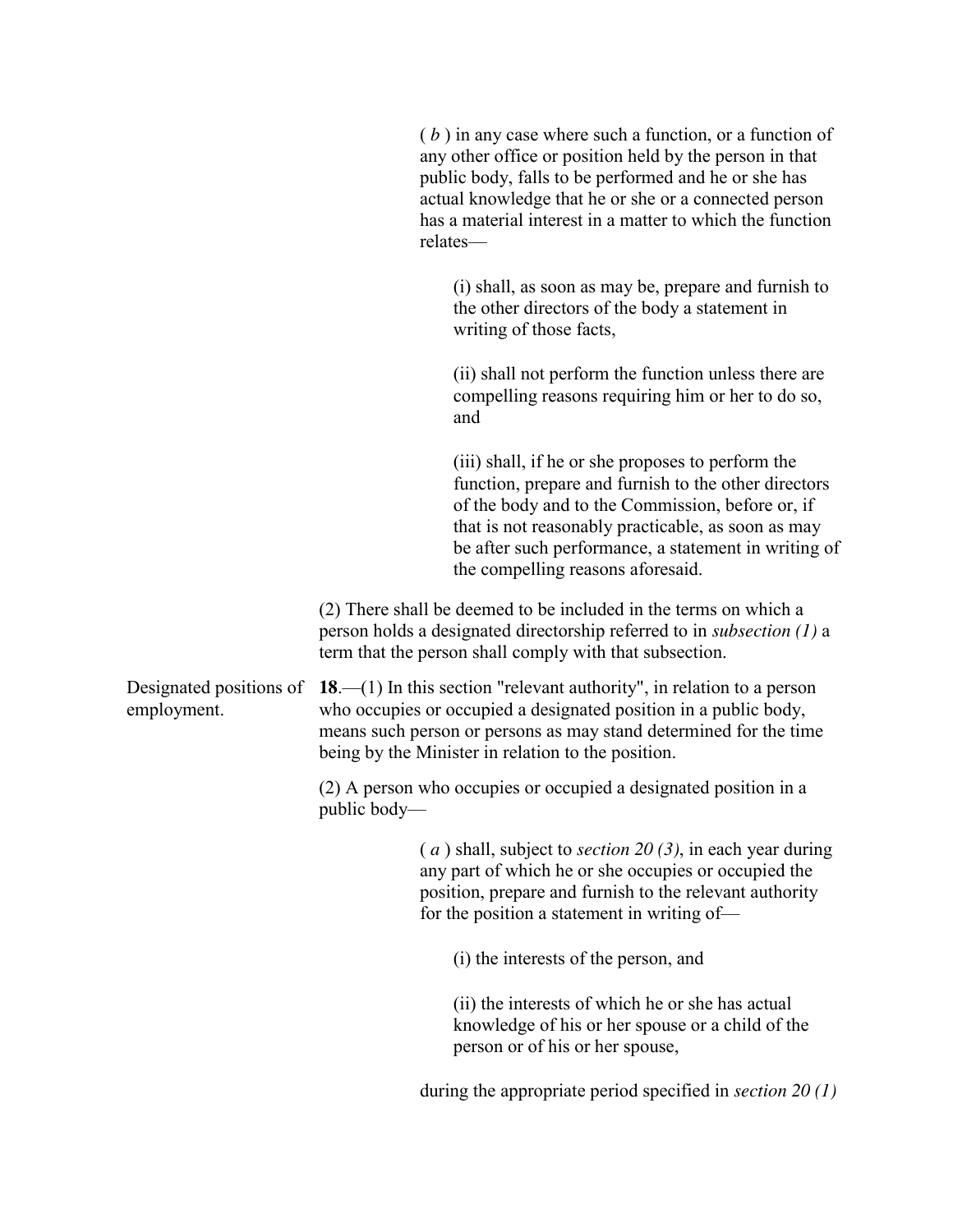which could materially influence the person in or in relation to the performance of the functions of the position by reason of the fact that such performance could so affect those interests as to confer on or withhold from the person or the spouse or child a substantial benefit, and

( *b* ) in any case where such a function falls to be performed and he or she has actual knowledge that he or she or a connected person has a material interest in a matter to which the function relates—

(i) shall, as soon as may be, prepare and furnish to the relevant authority a statement in writing of those facts,

(ii) shall not perform the function unless there are compelling reasons requiring him or her to do so, and

(iii) shall, if he or she proposes to perform the function, prepare and furnish to the relevant authority, before or, if that is not reasonably practicable, as soon as may be after such performance, a statement in writing of the compelling reasons aforesaid.

(3) ( *a* ) A person who, during any period, holds or held or occupies or occupied an office or position specified in *paragraph (b)* shall be deemed for the purposes of this Act to be a person who, during that period, occupies or occupied a designated position in a public body.

( *b* ) The offices and positions referred to in *paragraph (a)* are—

(i) the office of Comptroller and Auditor General,

(ii) the office of Ombudsman,

(iii) the office of Data Protection Commissioner,

(iv) the office of Director of Consumer Affairs, and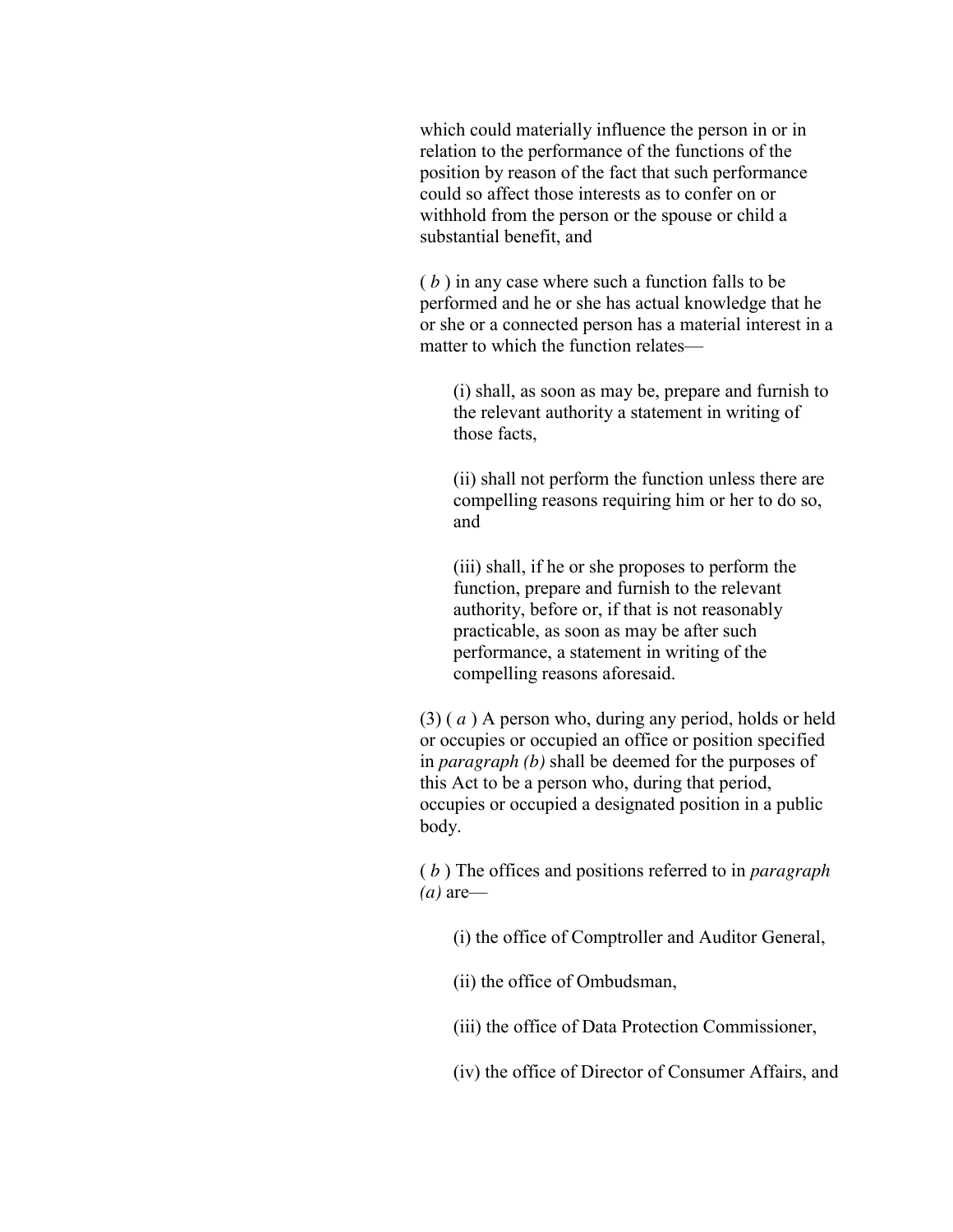|                   | (v) such other (if any) offices or positions (other<br>than the office of judge of any court) established by<br>or under statute as may (if, but only if, the Minister<br>considers it necessary in the public interest to do<br>so) be prescribed.                                                                                                                      |  |
|-------------------|--------------------------------------------------------------------------------------------------------------------------------------------------------------------------------------------------------------------------------------------------------------------------------------------------------------------------------------------------------------------------|--|
|                   | $(c)$ Subsection (4) shall not apply to a person who<br>holds or held an office specified in <i>subparagraphs</i> ( <i>i</i> ) to<br>$(iv)$ of paragraph $(b)$ .                                                                                                                                                                                                         |  |
|                   | (4) There shall be deemed to be included in the terms of the<br>employment of a person in a designated position referred to in<br>subsection (2) a term that the person shall comply with that<br>subsection.                                                                                                                                                            |  |
| Special advisers. | 19.—(1) In this section "special adviser" means a person who—                                                                                                                                                                                                                                                                                                            |  |
|                   | (a) occupies or occupied an excluded position (within<br>the meaning of the Civil Service Commissioners Act,<br>1956), having been selected for appointment to that<br>position by an office holder personally otherwise than<br>by means of a competitive procedure, or                                                                                                 |  |
|                   | $(b)$ is or was employed under a contract for services by<br>an office holder, having been selected for the award of<br>the contract by an office holder personally otherwise<br>than by means of a competitive procedure,                                                                                                                                               |  |
|                   | and whose function or principal function as such a person is or was to<br>provide advice or other assistance to or for the office holder.                                                                                                                                                                                                                                |  |
|                   | (2) The period for which a person acting as a special adviser occupies<br>the excluded position concerned or is employed under the contract<br>for services concerned shall end not later than the date on which the<br>office holder to whom he or she is acting as a special adviser ceases<br>to hold the office by reference to which he or she is an office holder. |  |
|                   | $(3)$ (a) If the remuneration of a person as a special<br>adviser exceeds a prescribed amount, then—                                                                                                                                                                                                                                                                     |  |
|                   | (i) subject to <i>section</i> 20 (3), in each year during any<br>part of which the person is a special adviser, he or<br>she shall prepare and furnish to the office holder<br>concerned and the Commission a statement in<br>writing of-                                                                                                                                |  |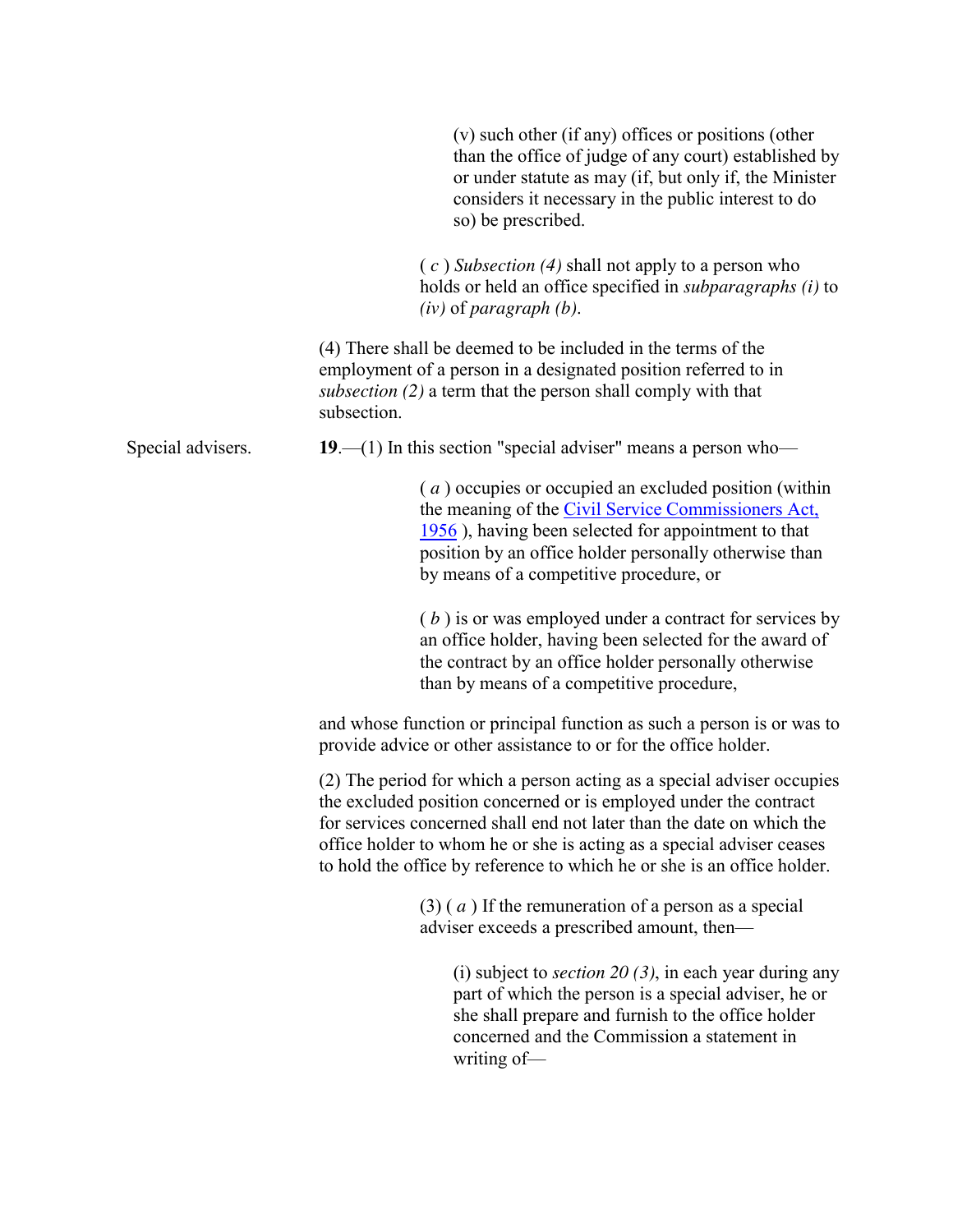(I) the interests of the person, and

(II) the interests of which he or she has actual knowledge of his or her spouse or a child of the person or of his or her spouse,

during the appropriate period specified in *section 20 (1)* which could materially influence the person in or in relation to the performance of his or her functions as a special adviser by reason of the fact that such performance could so affect those interests as to confer on or withhold from the person or the spouse or child a substantial benefit,

(ii) in any case where such a function falls to be performed and he or she has knowledge that he or she or a connected person has a material interest in a matter to which the function relates, he or she—

> (I) shall, as soon as may be, prepare and furnish to the office holder and to the Commission a statement in writing of those facts,

(II) shall not perform the function unless there are compelling reasons requiring him or her to do so, and

(III) shall, if he or she proposes to perform the function, prepare and furnish to the office holder and the Commission, before or, if that is not reasonably possible, as soon as may be after such performance, a statement in writing of the compelling reasons aforesaid,

#### and

(iii) the person shall undertake not to engage in any trade, profession, vocation or other occupation, whether remunerated or otherwise, which might reasonably be seen to be capable of interfering or being incompatible with the performance by the person of his or her functions as a special adviser.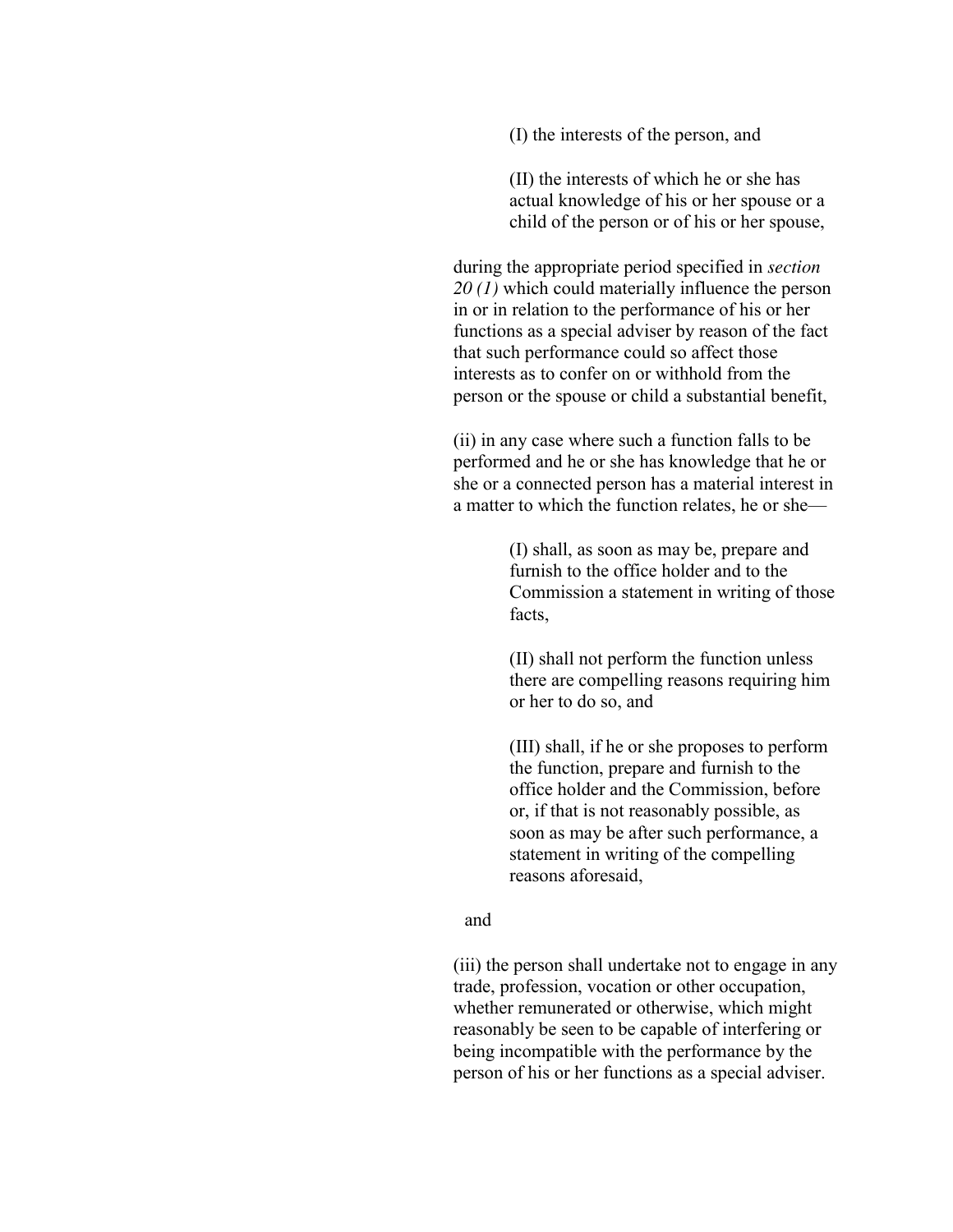( *b* ) Different amounts may be prescribed under *paragraph (a)* in relation to different categories of special adviser.

(4) An office holder shall, in respect of a person who acts or acted as a special adviser to him or her, lay the following documents before each House of the Oireachtas, that is to say—

> ( *a* ) a copy of the contract, or a statement in writing of the terms and conditions, under which the person acts or acted as a special adviser,

( *b* ) a copy of any statement under *subsection (3) (a) (i)* of the interests of the person furnished to the office holder,

( *c* ) a statement as to whether the person is a relative of the office holder, and

( *d* ) if *subsection (3)* applies to the person, a statement of the qualifications of the person relevant to his or her functions as a special adviser.

(5) [Section 13](http://www.irishstatutebook.ie/1956/en/act/pub/0045/sec0013.html#zza45y1956s13) (3) of the [Civil Service Commissioners Act, 1956](http://www.irishstatutebook.ie/1956/en/act/pub/0045/index.html#zza45y1956) , does not apply to the appointment to an established position (within the meaning of that Act) of a person who acts or has acted as special adviser.

(6) There shall be deemed to be included in the terms on which a person who is acting as a special adviser to an office holder occupies the excluded position concerned or is employed under the contract for services concerned—

> ( *a* ) a term that the period for which the person occupies the excluded position or is employed under the contract for services shall end not later than the date on which the office holder ceases to hold the office by reference to which he or she is an office holder, and

( *b* ) if *subsection (3)* applies to the person, a term that he or she shall comply with that subsection.

Provisions relating to statements under *sections 17* to *19*.

**20**.—(1) A statement ("the current statement") furnished by a person under *section 17 (1) (a)*, *18 (2) (a)* or *19 (3) (a) (i)* shall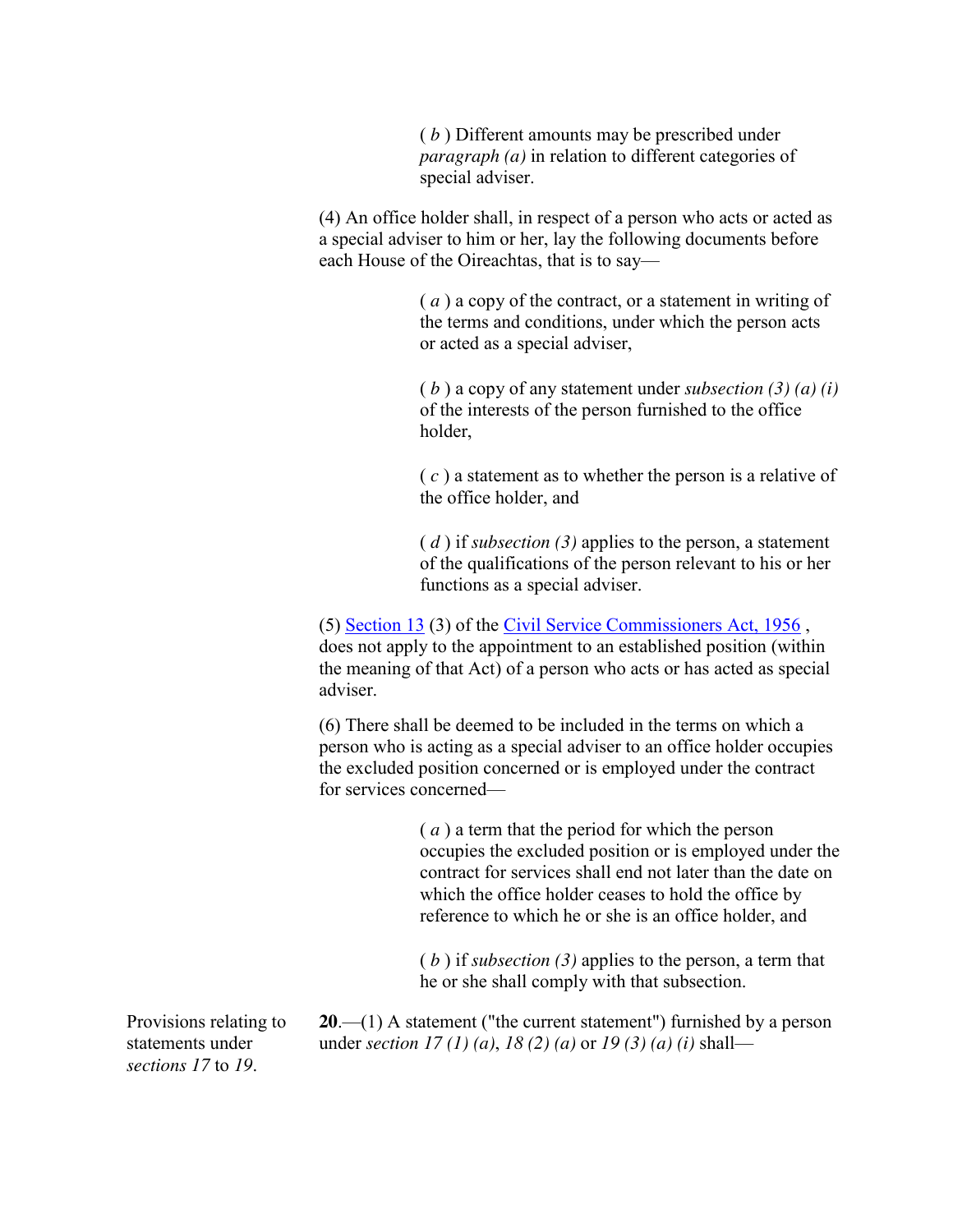( *a* ) in case, as may be appropriate, the person was appointed to the directorship, position or special advisership concerned before the date of the passing of this Act and the statement is the first such statement so furnished by the person since that date, be in respect of the period from that date to the date of the statement,

( *b* ) in case the person was so appointed on or after the date of such passing and the statement is the first such statement so furnished by the person since such appointment, be in respect of the period from the date of such appointment to the date of the statement, and

( *c* ) in any other case, be in respect of the period from the date of the last previous such statement so furnished by the person to—

(i) the date of the current statement, or

(ii) the date on which the appointment concerned ended,

whichever is the earlier.

(2) A statement under *section 17 (1) (a)*, *18 (2) (a)*, *19 (3) (a) (i)* or *29 (2)* shall be made in such form as, subject to the provisions of this Act, may be determined by the Minister or a form to the like effect and shall contain appropriate information in relation to such matters (if any) respecting the interests declared in the statement as may be specified in the first-mentioned form.

(3) The first statement of a person under *section 17 (1) (a)*, *18 (2) (a)* or *19 (3) (a) (i)* after his or her appointment to the directorship, position or special advisership concerned shall be furnished by the person to the person or persons concerned not later than—

( *a* ) such time in the year concerned, or

( *b* ) if the appointment is made after the commencement of the provision aforesaid and after the 1st day of October in any year, such time in the next following year,

as the Minister may determine and any subsequent such statement of the person shall be so furnished by the person not later than 30 days after the anniversary of the day on which the last previous such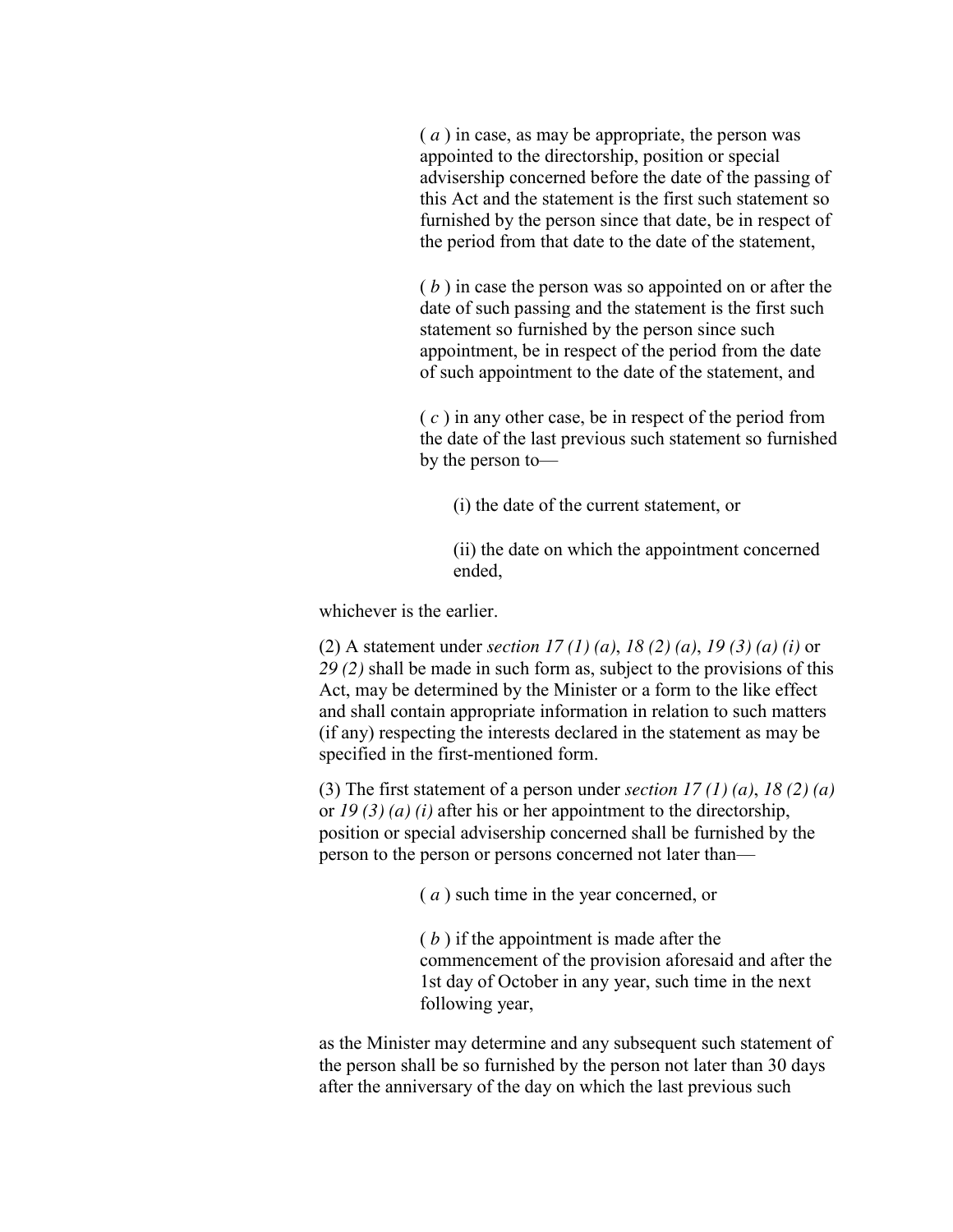statement was so furnished by him or her.

(4) It shall not be necessary to specify in a statement under section *17 (1) (a)*, *18 (2) (a)*, *19 (3) (a) (i)* or *29 (2)* the amount or monetary value of any interest or the remuneration of any trade, profession, employment, vocation or other occupation included in the statement.

#### PART V THE COMMISSION

**21**.—(1) On the commencement of this section, there shall stand established a commission (which shall be known as the Public Offices Commission and is referred to in this Act as "the Commission") to perform the functions conferred on it by this Act.

(2) The Commission shall consist of the following members:

( *a* ) the Comptroller and Auditor General,

( *b* ) the Ombudsman,

( *c* ) the Chairman of Dáil Éireann,

( *d* ) the Clerk of Dáil Éireann,

( *e* ) the Clerk of Seanad Éireann.

(3) ( *a* ) Subject to *paragraph (b)*, where a member of the Commission notifies the Minister that he or she is for any reason (other than the operation of *subsection (4)*) temporarily unable to act as such member or any of the offices aforesaid is vacant, the Minister shall appoint—

(i) in the case of the Comptroller and Auditor General, the Secretary and Director of Audit of the Office of the Comptroller and Auditor General,

(ii) in the case of the Ombudsman, the Director of the Office of the Ombudsman,

(iii) in the case of the Chairman of Dáil Éireann, the Deputy Chairman of Dáil Éireann,

(iv) in the case of the Clerk of Dáil Éireann, the Clerk Assistant of Dáil Éireann, and

Establishment, membership and functions of Commission.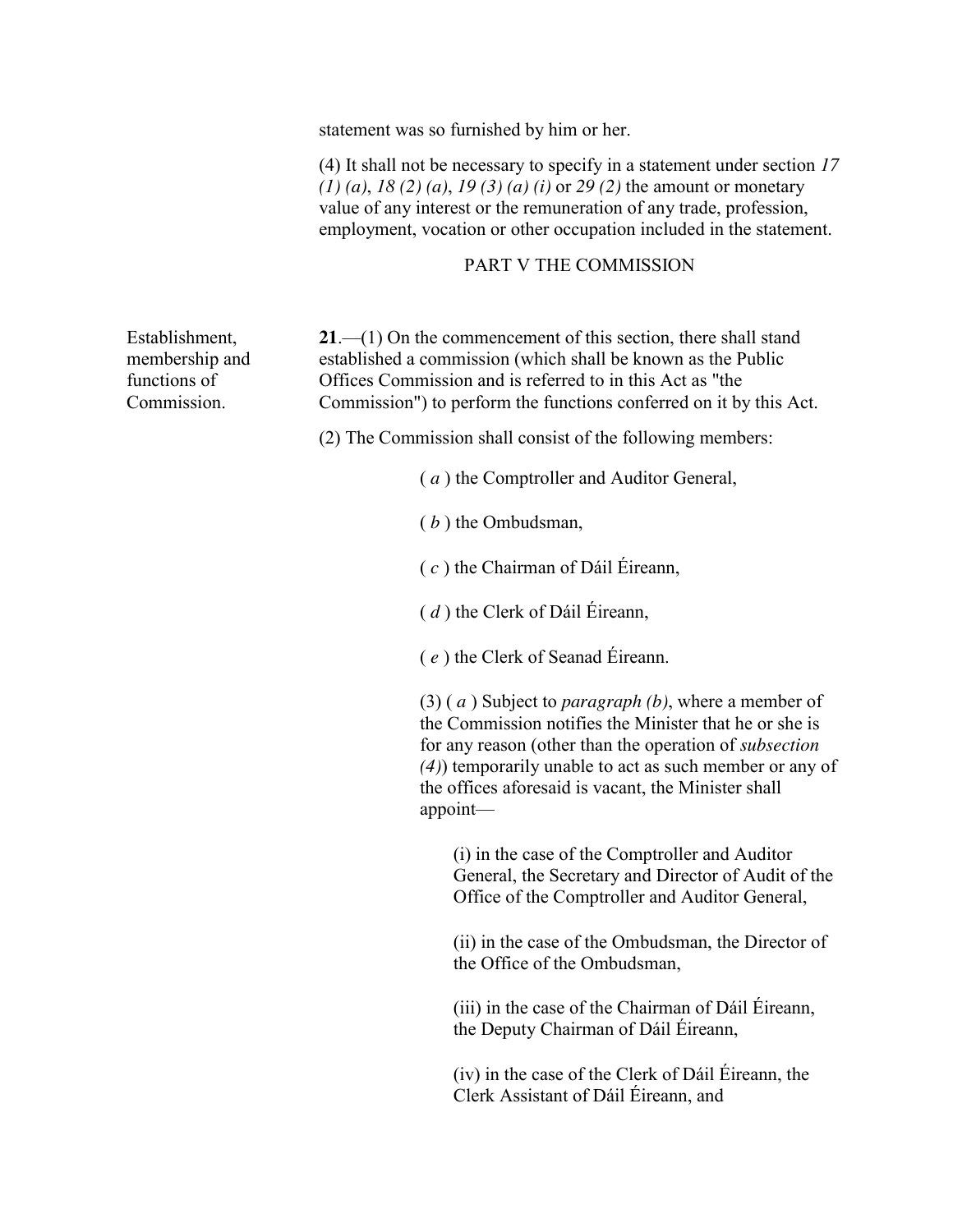(v) in the case of the Clerk of Seanad Éireann, the Clerk Assistant of Seanad Éireann,

to be a member of the Commission for the duration of such inability or vacancy.

( *b* ) If a person falling, pursuant to *paragraph (a)*, to be appointed to be a member of the Commission cannot be so appointed or the Commission consider that it would not be appropriate so to appoint that person, the Minister shall appoint such other person as the Commission may nominate for the purpose to be such a member for the duration of the inability or vacancy concerned.

( *c* ) Upon the appointment of a person pursuant to *paragraph (a)* or *(b)* to be a member of the Commission for the duration of an inability, the member of the Commission who is temporarily unable to act as such member shall be deemed for such duration not to be a member of the Commission.

( *d* ) If a member of the Commission ceases to hold the office by virtue of which he or she became a member of the Commission, he or she shall thereupon cease to be a member of the Commission.

(4) ( *a* ) The Comptroller and Auditor General and the Secretary and Director of Audit of the Office of the Comptroller and Auditor General shall not take part in any proceedings of the Commission relating to the Comptroller and Auditor General or a member of the staff of the Office of the Comptroller and Auditor General.

( *b* ) The Ombudsman and the Director of the Office of the Ombudsman shall not take part in any proceedings of the Commission relating to the Ombudsman or a member of the staff of the Office of the Ombudsman.

( *c* ) The Chairman of Dáil Éireann, the Deputy Chairman of Dáil Éireann, the Clerk of Dáil Éireann, the Clerk Assistant of Dáil Éireann, the Clerk of Seanad Éireann and the Clerk Assistant of Seanad Éireann shall not take part in any proceedings of the Commission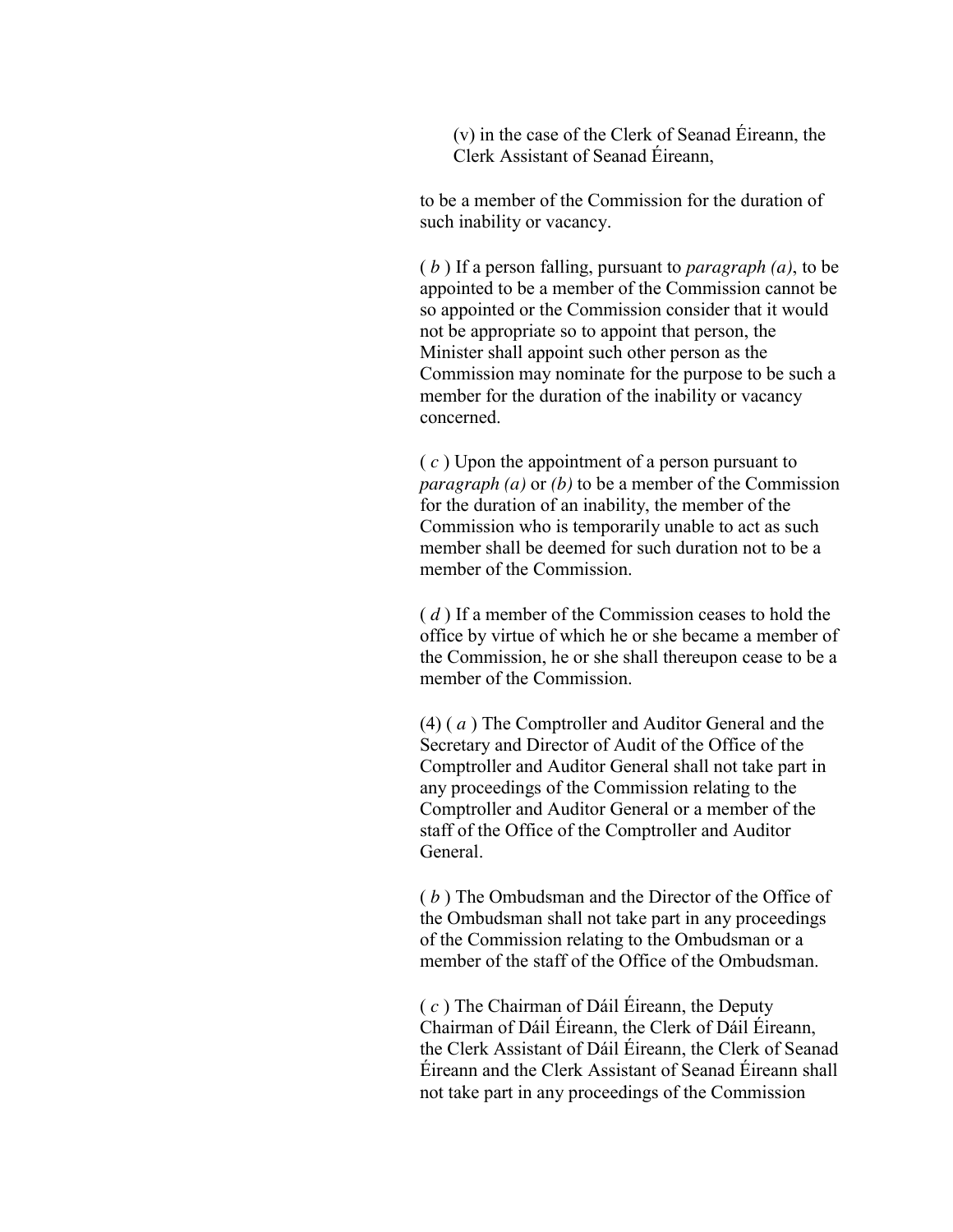relating to the Chairman or Deputy Chairman of either House or to a member of the staff of the Houses.

( *d* ) Where a member of the Commission is, by virtue of *paragraph (a)*, *(b)* or *(c)* unable to take part in proceedings of the Commission, *subsection (3)* shall not apply in relation to such inability, and the Minister shall appoint such person as he or she may determine to be a member of the Commission for the purpose of taking part in those proceedings but for no other purpose and the first-mentioned member shall be deemed, in relation to those proceedings, not to be a member of the Commission.

(5) The quorum for a meeting of the Commission shall be three or such other number (being not less than three) as may be determined from time to time by the Commission.

> (6) ( *a* ) The Commission shall appoint one of its members to be chairman of the Commission and the member so appointed shall hold the office of chairman for such period as may be determined by the Commission.

( *b* ) If the chairman of the Commission ceases during his or her term of office as such chairman to be a member of the Commission, he or she shall also cease to be the chairman of the Commission.

(7) At a meeting of the Commission—

( *a* ) the chairman of the Commission shall, if present, be chairman of the meeting,

( *b* ) if and for so long as the chairman of the Commission is not present or if the office of chairman is vacant, the members of the Commission who are present shall choose one of their number to be chairman of the meeting.

(8) A decision at a meeting of the Commission (other than a meeting held for the purposes of an investigation under *section 23*) may be that of a majority of the members present and voting on the question and, in the case of an equal division of votes, the chairman of the meeting shall have a second or casting vote.

(9) The Commission may act (otherwise than in relation to an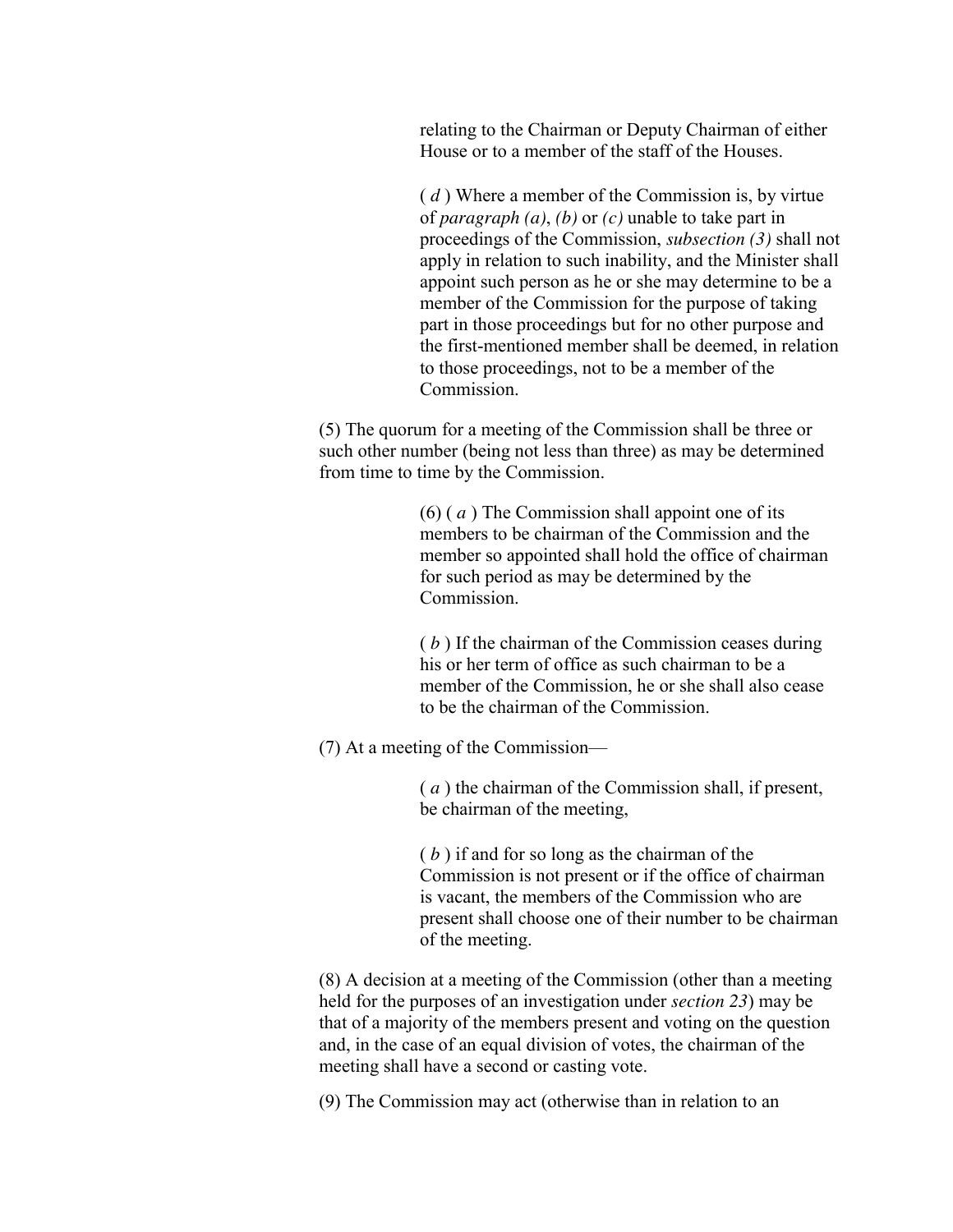|                              | investigation under <i>section</i> 23) notwithstanding one or more<br>vacancies among its members.                                                                                                                                                                                                                     |
|------------------------------|------------------------------------------------------------------------------------------------------------------------------------------------------------------------------------------------------------------------------------------------------------------------------------------------------------------------|
|                              | (10) Such functions of the Commission (other than functions under<br>section 23) as may be specified by it may be performed, under the<br>supervision and subject to the general direction of the Commission,<br>by members of the staff of the Commission duly authorised in that<br>behalf by the Commission.        |
|                              | (11) Subject to the provisions of this Act, the Commission shall<br>determine, by standing orders or otherwise, the procedure and<br>business of the Commission.                                                                                                                                                       |
|                              | (12) The Minister shall make available to the Commission such<br>reasonable facilities and services (including clerical, secretarial and<br>executive services) as the Minister, after consultation with the<br>Commission, may determine.                                                                             |
|                              | (13) Subject to such conditions as the Minister may determine, there<br>shall be paid to the Commission out of moneys provided by the<br>Oireachtas such amounts as the Minister may, after consultation with<br>the Commission, determine in respect of the reasonable expenses of<br>the Commission and its members. |
| Complaints to<br>Commission. | 22.—(1) A person (other than a member) who considers that—                                                                                                                                                                                                                                                             |
|                              | $(a)$ a person may have contravened <i>Part II</i> , <i>III</i> or <i>IV</i> at<br>a time when he or she was an office holder, or                                                                                                                                                                                      |
|                              | $(b)$ that a person who is an office holder may have<br>contravened <i>Part II</i> before becoming an office holder,                                                                                                                                                                                                   |
|                              | may make a complaint in writing in relation to the matter to the Clerk<br>and, subject to <i>subsection</i> (2), the Clerk shall refer the matter to the<br>Commission and shall furnish a copy of the complaint to the<br>Commission.                                                                                 |
|                              | (2) The Clerk shall consider a complaint under <i>subsection</i> $(1)$ and, if<br>the Clerk is of opinion that it is frivolous or vexatious, he or she—                                                                                                                                                                |
|                              | $(a)$ shall not refer it to the Commission, and                                                                                                                                                                                                                                                                        |
|                              | $(b)$ shall prepare a statement in writing of the reasons<br>for his or her opinion and furnish it to-                                                                                                                                                                                                                 |
|                              | (i) the person who made the complaint,                                                                                                                                                                                                                                                                                 |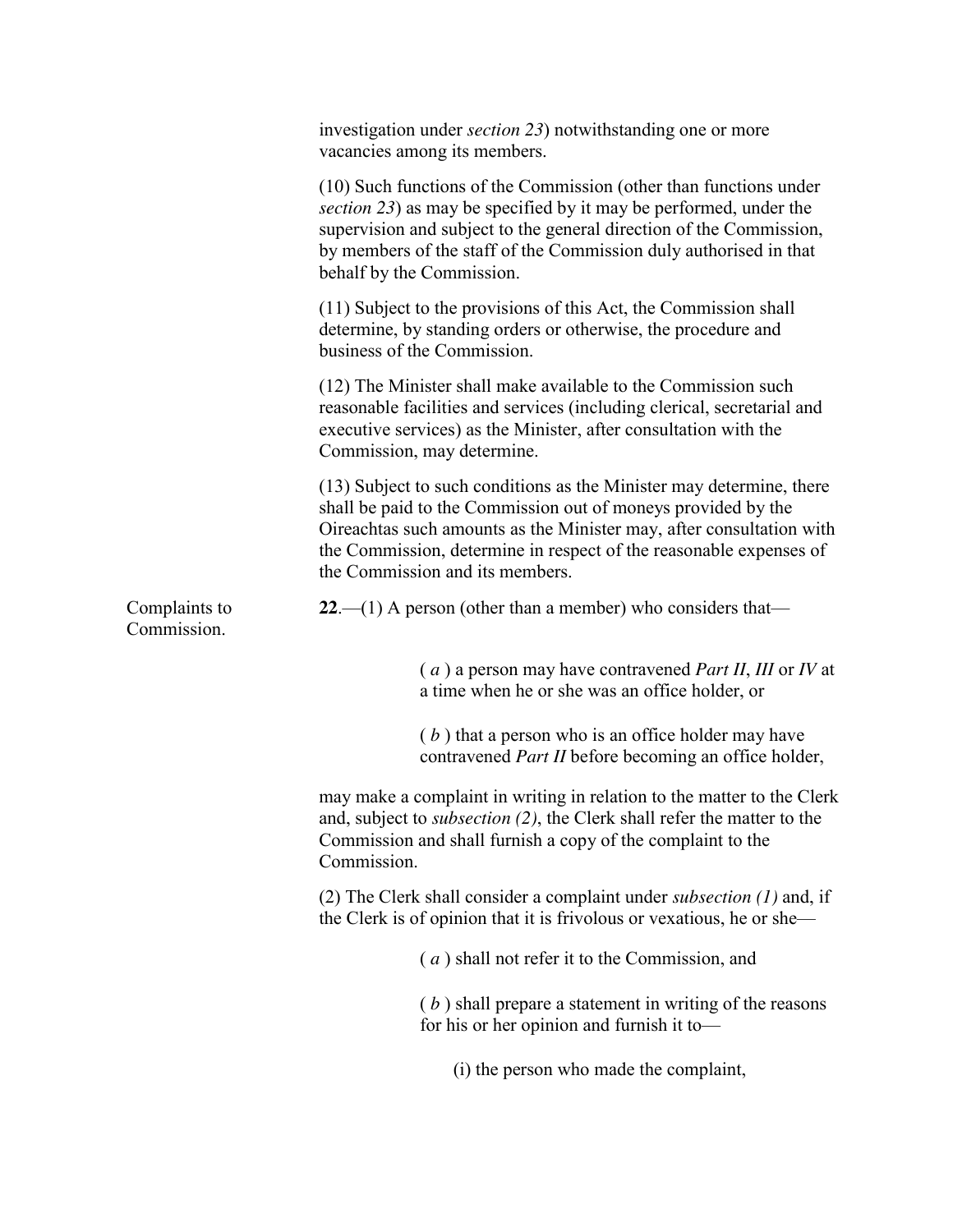(ii) the person concerned, and

(iii) the Commission.

(3) A member who considers that—

( *a* ) a person may have contravened *Part IV*,

( *b* ) a person may have contravened *Part II*, *III* or *IV* at a time when he or she was an office holder, or

( *c* ) that a person who is an office holder may have contravened *Part II* before becoming an office holder,

may make a complaint in writing in relation to the matter to the **Commission** 

> (4) ( *a* ) Where the Minister considers that a person, other than an office holder, may have contravened *Part IV*, he or she may make a complaint in writing in relation to the matter to the Commission.

> > ( *b* ) (i) Where a Minister of the Government considers that a person to whom this subparagraph applies may have contravened *Part IV*, he or she may, with the consent of the Minister, make a complaint in writing in relation to the matter to the Commission.

(ii) *Subparagraph (i)* applies to the following persons:

> (I) a person who occupies or occupied a designated position in a Department of State or office of which the Minister of the Government by whom the complaint concerned is made has charge,

(II) a person who holds or held a designated directorship of, or occupies or occupied a designated position in, a public body specified in *subparagraphs (8)* to *(12)* of *paragraph 1* of the *First Schedule* or standing prescribed for the time being under *subparagraph (13)* of the said *paragraph 1* in relation to which functions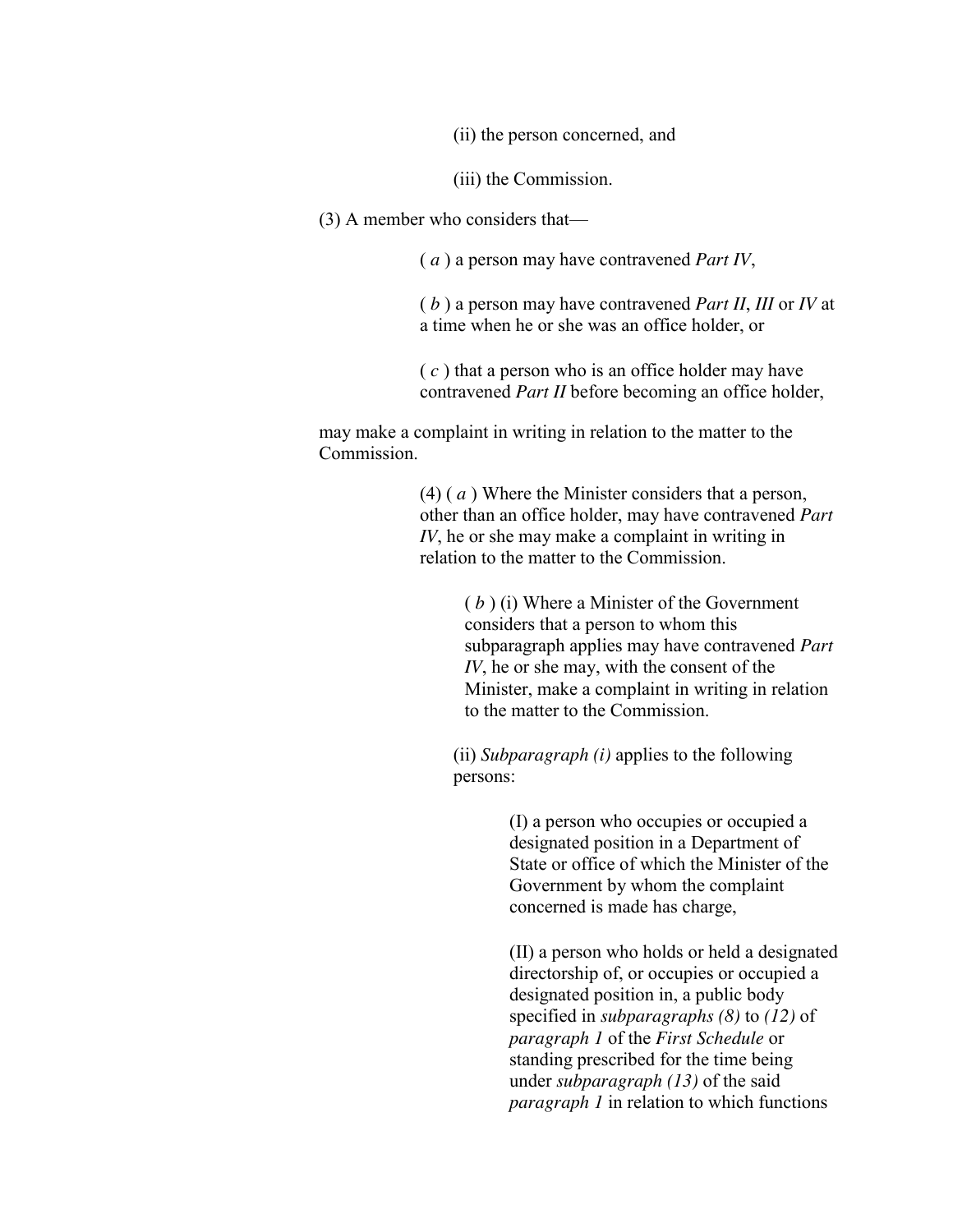stand conferred on the Minister of the Government by whom the complaint concerned is made, and

(III) a person who is or was a special adviser assigned to the Minister of the Government by whom the complaint concerned is made or to a Minister of State at the Department of State administered by that Minister of the Government.

( *c* ) Where a public body specified in *subparagraphs (8)* to *(12)* of the said *paragraph 1* or standing prescribed for the time being under *subparagraph (13)* of the said *paragraph 1* considers that a person who—

(i) holds or held a designated directorship of the body, or

(ii) occupies or occupied a designated position in the body,

may have contravened *Part IV*, it may make a complaint in writing in relation to the matter to the Commission.

( *d* ) Where the appropriate authority (within the meaning of the [Civil Service Regulation Act, 1956](http://www.irishstatutebook.ie/1956/en/act/pub/0046/index.html#zza46y1956) , but excluding a Minister of the Government) in relation to a civil servant (within the meaning aforesaid) considers that the civil servant may have contravened *Part IV*, the authority may make a complaint in writing in relation to the matter to the Commission.

**23**.—(1) Subject to *subsection (2)*, where—

Investigations by Commission.

> ( *a* ) a complaint is referred or made to the Commission under *section 22*, or

( *b* ) the Commission considers in the case of—

(i) a person who may have contravened *Part II*, *III* or *IV* at a time when he or she was an office holder,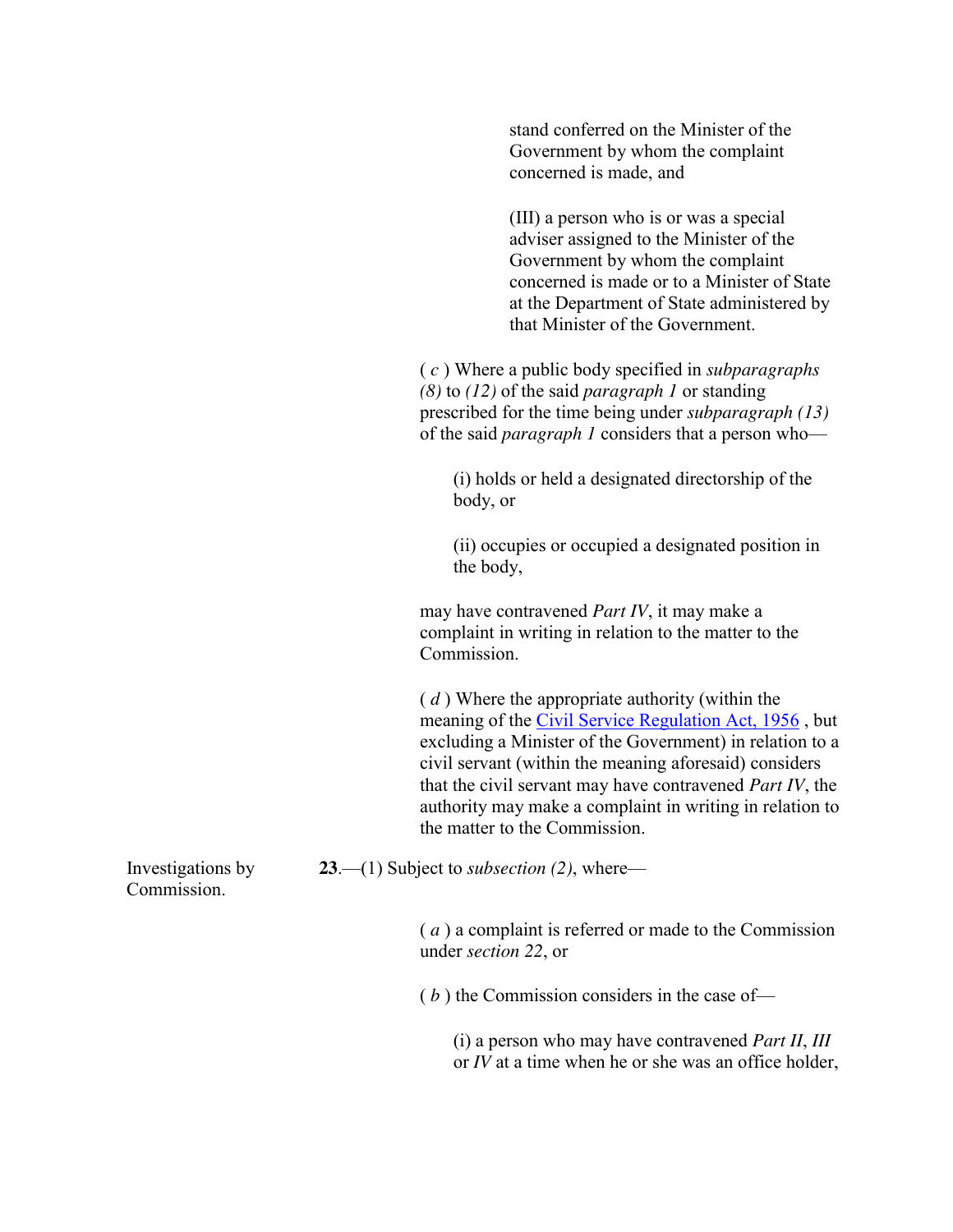(ii) a person who is an office holder and who may have contravened *Part II* before becoming an office holder, or

(iii) a person to whom *section 22 (4) (b) (i)* applies and who may have contravened *Part IV*—

that it is appropriate to do so, it shall carry out an investigation to determine, whether, as may be appropriate—

> (I) the person referred to in *subparagraph (i)* contravened *Part II*, *III* or *IV* at a time when he or she was an office holder,

(II) the person referred to in *subparagraph (ii)* contravened *Part II* before becoming an office holder, or

(III) the person referred to in *subparagraph (iii)* contravened *Part IV*.

(2) Before the Commission decides whether to carry out under *subsection (1)* an investigation of a matter that—

> ( *a* ) relates to a person who holds or held a designated directorship of, or occupies or occupied a designated position in, a public body, and

( *b* ) was not the subject of a complaint referred or made to it under *section 22*,

the Commission shall—

(i) consult with any Minister of the Government on whom a function in relation to the body stands conferred, and

(ii) give to any such Minister of the Government as aforesaid and to the body a statement in writing of the reasons why it considers it appropriate that the investigation should be carried out,

and it shall decide not to carry out the investigation unless, having considered any representations made to it by that Minister of the Government or the body, it is satisfied that it is appropriate to carry it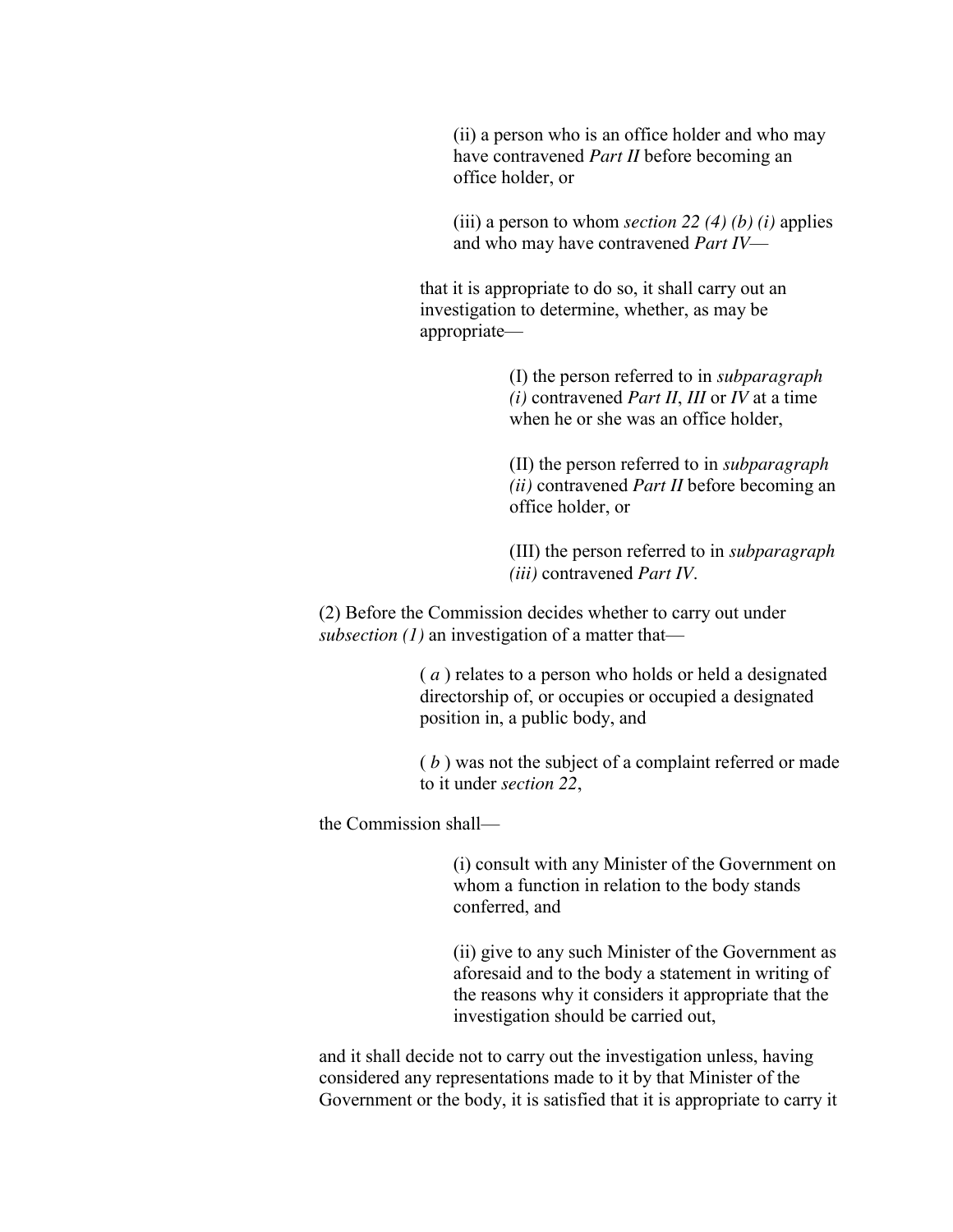|                           | out and that an adequate investigation cannot or will not be carried<br>out by or on behalf of that Minister of the Government or the body or<br>any other authority.                                                                                                                                                                                                                                                                                                                                                                                                          |
|---------------------------|--------------------------------------------------------------------------------------------------------------------------------------------------------------------------------------------------------------------------------------------------------------------------------------------------------------------------------------------------------------------------------------------------------------------------------------------------------------------------------------------------------------------------------------------------------------------------------|
|                           | (3) Where the Commission, either during or at the conclusion of an<br>investigation under this section, becomes of opinion that the person<br>the subject of the investigation has not contravened the provision of<br>this Act to which the investigation relates but may have contravened<br>another provision of <i>Part II</i> , <i>III</i> or <i>IV</i> , it may carry out an<br>investigation under this section to determine whether the person has<br>contravened that other provision, but <i>subsection</i> (2) shall not apply in<br>relation to the investigation. |
| Reports by<br>Commission. | <b>24</b> .—(1) Subject to <i>subsection</i> (2) and <i>section</i> 31, where the<br>Commission carries out an investigation under <i>section</i> 23, it shall<br>prepare a report in writing of the result of the investigation and shall<br>furnish a copy of the report to-                                                                                                                                                                                                                                                                                                 |
|                           | $(a)$ the person the subject of the investigation,                                                                                                                                                                                                                                                                                                                                                                                                                                                                                                                             |
|                           | $(b)$ if the investigation followed a complaint under<br>section 22, the person who made the complaint, and                                                                                                                                                                                                                                                                                                                                                                                                                                                                    |
|                           | $(c)$ (i) in case the person the subject of the<br>investigation is or was an office holder and the<br>Commission has determined that he or she has<br>contravened Part II, III or IV, the Committee, and                                                                                                                                                                                                                                                                                                                                                                      |
|                           | (ii) in any other case—                                                                                                                                                                                                                                                                                                                                                                                                                                                                                                                                                        |
|                           | (I) the Minister, or                                                                                                                                                                                                                                                                                                                                                                                                                                                                                                                                                           |
|                           | (II) if, at the time of the alleged<br>contravention concerned, the person<br>occupied a position in a Department of<br>State or office administered by a Minister<br>of the Government other than the Minister,<br>that Minister of the Government.                                                                                                                                                                                                                                                                                                                           |
|                           | (2) Where the Commission, either during or at the conclusion of an                                                                                                                                                                                                                                                                                                                                                                                                                                                                                                             |

investigation under *section 23*, is of opinion that the person the subject of the investigation may have committed an offence relating to the performance of his or her functions as an office holder, a holder of a designated directorship of, or occupier of a designated position in, a public body or special adviser, as the case may be or that the person may have contravened *Part II* before becoming an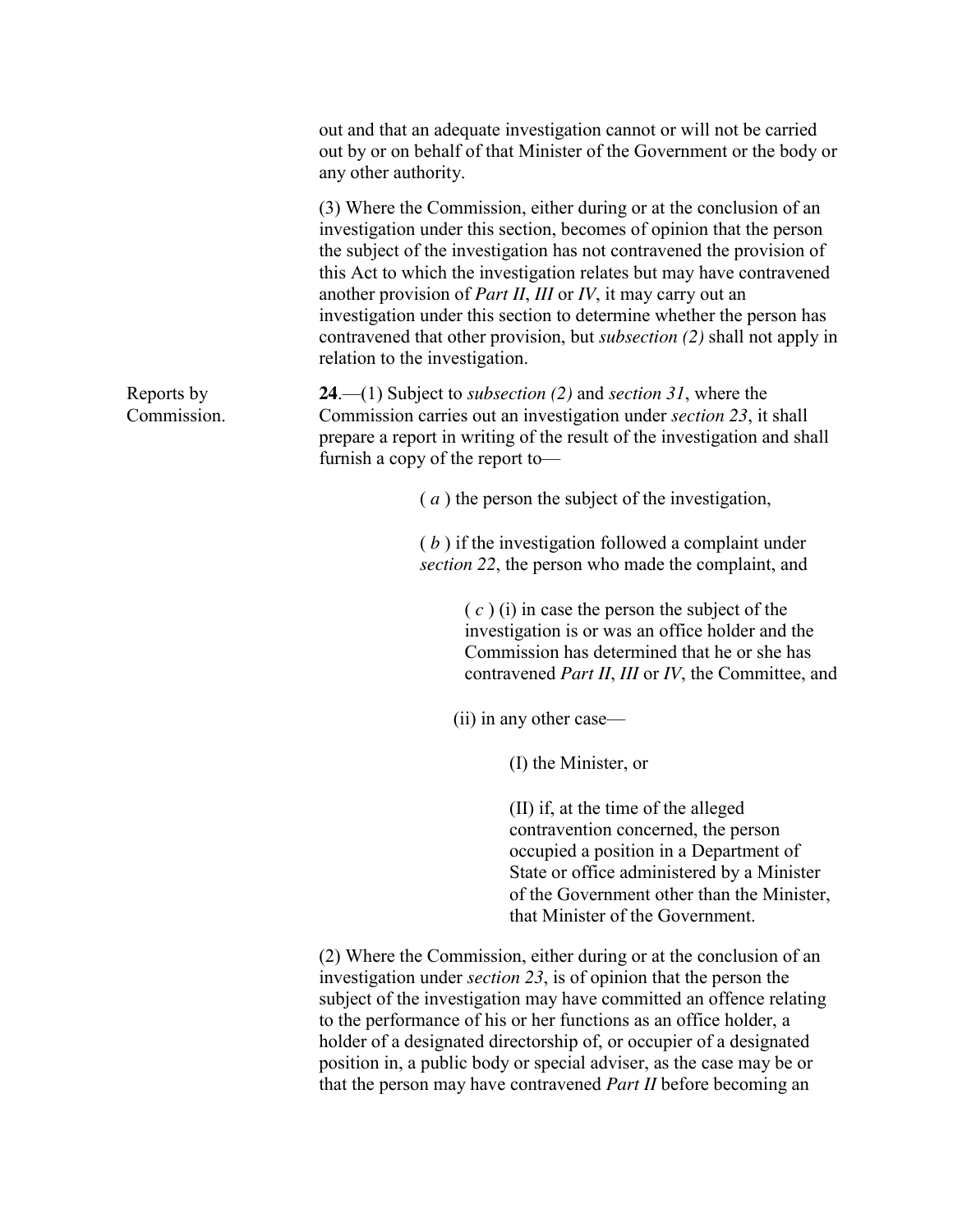office holder—

( *a* ) it shall prepare a report in writing in relation to the matter and furnish it together with any relevant document or other thing in its possession to the Director of Public Prosecutions who shall notify the Commission as to whether he or she has taken proceedings for an offence in respect of any matter mentioned in the report or has decided not to take any such proceedings and of the final outcome of any such proceedings (including any appeal, whether by way of case stated or otherwise, rehearing or retrial), and

( *b* ) it shall add to its report under *subsection (1)* a copy of its report under *paragraph (a)* and a statement of the notification or notifications aforesaid.

(3) A report under *subsection (1)* shall set out the findings of the Commission together with its determinations in relation to the following matters, namely—

> ( *a* ) whether there has been a contravention of *Part II*, *III* or *IV* by the person concerned and whether the contravention is continuing,

( *b* ) in case the determination is that there has not been a contravention of *Part II*, *III* or *IV*, by the person, whether the Commission is of opinion that the complaint was frivolous or vexatious or that there were no reasonable grounds for it, and

( *c* ) in case the determination is that there has been a contravention of *Part II*, *III* or *IV* by the person—

(i) if the determination is that the contravention is continuing, the steps required to be taken by him or her to secure compliance by him or her with *Part II*, *III* or *IV*, as the case may be, and the period of time within which such steps should be taken,

(ii) whether the contravention was committed inadvertently, negligently, recklessly or intentionally,

(iii) whether the contravention was, in all the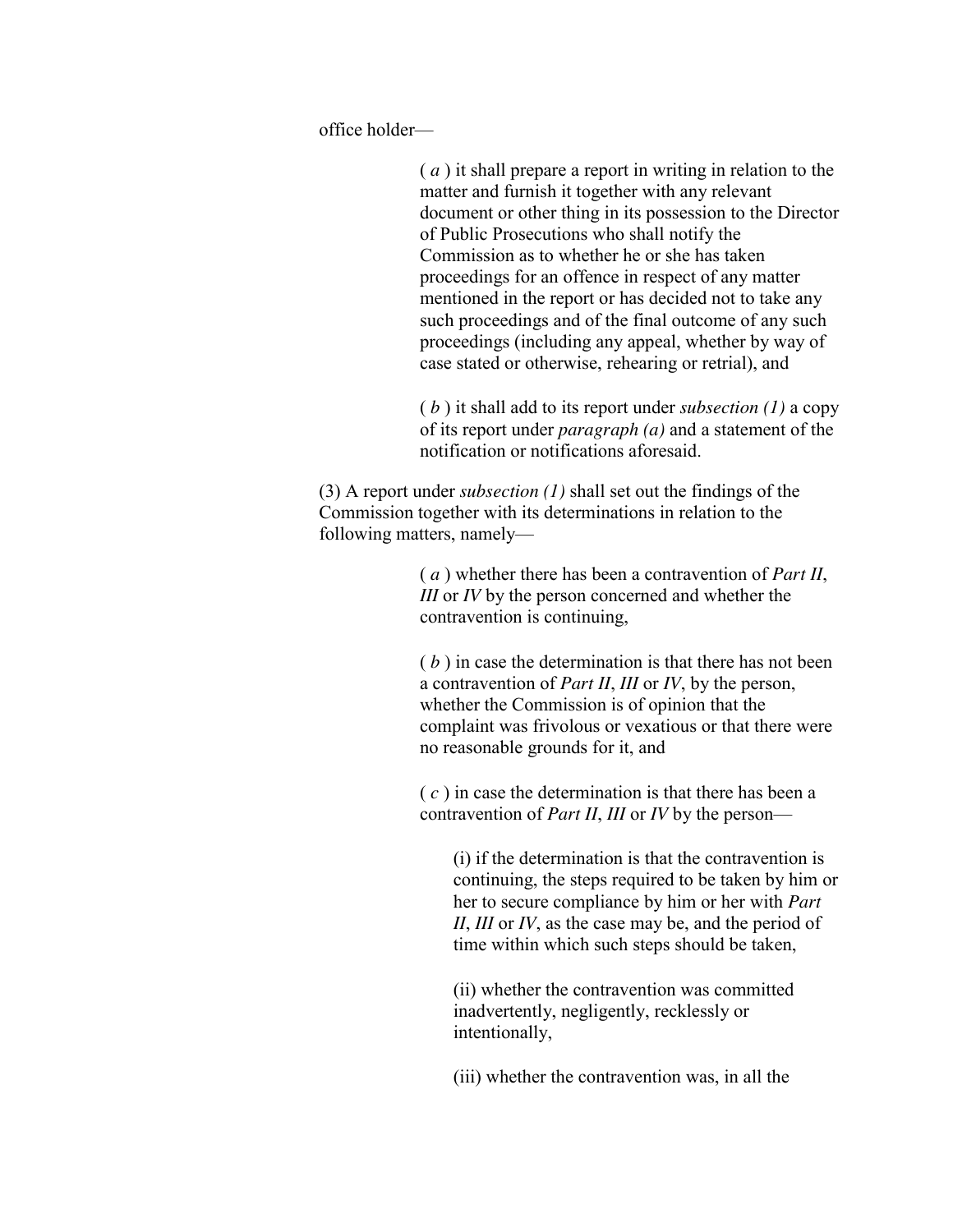circumstances, a serious or a minor matter, and

(iv) whether the person acted in good faith and in the belief that his or her action was in accordance with guidelines published or advice given in writing by a Committee under *section 12* or the Commission under *section 25*,

and may refer to such other matters (if any) as the Commission considers appropriate.

(4) Where at any time a report under *subsection (1)* is furnished to a Committee, the Committee shall cause a copy of the report to be laid before the House concerned.

(5) Where a report under *subsection (1)* is furnished to a Minister of the Government and the report includes determinations that there has been a contravention of *Part IV* and that the contravention was a serious matter, he or she shall cause a copy of the report to be laid before each House.

(6) Where the Commission—

( *a* ) adjourns or postpones proceedings in relation to an investigation under *section 23*, or

( *b* ) during such an investigation, furnishes a report to the Director of Public Prosecutions under *subsection (2) (a)* and the Director of Public Prosecutions notifies the Commission under *subsection (2) (a)* that he or she has taken proceedings for an offence in respect of a matter mentioned in the report,

the Commission may, if it considers it appropriate to do so, prepare an interim report in writing in relation to the investigation and furnish copies thereof to such of the persons specified in *subsection (1)* as it thinks fit.

Guidelines and advice from Commission.

**25**.—(1) The Commission—

( *a* ) shall, after consultation with the Committees, from time to time draw up and publish to persons (other than members who are not office holders) to whom a provision of *Part II*, *III* or *IV* applies guidelines concerning the steps to be taken by such persons to ensure compliance by them with this Act generally and,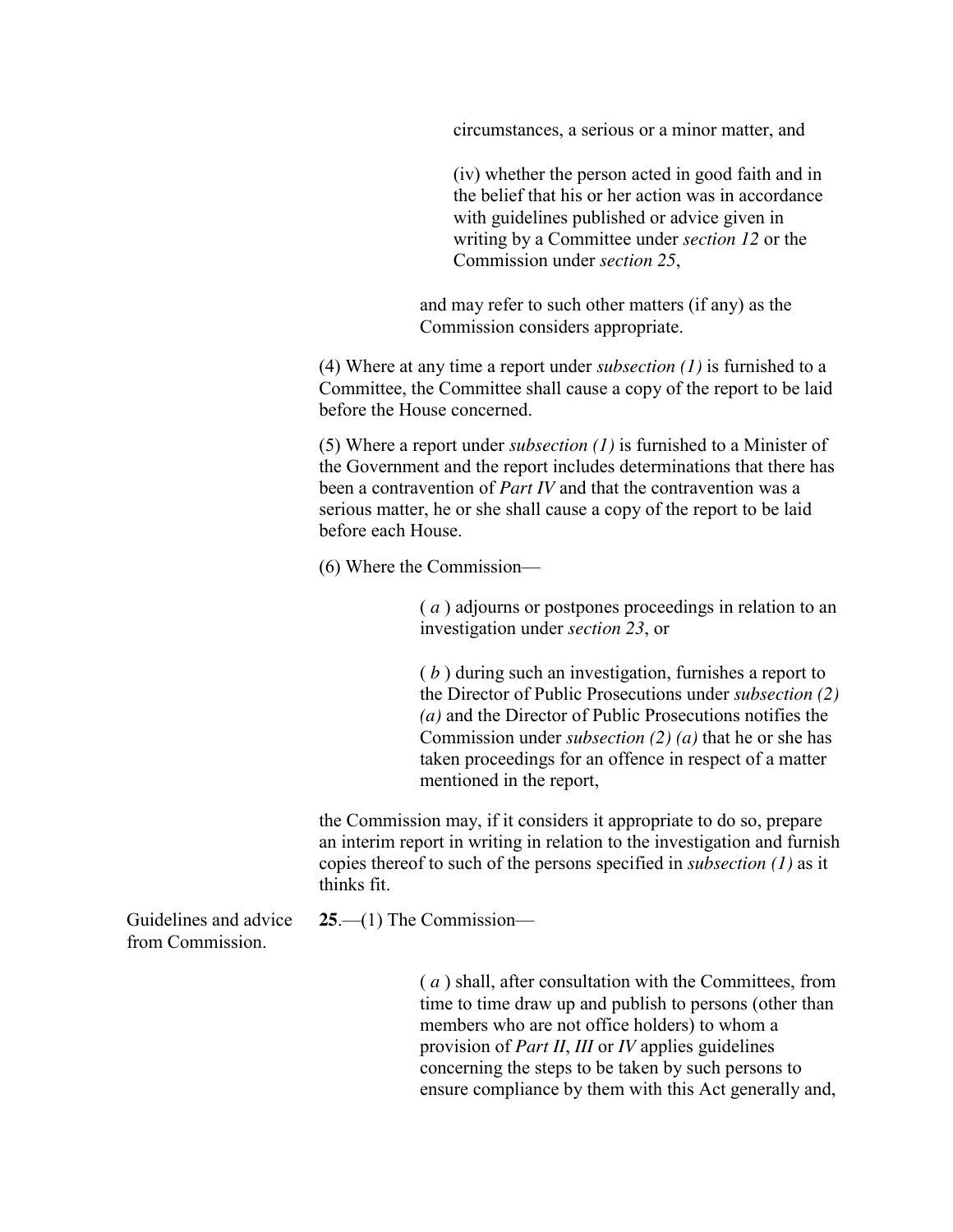|                                  | in particular, with the provisions of those Parts, and                                                                                                                                                                                                                                                                                                                                                                                                                                                                                                                                                                                                                                                                                                                                                                                                               |
|----------------------------------|----------------------------------------------------------------------------------------------------------------------------------------------------------------------------------------------------------------------------------------------------------------------------------------------------------------------------------------------------------------------------------------------------------------------------------------------------------------------------------------------------------------------------------------------------------------------------------------------------------------------------------------------------------------------------------------------------------------------------------------------------------------------------------------------------------------------------------------------------------------------|
|                                  | $(b)$ may, at the request of a person (other than a<br>member who is not an office holder) to whom a<br>provision of <i>Part II, III</i> or <i>IV</i> applies, give advice to the<br>person in relation to any provision of this Act or as to<br>the application, in any particular case, of any such<br>provision.                                                                                                                                                                                                                                                                                                                                                                                                                                                                                                                                                  |
|                                  | (2) When a request is made under <i>subsection</i> $(1)$ $(b)$ in relation to a<br>particular case, the provision concerned of <i>Part II</i> , <i>III</i> or <i>IV</i> shall not,<br>as respects the person who made the request, apply in relation to that<br>case during the period from the making of the request to the time<br>when advice is given by the Commission in relation to the case or it<br>declines to give such advice.                                                                                                                                                                                                                                                                                                                                                                                                                           |
|                                  | (3) The Commission shall, within 21 days of the receipt by it of a<br>request for advice under <i>subsection</i> $(1)$ $(b)$ , furnish the advice to the<br>person concerned or notify him or her of its decision to decline to do<br>SO.                                                                                                                                                                                                                                                                                                                                                                                                                                                                                                                                                                                                                            |
|                                  | (4) A person shall act in accordance with guidelines or advice<br>published or given to the person under this section unless, by so<br>doing, the act concerned would constitute a contravention of another<br>provision of this Act.                                                                                                                                                                                                                                                                                                                                                                                                                                                                                                                                                                                                                                |
| Award of costs by<br>Commission. | <b>26.</b> —(1) ( $a$ ) Where, following an investigation by the Commission<br>under section 23 of a complaint referred or made to it under section<br>22 (other than <i>subsection</i> $(4)$ ), the Commission determines that the<br>complaint was frivolous or vexatious or that there has not been a<br>contravention of <i>Part II</i> , <i>III</i> or <i>IV</i> and that there were no reasonable<br>grounds for the complaint, it may order that such amounts (not<br>exceeding $£1,500$ as it considers appropriate, having regard to all the<br>circumstances, in respect of the reasonable costs and expenses<br>incurred by any person before it (including costs and expenses<br>incurred by such a person in respect of legal representation) in<br>relation to the investigation shall be paid to that person by the person<br>who made the complaint. |
|                                  | $(b)$ Where, in relation to an investigation under<br>section 23, amounts are ordered to be paid under<br><i>paragraph</i> ( <i>a</i> ) to more than one person, the<br>aggregate of those amounts shall not exceed<br>£1,500.                                                                                                                                                                                                                                                                                                                                                                                                                                                                                                                                                                                                                                       |
|                                  |                                                                                                                                                                                                                                                                                                                                                                                                                                                                                                                                                                                                                                                                                                                                                                                                                                                                      |

(2) For the purposes of *subsection (1)*, the Commission may measure the costs and expenses aforesaid.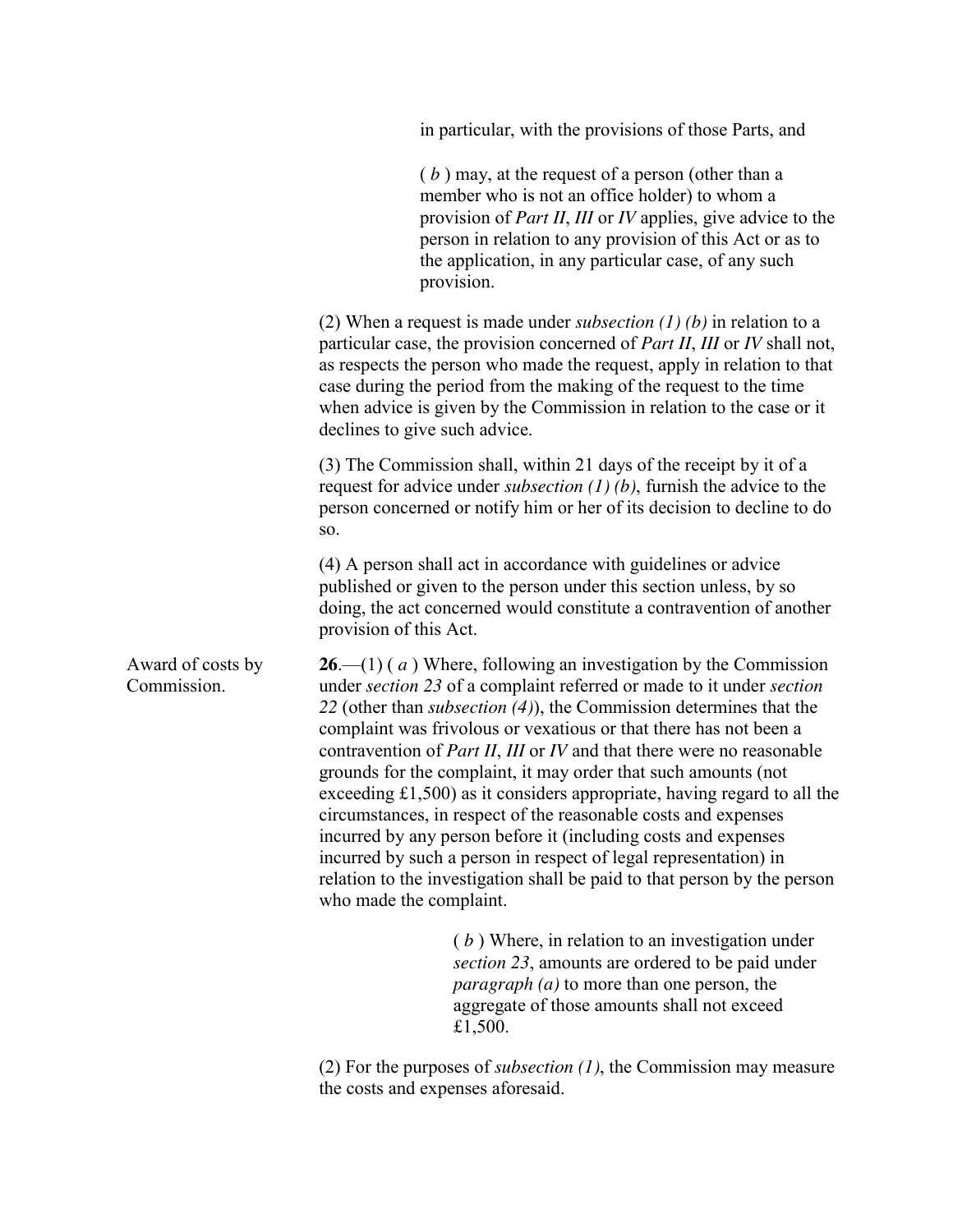(3) Any costs or expenses ordered by the Commission under *subsection (1)* to be paid by a person may be recovered from that person by the person to whom they are ordered to be paid as a simple contract debt in any court of competent jurisdiction.

Annual and special reports by Commission.

**27**.—(1) The Commission—

( *a* ) shall, not later than 6 months after the end of each year, prepare a report on its activities in that year, and

( *b* ) may prepare such other reports for the Minister as it considers appropriate.

(2) ( *a* ) The Commission shall furnish a copy of a report under *subsection (1) (a)* to the Minister not later than 6 months after the end of the year to which it relates and the Minister shall, not later than two months after the receipt of the report, cause a copy thereof to be laid before each House.

( *b* ) The Minister may, if he or she considers it appropriate to do so, cause a copy of a report under *subsection (1) (b)* to be laid before each House.

(3) In this section "report" does not include a report under *section 24*.

PART VI MISCELLANEOUS

**28.**—(1) Where a copy of a report of a Committee or a copy of a report of the Commission furnished to a Committee is laid before either House, the Committee may, if it considers it appropriate, having regard to all the circumstances of the case, to do so, cause a motion to be moved in that House for a resolution that such action or actions specified in *subsection (2)* as may be specified in the resolution and is or are reasonable in all the circumstances be taken by that House in relation to the matter.

(2) The actions referred to in *subsection (1)* are—

( *a* ) the taking note by the House concerned of the report of the Committee, or the report of the Commission, concerned,

( *b* ) the censuring of the office holder or other member

Action by Houses where reports laid before them.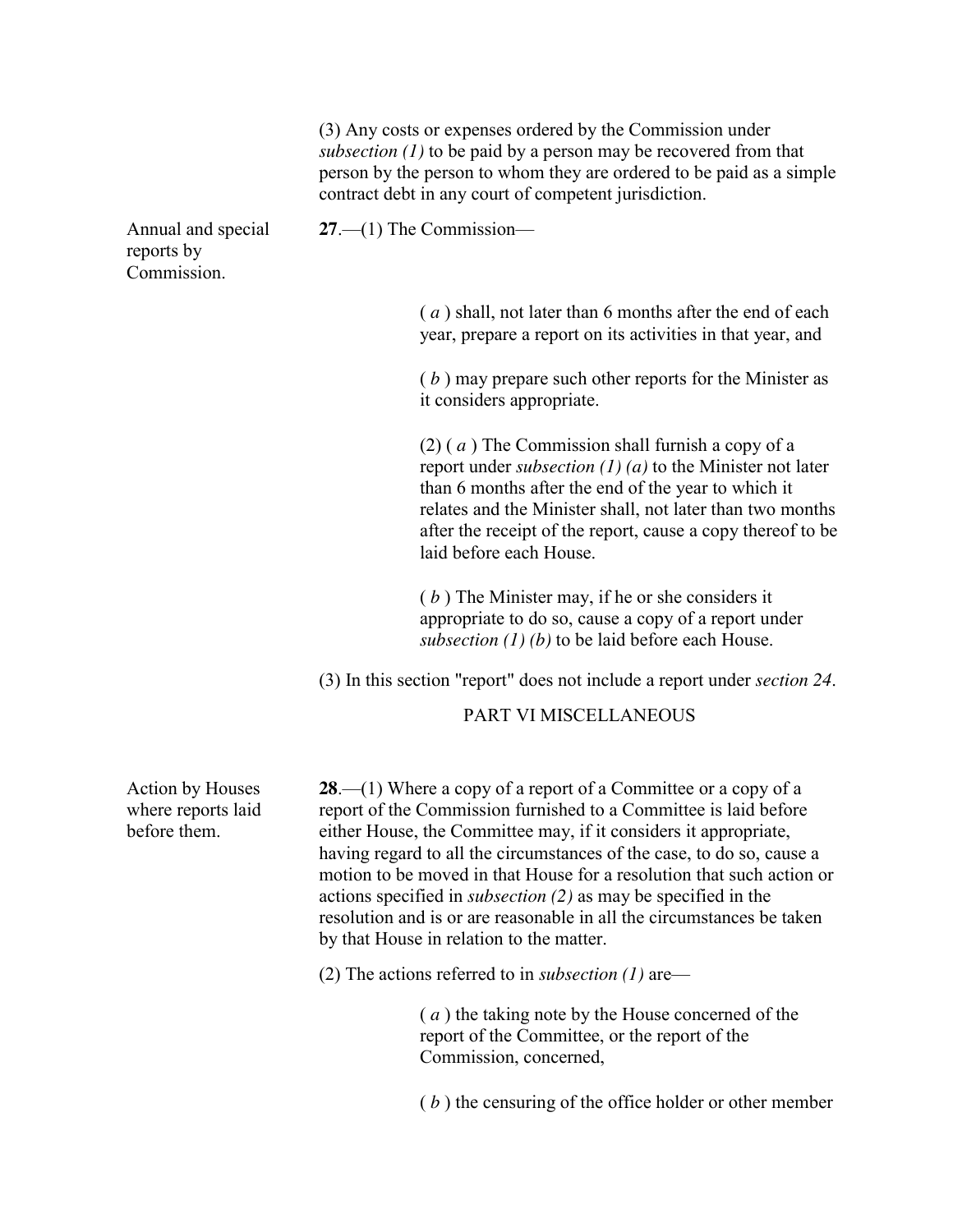concerned by the House,

( *c* ) the suspension of the office holder or other member concerned from the service of the House—

(i) for such period not exceeding 30 days on which the House shall have sat as may be specified in the resolution concerned, and

(ii) in addition, if the report aforesaid includes a determination that the office holder or other member is continuing to contravene this Act and the Committee is satisfied that the contravention has continued up to the date of the motion for the resolution concerned under *subsection (1)*, until such time (if any) after the expiration of the period specified pursuant to *subparagraph (i)* in the resolution as he or she takes the steps specified in the resolution (being the steps specified in the report) to secure compliance by him or her with this Act.

(3) Where a report referred to in *subsection (1)*, a copy of which has been laid before either House, includes a determination that the office holder or other member concerned acted in good faith and in the belief that his or her action was in accordance with guidelines published or advice given in writing under *section 12* or, as the case may be, *section 25*, a Committee shall not recommend that the action specified in *paragraph (b)* or *(c)* of *subsection (2)* be taken by the House.

(4) The action referred to in *subsection (2) (c)* shall not affect either the amount of or the payment of any allowance or annual or other sum to which the office holder or other member concerned would, but for such action, be entitled under the [Oireachtas \(Allowances to](http://www.irishstatutebook.ie/1938/en/act/pub/0034/index.html#zza34y1938)  [Members\) Act, 1938](http://www.irishstatutebook.ie/1938/en/act/pub/0034/index.html#zza34y1938) , Part III of the [Ministerial and Parliamentary](http://www.irishstatutebook.ie/1938/en/act/pub/0038/index.html#zza38y1938)  [Offices Act, 1938](http://www.irishstatutebook.ie/1938/en/act/pub/0038/index.html#zza38y1938) , or [section 3](http://www.irishstatutebook.ie/1992/en/act/pub/0003/sec0003.html#zza3y1992s3) of the [Oireachtas \(Allowances to](http://www.irishstatutebook.ie/1992/en/act/pub/0003/index.html#zza3y1992)  [Members\) and Ministerial and Parliamentary Offices \(Amendment\)](http://www.irishstatutebook.ie/1992/en/act/pub/0003/index.html#zza3y1992)  [Act, 1992](http://www.irishstatutebook.ie/1992/en/act/pub/0003/index.html#zza3y1992) .

Statements of interests outside periods specified in *sections 5*, *13* and *20*.

**29**.—(1) ( *a* ) Where the registrable interests or the additional interests of a person change, the person may at any time furnish a statement in writing of the changes to the Clerk.

> ( *b* ) Where a person fails to comply with *section 5* or *13*, the person may at any time furnish to the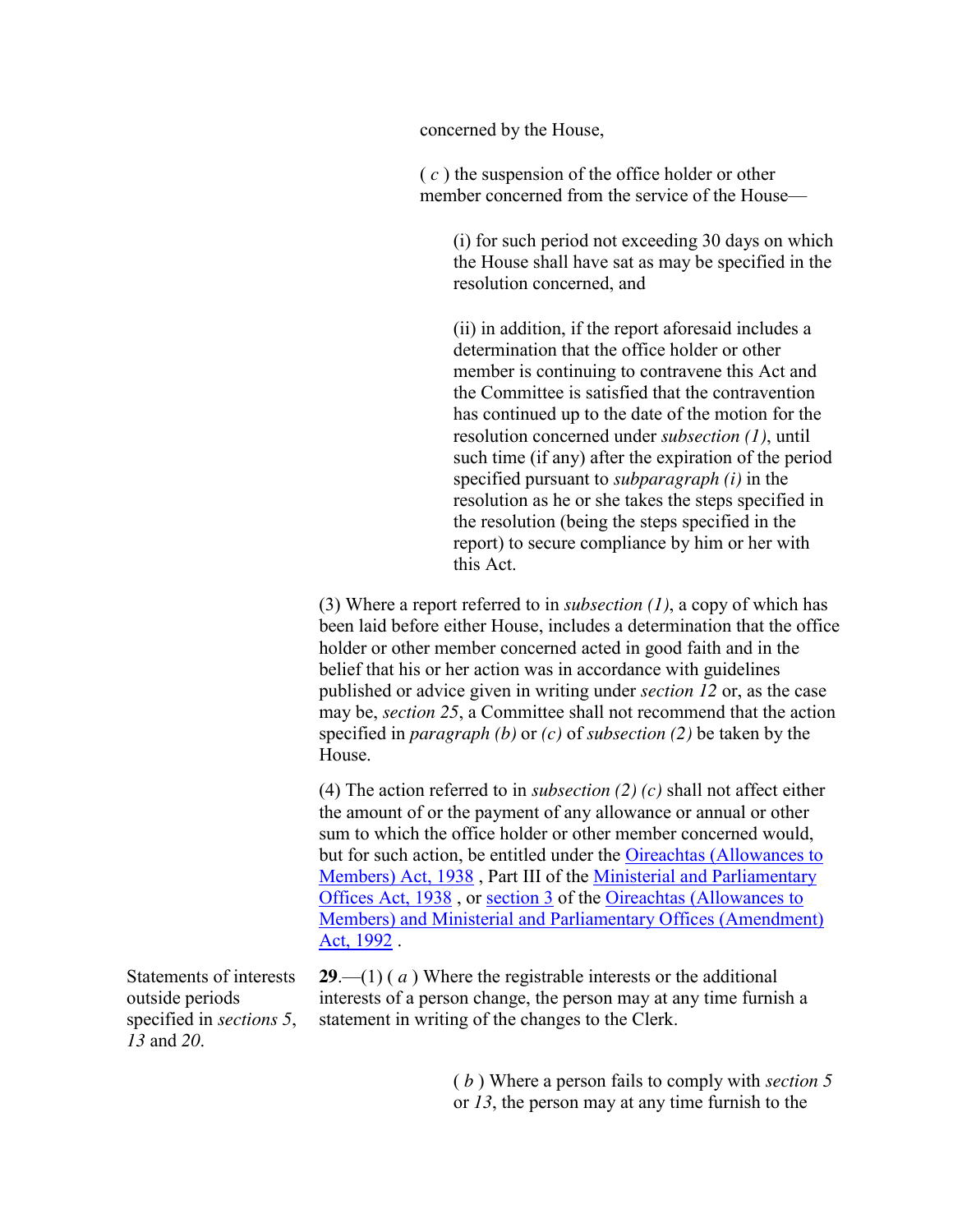Clerk a statement in writing of the registrable interest or additional interest concerned.

( *c* ) Where a person is advised under *section 12* or *25* or it appears from guidelines published under either of those sections that an interest of the person is a registrable interest or an additional interest, the person shall, as soon as may be after the receipt of the advice or, as the case may be, the publication of the guidelines, prepare and furnish to the Clerk a statement in writing of the additional interest or registrable interest.

( *d* ) Where a person becomes a member or an office holder after a registration date, he may, at any time before the next registration date, furnish to the Clerk a statement in writing of his or her registrable interests and, (in the case of an office holder) his or her additional interests.

( *e* ) When the Clerk receives a statement under *paragraph*  $(a)$ ,  $(b)$ ,  $(c)$  or  $(e)$ , he or she shall if it relates to an additional interest, furnish a copy of it to the Commission and (if it is a statement of a Minister of the Government or a Minister of State) the Taoiseach.

(2) ( *a* ) Where the interests specified in *section 17 (1) (a)*, *18 (2) (a)* or *19 (3) (a) (i)* of a person to whom that section applies or of the spouse of such a person or of a child either of such a person or of the spouse of such a person change the person may at any time furnish a statement in writing of the change to the person or persons to whom statements under that provision are required to be furnished.

( *b* ) Where a person fails to comply with *section 17 (1) (a)*, *18 (2) (a)* or *19 (3) (a) (i)*, the person may at any time furnish a statement in writing of the interests concerned to the person or persons to whom statements under that provision are required to be furnished.

( *c* ) Where a person to whom *section 17 (1) (a)*, *18*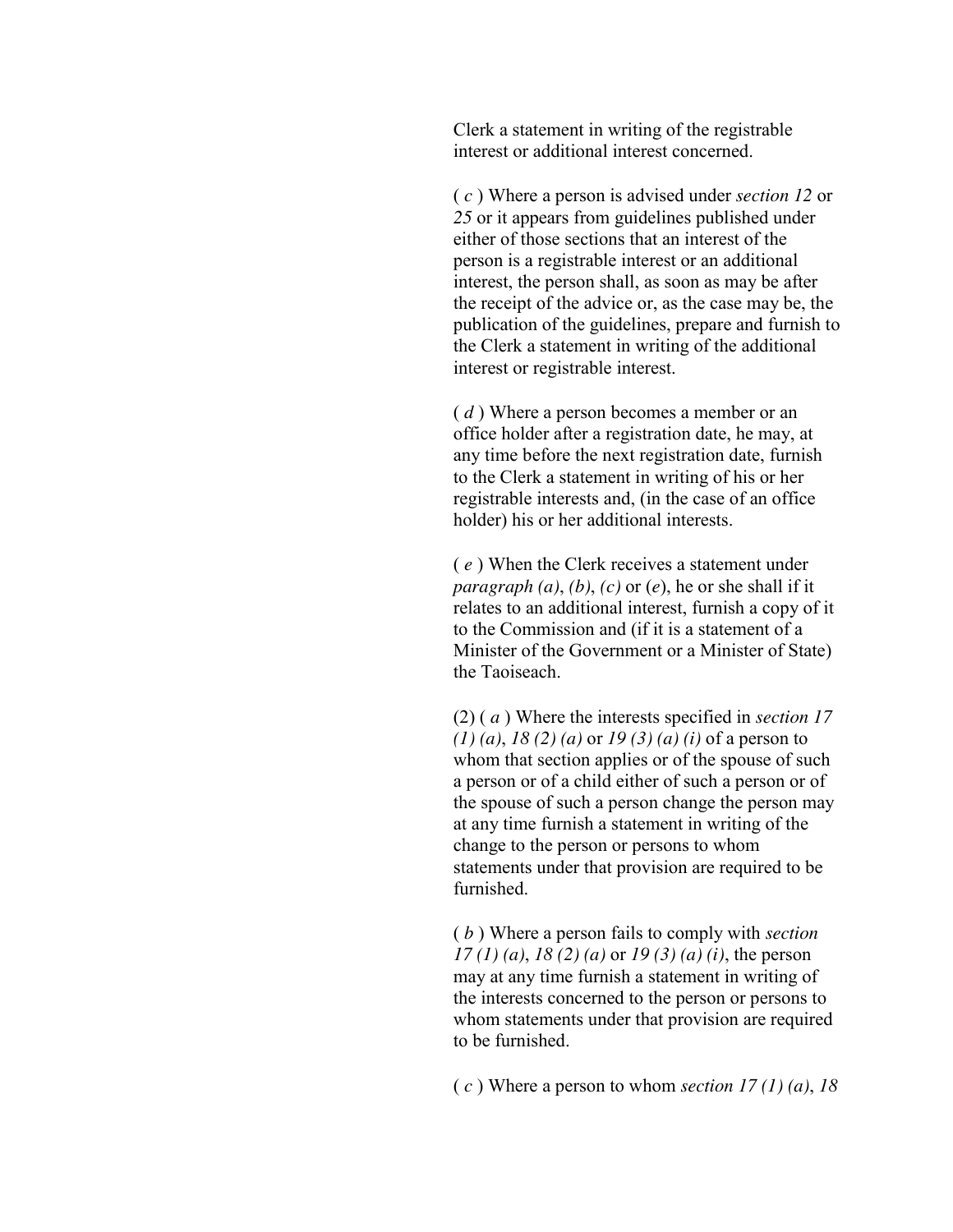|                                      | $(2)$ (a) or 19 (3) (a) (i) applies is advised under<br>section 25 or it appears from guidelines published<br>under <i>section</i> 25 that an interest of the person or an<br>interest of his or her spouse or a child of the person<br>or of his or her spouse is an interest to which<br>section 17 (1) (a), 18 (2) (a) or 19 (3) (a) (i), as the<br>case may be, applies, the person shall, as soon as<br>may be after the receipt of the advice or, as the case<br>may be, the publication of the guidelines, prepare<br>and furnish to the person or persons to whom<br>statements under that provision are required to be<br>furnished a statement of the interest.                             |
|--------------------------------------|-------------------------------------------------------------------------------------------------------------------------------------------------------------------------------------------------------------------------------------------------------------------------------------------------------------------------------------------------------------------------------------------------------------------------------------------------------------------------------------------------------------------------------------------------------------------------------------------------------------------------------------------------------------------------------------------------------|
|                                      | (3) A statement under this section (other than a statement indicating<br>the cesser or disposal of an interest) shall be in a form determined<br>under section 5 (1), 13 (1) or 20 (2), as may be appropriate, or in a<br>form to the like effect and shall contain appropriate information in<br>relation to such matters (if any) respecting the interest concerned as<br>may be specified in the appropriate form determined as aforesaid.                                                                                                                                                                                                                                                         |
|                                      | (4) Section 6 (4) (b) and subsection (3) shall apply to a statement of a<br>registrable interest furnished to a Clerk in pursuance of a<br>determination of a Committee or the Commission under section 10<br>$(2)$ (c) or 24 (3) (c) and subsection (1) (e) and subsection (3) shall<br>apply to a statement of an additional interest furnished to a Clerk in<br>pursuance of a determination of the Commission under section 24 (3)<br>(c).                                                                                                                                                                                                                                                        |
| Voluntary statements.                | <b>30</b> .—Where a person to whom section 5, 13, 16, 17, 18 or 19 applies<br>has an interest that is not specified in the Second Schedule or a<br>person to whom <i>section 13</i> , 16, 17, 18 or 19 applies has actual<br>knowledge that his or her spouse or a child of the person or of his or<br>her spouse has such an interest, the person may at any time prepare a<br>statement under that section of the interest and furnish it to the<br>person or persons to whom such a statement is required by the<br>section to be furnished and, where such a statement is so furnished,<br>this Act shall apply and have effect as if the interest was an interest<br>specified in that Schedule. |
| Discontinuance of<br>investigations. | $31$ —(1) A Committee may at any time discontinue an investigation<br>under section 9 of a complaint referred or made to it under section 8<br>if it becomes of opinion that the complaint concerned is frivolous or<br>vexatious.                                                                                                                                                                                                                                                                                                                                                                                                                                                                    |
|                                      | (2) The Commission may at any time discontinue an investigation<br>under section 23 of a complaint referred or made to it under section<br>22 (other than <i>subsection</i> (4) thereof) if it becomes of opinion that                                                                                                                                                                                                                                                                                                                                                                                                                                                                                |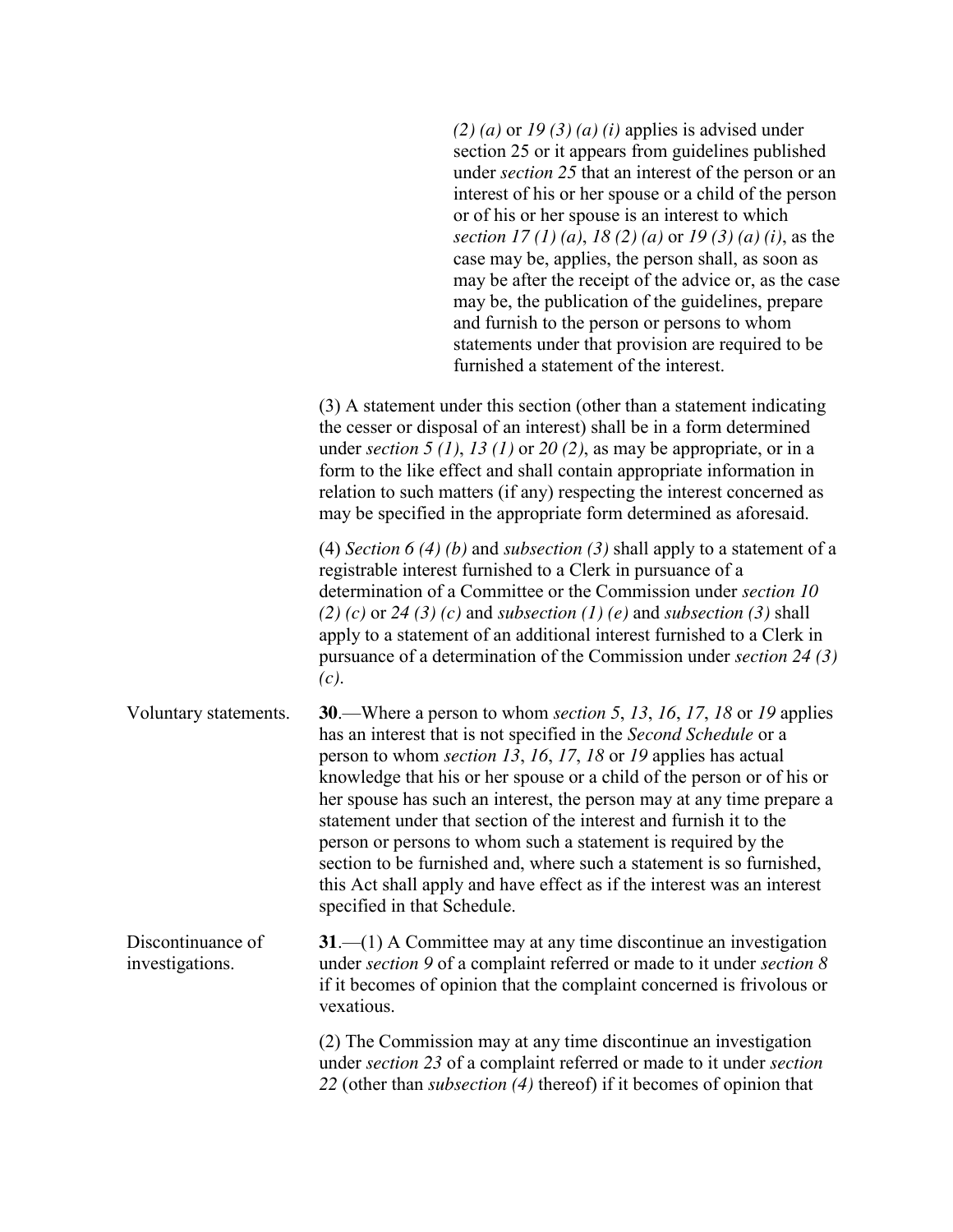|                                         | the complaint concerned is frivolous or vexatious.                                                                                                                                                                                                                                                                                                                                                             |
|-----------------------------------------|----------------------------------------------------------------------------------------------------------------------------------------------------------------------------------------------------------------------------------------------------------------------------------------------------------------------------------------------------------------------------------------------------------------|
|                                         | (3) If a Committee decides to discontinue an investigation under<br>section 9, or the Commission decides to discontinue an investigation<br>under section 23, it shall prepare and furnish to-                                                                                                                                                                                                                 |
|                                         | (a) the person who made the complaint concerned, and                                                                                                                                                                                                                                                                                                                                                           |
|                                         | $(b)$ the person to whom it related,                                                                                                                                                                                                                                                                                                                                                                           |
|                                         | a statement in writing of the reasons for its decision and, in the case<br>of such a decision by a Committee, it shall, in addition, prepare and<br>furnish such a statement to the Clerk.                                                                                                                                                                                                                     |
|                                         | (4) Section 11 shall apply with any necessary modifications in<br>relation to a case where an investigation is discontinued under<br>subsection $(1)$ and section 26 shall apply with any necessary<br>modifications in relation to a case where an investigation is<br>discontinued under subsection (2).                                                                                                     |
| Powers of Committees<br>and Commission. | $32-$ (1) A Committee and the Commission shall hold sittings for the<br>purpose of an investigation by it under this Act and at the sittings<br>may receive submissions and such evidence as it thinks fit.                                                                                                                                                                                                    |
|                                         | (2) The chairman of a Committee may for the purposes of the<br>functions of the Committee and the chairman of the Commission<br>may for the purposes of the functions of the Commission—                                                                                                                                                                                                                       |
|                                         | (a) direct in writing the person the subject of the<br>investigation concerned to attend before the Committee<br>or the Commission, as the case may be, on a date and at<br>a time and place specified in the direction,                                                                                                                                                                                       |
|                                         | $(b)$ direct in writing any other person whose evidence<br>is required by the Committee or the Commission, as the<br>case may be, to attend before the Committee or the<br>Commission, as the case may be, on a date and at a time<br>and place specified in the direction and there to give<br>evidence and to produce any document or thing in his<br>or her possession or power specified in the direction, |
|                                         | $(c)$ direct any person (other than a person referred to in<br><i>paragraph</i> $(a)$ ) in attendance before the Committee or<br>the Commission, as the case may be, to produce to the<br>Commission or the Committee, as the case may be, any<br>document or thing in his or her possession or power<br>specified in the direction,                                                                           |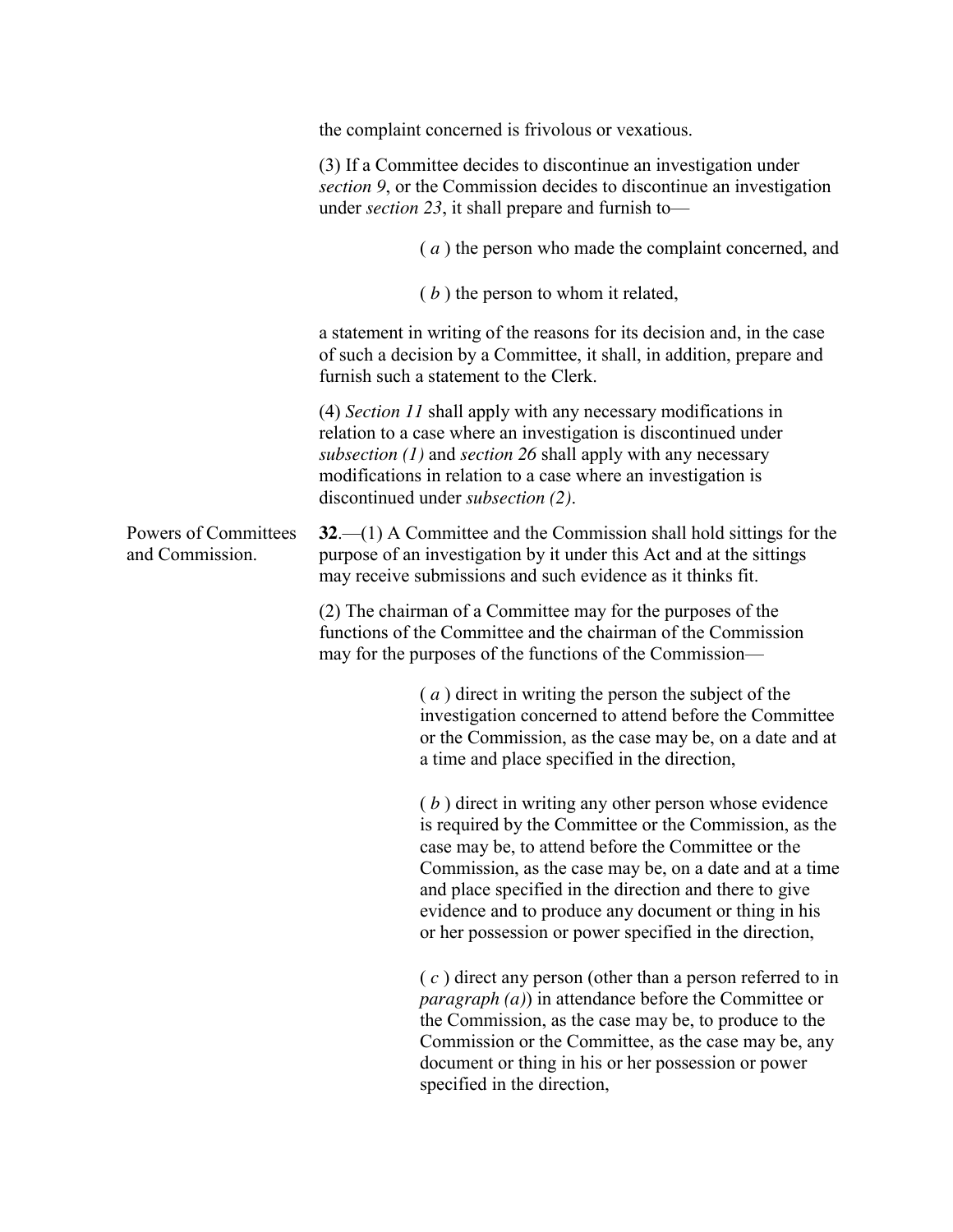( *d* ) direct in writing any person (other than a person referred to in *paragraph (a)*) to send to the Committee or the Commission, as the case may be, any document or thing in his or her possession or power specified in the direction, and

( *e* ) give any other directions for the purpose of the proceedings concerned that appear to him or her to be reasonable and just.

(3) The reasonable expenses of witnesses directed under *subsection (2) (b)* to attend before a Committee or the Commission shall, subject to *sections 11* and *26*, be paid out of moneys provided by the Oireachtas.

(4) A person who—

( *a* ) having been directed under *subsection (2)* to attend before a Committee or the Commission and, in the case of a person so directed under *paragraph (b)* of that subsection, having had tendered to him or her any sum in respect of the expenses of his or her attendance which a witness summoned to attend before the High Court would be entitled to have tendered to him or her, without just cause or excuse disobeys the direction,

( *b* ) being in attendance before a Committee or the Commission pursuant to a direction under the said *paragraph (b)*, refuses to take the oath on being required by the Committee or the Commission, as the case may be, to do so or refuses to answer any question to which the Committee or the Commission, as the case may be, may legally require an answer or to produce any document or thing in his or her possession or power legally required by the Committee or the Commission, as the case may be, to be produced by the person,

( *c* ) fails or refuses to send to the Committee or the Commission, as the case may be, any document or thing legally required by the Committee or the Commission, as the case may be, under *paragraph (d)* of *subsection (2)* to be sent to it by the person or without just cause or excuse disobeys a direction under *paragraph (d)* of *subsection (2)*, or

( *d* ) does any other thing in relation to the proceedings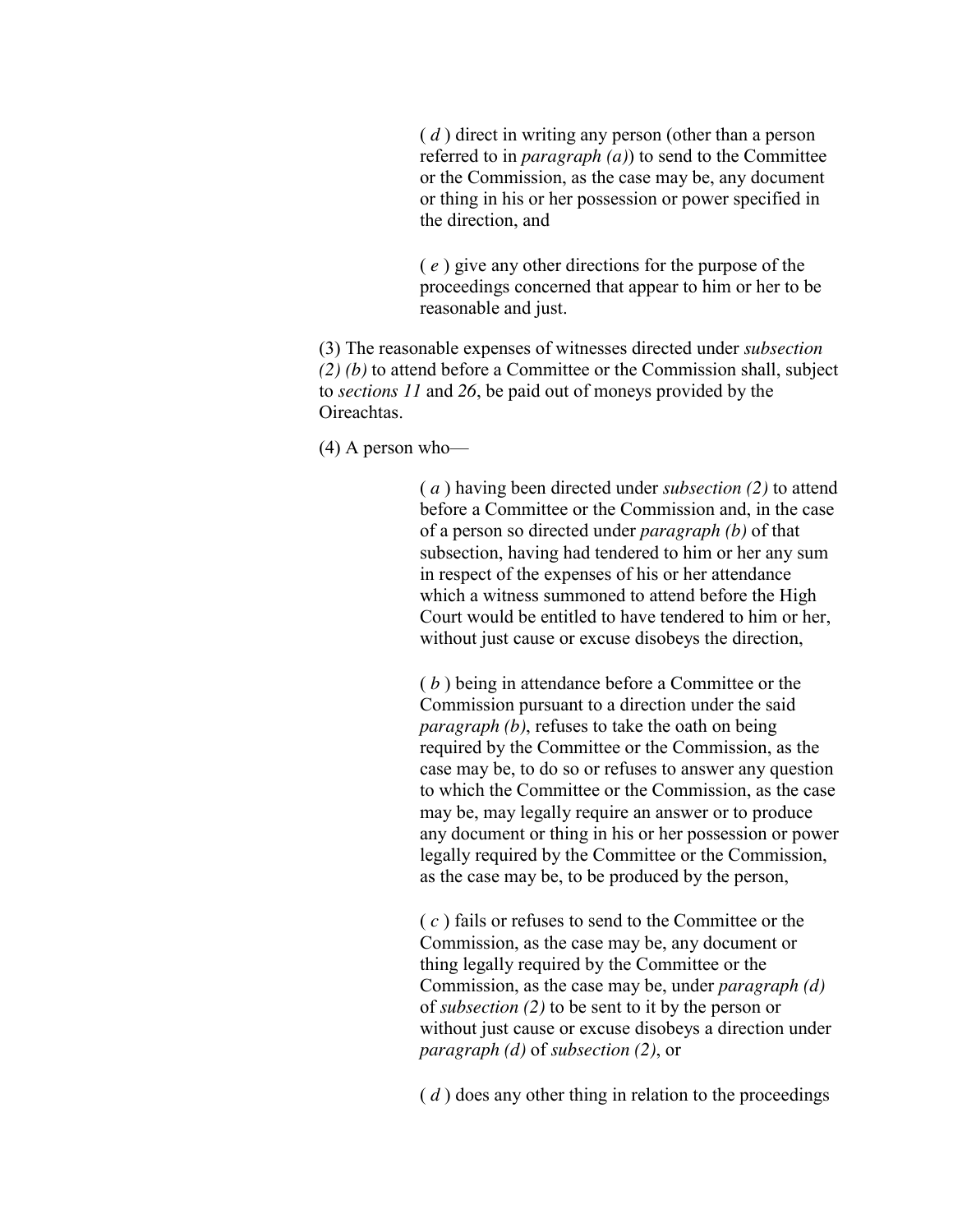before the Committee or the Commission, as the case may be, which, if done in relation to proceedings before a court by a witness in the court, would be contempt of that court,

shall be guilty of an offence.

(5) If a person gives false evidence before a Committee or the Commission in such circumstances that, if he or she had given the evidence before a court, he or she would be guilty of perjury, he or she shall be guilty of that offence.

(6) The procedure of a Committee or the Commission in relation to an investigation by it under this Act shall, subject to the provisions of this Act, be such as shall be determined by the Committee or the Commission, as the case may be, and the Committee or the Commission, as the case may be, shall, without prejudice to the generality of the foregoing, make provision for—

> ( *a* ) notifying the complainant, in the case of a complaint under *section 8* or *22*, and notifying the person the subject of the investigation of the date, time and place of the relevant sitting of the Committee or the Commission, as the case may be,

( *b* ) giving the person the subject of the investigation a statement of the contravention of this Act alleged, the names of the witnesses whom it is proposed to call to give evidence before the Committee or the Commission, as the case may be, relating to such contravention, a copy of each statement intended to be used at the Committee or the Commission, as the case may be, and an indication in writing of the nature and source of any information relating to the matter which has come to notice in the course of the investigation of the alleged contravention which may be favourable to the person aforesaid and of which he or she may be unaware,

( *c* ) enabling the person the subject of the investigation and, in the case of a complaint, the complainant or a person representing the complainant to be present at the relevant sitting of the Committee or the Commission, as the case may be, and enabling the person the subject of the investigation to present his or her case to the Committee or the Commission, as the case may be, in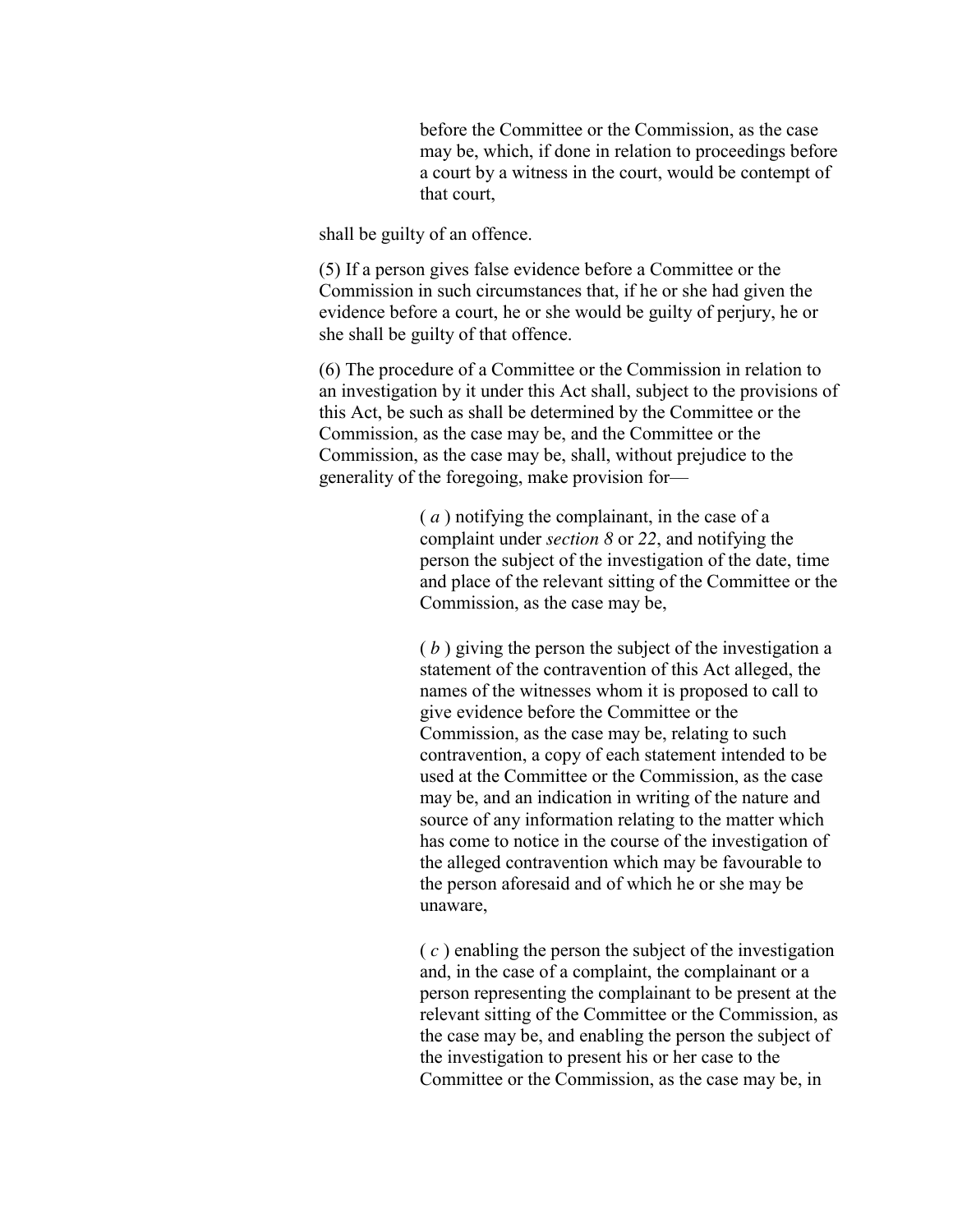person or through a legal or other representative,

( *d* ) enabling written statements to be admissible as evidence by the Committee or the Commission, as the case may be, with the consent of the person the subject of the investigation,

( *e* ) enabling any signature appearing on a document produced before the Committee or the Commission, as the case may be, to be taken, in the absence of evidence to the contrary, to be that of the person whose signature it purports to be,

 $(f)$  the examination by or on behalf of the Committee or the Commission, as the case may be, and the crossexamination by or on behalf of the person the subject of the investigation concerned (on oath or otherwise as it may determine) of witnesses before the Committee or the Commission, as the case may be, called by it,

( *g* ) the examination by or on behalf of the person the subject of the investigation and the cross-examination by or on behalf of the Committee or the Commission, as the case may be (on oath or otherwise as the Committee or the Commission, as the case may be, may determine), of witnesses before the Committee or the Commission, as the case may be, called by the person the subject of the investigation,

( *h* ) the determination by the Committee or the Commission, as the case may be, whether evidence at the Committee or the Commission, as the case may be, should be given on oath,

( *i* ) the administration by the chairman of the Committee or the chairman of the Commission, as the case may be, of the oath to witnesses before the Committee or the Commission, as the case may be, and

 $(j)$  the making of a sufficient record of the proceedings of the Committee or the Commission, as the case may be.

(7) A decision of a Committee or the Commission in relation to an investigation by it under this Act or any question arising in the course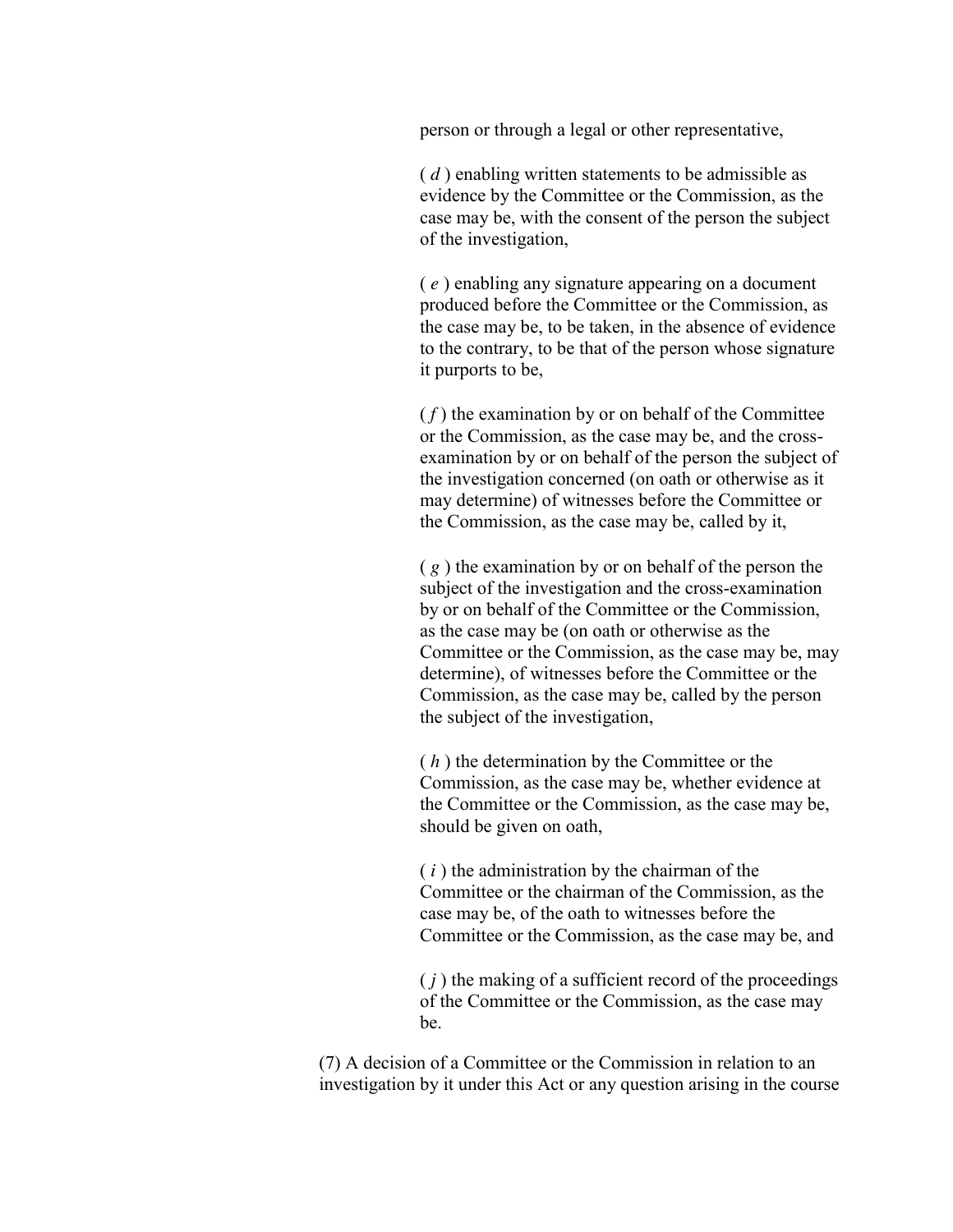of such an investigation may be that of a majority of its members.

(8) A witness whose evidence has been, is being or is to be given before the Committee or the Commission, as the case may be, in proceedings under this Act shall be entitled to the same privileges and immunities as a witness in a court.

(9) Sittings of a Committee or the Commission for the purposes of an investigation by it under this Act may be held in private.

(10) A Committee or the Commission may adjourn or postpone proceedings in relation to an investigation under *section 9* or *23*, as the case may be.

(11) The following shall be absolutely privileged:

( *a* ) documents of the Commission, and documents of its members connected with the Commission or its functions, wherever published,

( *b* ) reports of the Commission, wherever published,

( *c* ) statements made in any form at meetings or sittings of the Commission by its members or officials and such statements wherever published subsequently.

Independence of Commission.

Retention of statements and matters concerning legal or medical services.

**33**.—The Commission and its members shall be independent in the performance of their functions under this Act.

**34.—**(1) A statement furnished under *section 13*, *14*, *16*, *17*, *18*, *19* or *29* and a record of any information given to the Secretary to the Government pursuant to *section 15* or guidelines under that section shall be retained for a period of 15 years from the date on which it was so furnished or given and, whenever so requested by the Commission during that period, it or a copy of it shall be furnished to the Commission.

(2) Notwithstanding anything in this Act a statement prepared and furnished by a person pursuant to *section 5*, *13*, *16*, *17*, *18*, *19* or *29* of an interest specified in *paragraph 1 (5) (b)* of the *Second Schedule* and relating to legal services or medical services (including psychiatric or psychological services) shall specify only that legal services or medical services, as the case may be, were supplied to the person or to another person (who shall not be identified in the statement) as respects whom the first-mentioned person is required by the section to furnish a statement; and the form of the statement determined under this Act shall be such as to facilitate compliance with the foregoing provision.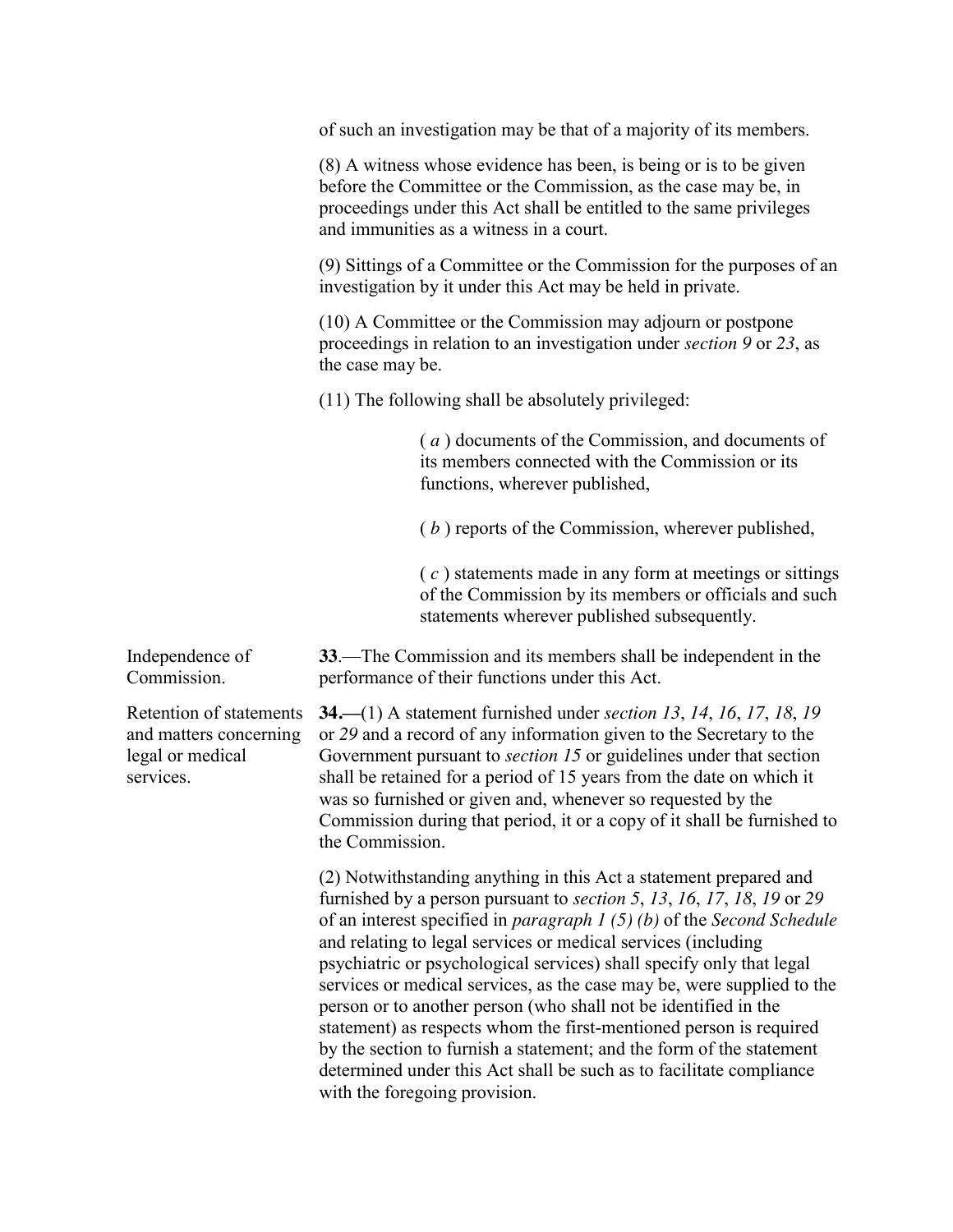Prohibition of disclosure of information.

**35.—**(1) A person shall not disclose information obtained by him or her under this Act or by being present at a sitting of a Committee or Commission held in private.

(2) *Subsection (1)* does not apply to—

( *a* ) the disclosure of information in the public interest by a Minister of the Government,

( *b* ) the disclosure of information contained in—

(i) a statement under *section 13* or *14 (1)* or a statement under *section 29 (2)* in relation to an interest specified in *section 13*,

(ii) a statement under *section 17* or *18* or a statement under *section 29 (2)* in relation to an interest specified in section 17 or 18, or

(iii) a statement under *section 19* or a statement under *section 29 (2)* in relation to an interest specified in *section 19*,

by a person to whom the statement is furnished under this Act ("the first-mentioned person") to—

> (I) in the case of a statement referred to in *subparagraph (i)*, such Minister of the Government,

(II) in the case of a statement referred to in *subparagraph (ii)*, such directors of, or persons occupying positions of employment in, the public body concerned, and

(III) in the case of a statement referred to in *subparagraph (iii)*, such persons,

as the first mentioned person considers appropriate in a case where that person is of opinion that the information is such as to show that there may exist a conflict between an interest specified in the statement, or an undisclosed interest, of the person by whom the statement is furnished as aforesaid and the public interest,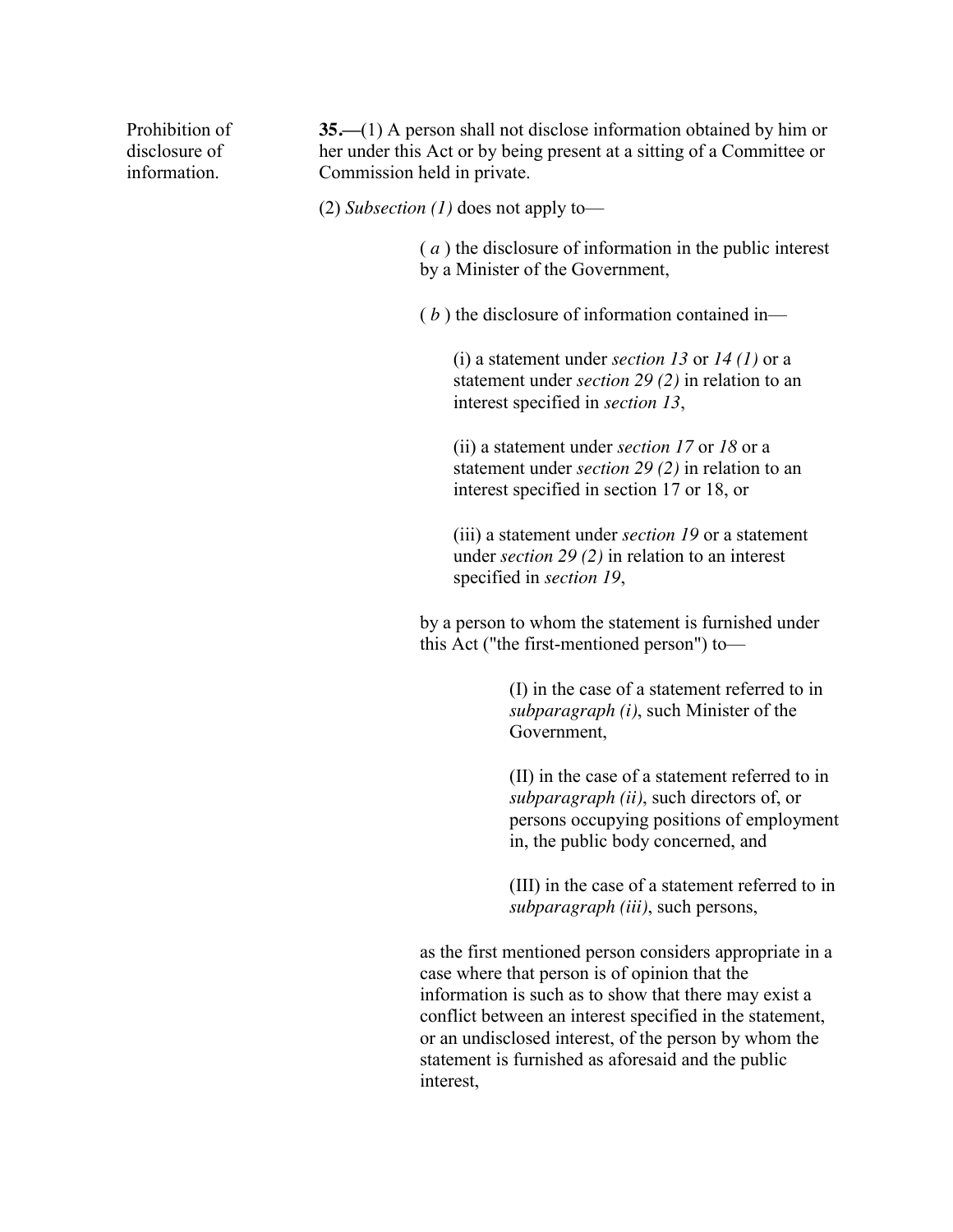( *c* ) the disclosure of information by a person—

(i) in the performance of his or her functions, or

(ii) in the public interest, to a Minister of the Government, the Secretary to the Government, a Committee, the Commission or a person standing determined for the time being under *section 18* as a relevant authority, or

(iii) pursuant to an order of a court for the purpose of proceedings in that court,

#### or

( *d* ) the disclosure, by or with the consent of the person to whom the information relates, of information contained in a report of a Committee under *section 10* or the Commission under *section 24* that has not been laid before either House.

(3) A person who contravenes *subsection (1)* shall be guilty of an offence.

Obligation to comply **36.—**Where a report of a Committee under *section 10* or a report of the Commission under *section 24* includes a determination that specified steps be taken by a person to secure compliance by the person with this Act, the person shall take those steps within the period specified therefor in the report.

> **37.—**(1) A person guilty of an offence under this Act shall be liable—

> > ( *a* ) on summary conviction, to a fine not exceeding £1,000 or to imprisonment for a term not exceeding 6 months or to both, or

( *b* ) on conviction on indictment, to a fine not exceeding £20,000 or to imprisonment for a term not exceeding 3 years or to both.

(2) Where an offence under this Act is committed by a body corporate and is proved to have been so committed with the consent or connivance of or to be attributable to any neglect on the part of any person, being a director, manager, secretary or other officer of the body corporate, or a person who was purporting to act in any

with determinations of Committees and Commission.

Provisions in relation to offences.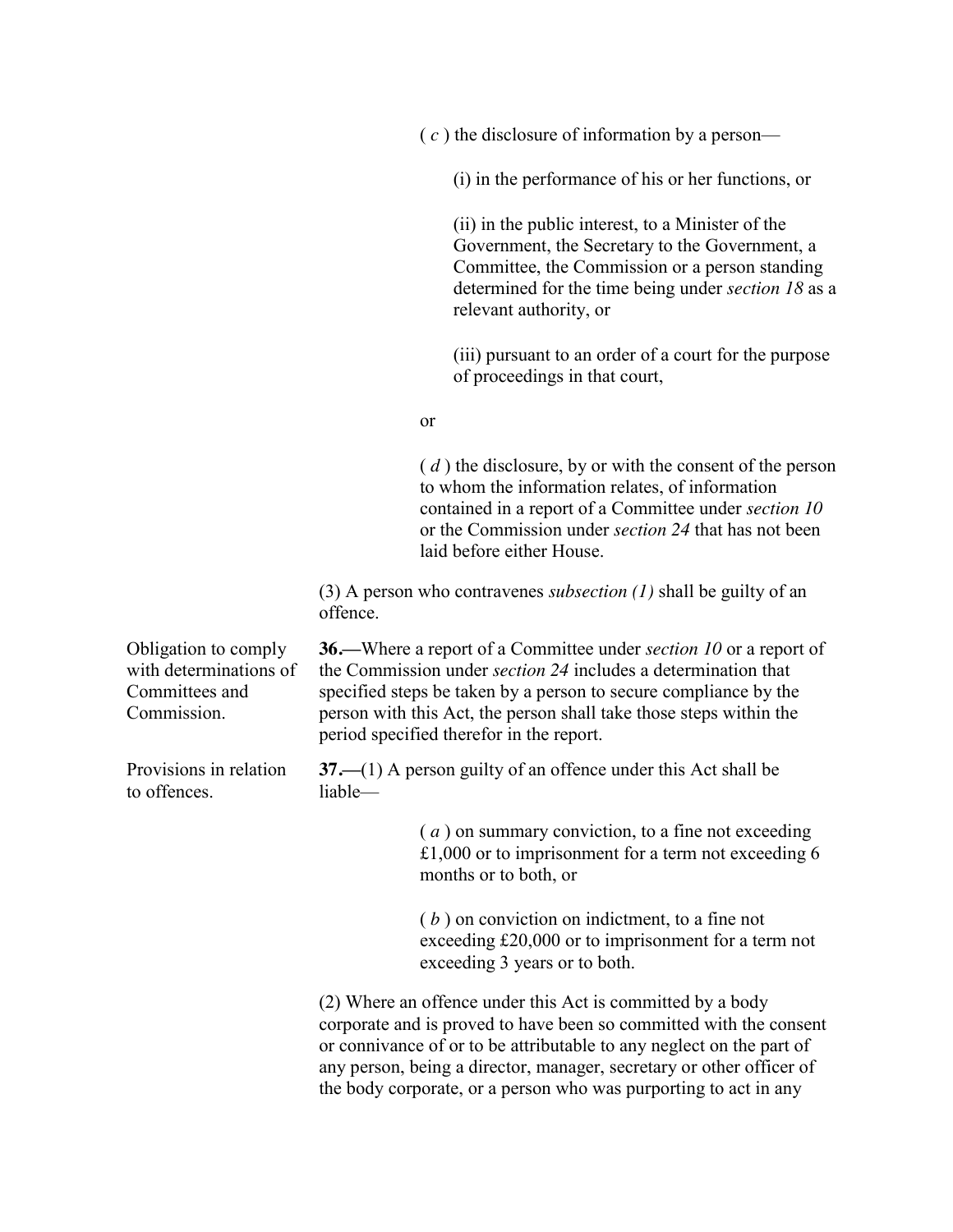|                                                                    |                                                                                            | such capacity, that person, as well as the body corporate, shall be<br>guilty of an offence and shall be liable to be proceeded against and<br>punished as if he or she were guilty of the first-mentioned offence.                                                  |  |
|--------------------------------------------------------------------|--------------------------------------------------------------------------------------------|----------------------------------------------------------------------------------------------------------------------------------------------------------------------------------------------------------------------------------------------------------------------|--|
| Amendment of<br>Prevention of<br>Corruption Acts, 1889<br>to 1916. | amended as follows:                                                                        | <b>38.</b> —The Prevention of Corruption Acts, 1889 to 1916, shall be                                                                                                                                                                                                |  |
|                                                                    |                                                                                            | (a) in the Public Bodies Corrupt Practices Act, 1889—                                                                                                                                                                                                                |  |
| $(i)$ in section 1—                                                |                                                                                            |                                                                                                                                                                                                                                                                      |  |
|                                                                    |                                                                                            | (I) by the substitution for "any member,<br>officer or servant of", in each place where it<br>occurs in subsection $(1)$ and $(2)$ , of "an<br>office holder or his or her special adviser or<br>a director of, or occupier of a position of<br>employment in,", and |  |
|                                                                    |                                                                                            | (II) the substitution for "public body",<br>where it secondly occurs in subsection $(1)$<br>and $(2)$ , of "office holder or public body",                                                                                                                           |  |
|                                                                    | and                                                                                        |                                                                                                                                                                                                                                                                      |  |
|                                                                    | (ii) in section 2, by the substitution of the following<br>paragraph for paragraph $(a)$ : |                                                                                                                                                                                                                                                                      |  |
|                                                                    |                                                                                            | " $(a)$ (i) if the conviction is a summary<br>conviction, be liable to a fine not exceeding<br>£1,000 or to imprisonment for a term not<br>exceeding 12 months or to both, or                                                                                        |  |

(ii) if the conviction is on indictment, be liable to a fine not exceeding £50,000 or to imprisonment for a term not exceeding 7 years or to both,

and paragraphs (*b*)to (*e*) of this subsection shall apply only if the conviction is on indictment; and",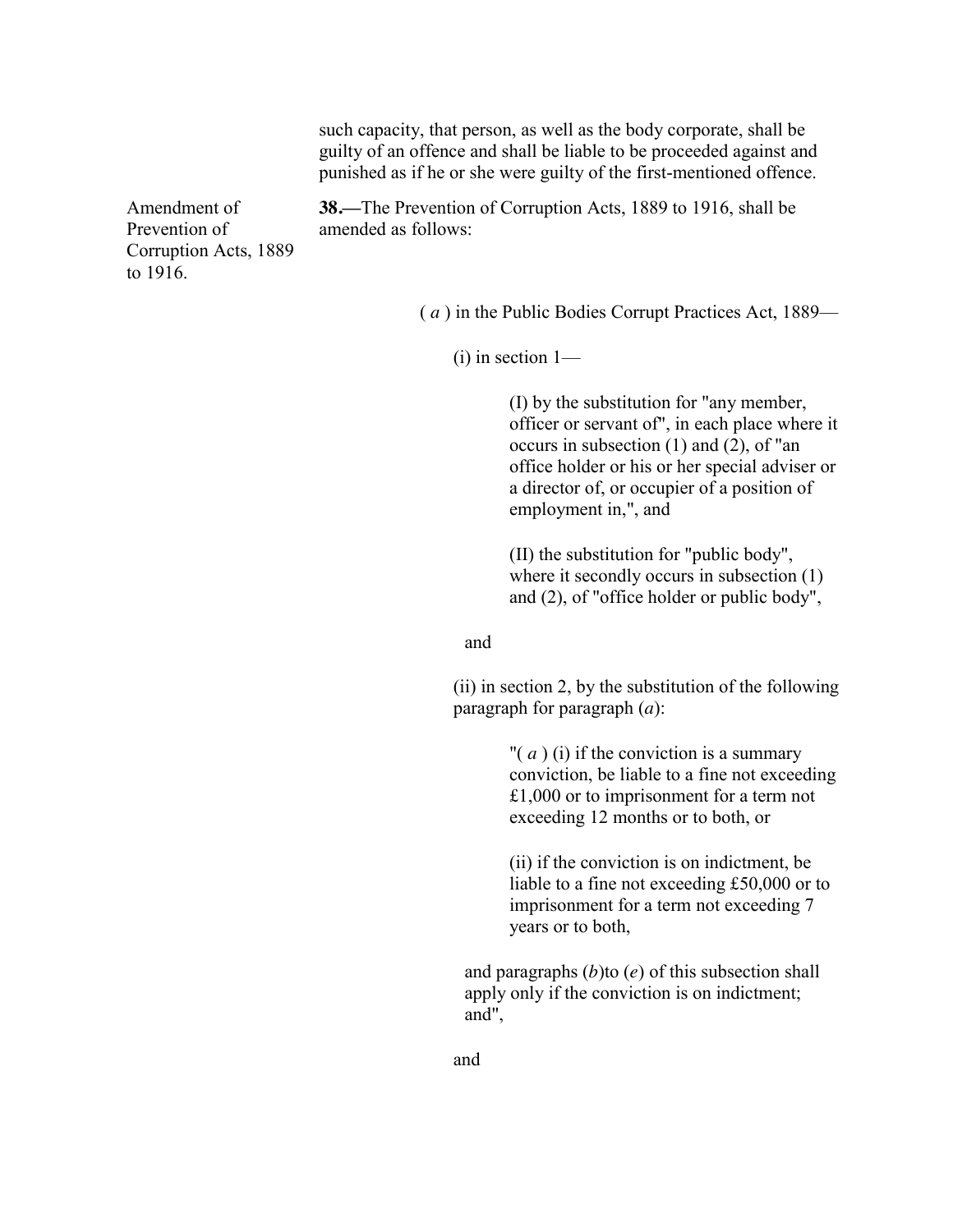(iii) in section 7, by the substitution of the following definitions for the definitions of "public body" and "public office";

> "'public office' means any office or employment of a person as an office holder or special adviser or as a director of, or occupier of a position of employment in, a public body;

'director', 'office holder', 'public body' and 'special adviser' have the meanings assigned to them by the *Ethics in Public Office Act*, *1995*:",

( *b* ) in section 1 of the Prevention of Corruption Act, 1906—

(i) in subsection (1), by the substitution for the words from "and shall be liable" to the end of the subsection, of "and shall be liable—

> (I) on summary conviction, to a fine not exceeding £1,000 or to imprisonment for a term not exceeding 12 months or to both, or

(II) on conviction on indictment, to a fine not exceeding £50,000 or to imprisonment for a term not exceeding 7 years or to both.",

and

(ii) by the substitution of the following subsection for subsection (3):

"(3) In this Act 'agent' also includes an office holder or a director (within the meaning, in each case, of the Public Bodies Corrupt Practices Act, 1889, as amended) of, and a person occupying a position of employment in, a public body (within the meaning aforesaid) and a special adviser (within the meaning aforesaid).",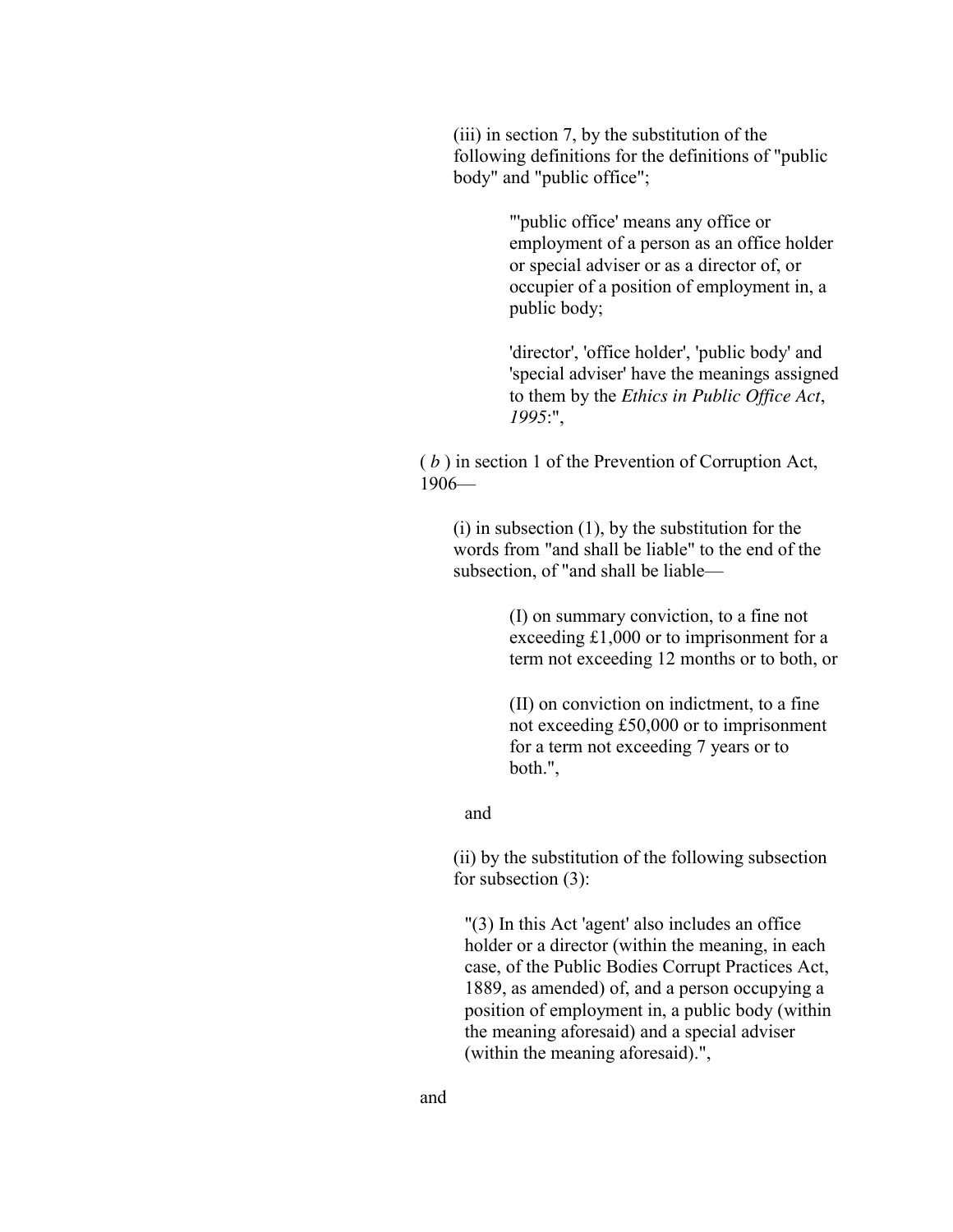( *c* ) in the Prevention of Corruption Act, 1916—

(i) by the deletion of section 1,

(ii) by the substitution of the following section for section 2:

"2.—Where in any proceedings against a person for an offence under the Prevention of Corruption Act, 1906, as amended, or the Public Bodies Corrupt Practices Act, 1889, as amended, it is proved that any money, gift or other consideration has been paid or given to or received by an office holder or special adviser or a director of, or occupier of a position of employment in, a public body by or from a person or agent of a person holding or seeking to obtain a contract from a Minister of the Government or a public body, the money, gift or consideration shall be deemed to have been paid or given and received corruptly as such inducement or reward as is mentioned in such Act unless the contrary is proved.", and

(iii) in section 4, by the substitution of the following subsection for subsections (2) and (3):

"(2) In this Act 'director', 'office holder', 'special adviser' and 'public body' have the meanings assigned to them by the Public Bodies Corrupt Practices Act, 1889, as amended, and 'agent' and 'consideration' have the meanings assigned to them by the Prevention of Corruption Act, 1906, as amended.",

and the said section 1, as amended by this section, of the Public Bodies Corrupt Practices Act, 1889, is set out in the Table to this section.

#### TABLE

1. (1) Every person who shall by himself or by or in conjunction with any other person, corruptly solicit or receive, or agree to receive, for himself, or for any other person, any gift, loan, fee, reward, or advantage whatever as an inducement to, or reward for, or otherwise on account of an office holder or his or her special adviser or a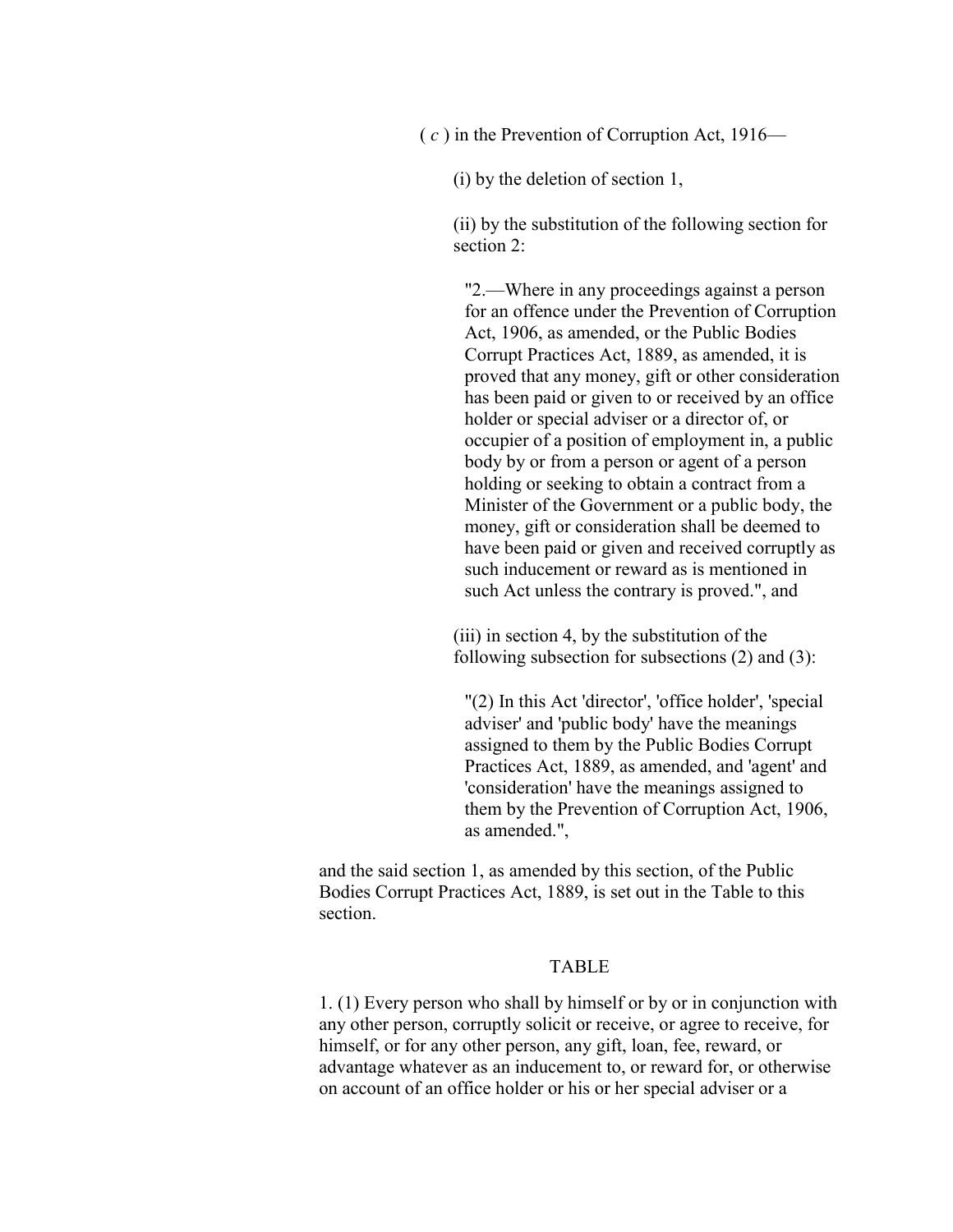director of, or occupier of a position of employment in, a public body as in this Act defined, doing or forbearing to do anything in respect of any matter or transaction whatsoever, actual or proposed, in which the said office holder or public body is concerned, shall be guilty of a misdemeanour.

(2) Every person who shall by himself or by or in conjunction with any other person corruptly give, promise, or offer any gift, loan, fee, reward, or advantage whatsoever to any person, whether for the benefit of that person or of another person, as an inducement to or reward for or otherwise on account of an office older or his or her special adviser or a director of, or occupier of a position of employment in, any public body as in this Act defined, doing or forbearing to do anything in respect of any matter or transaction whatsoever, actual or proposed, in which such office holder or public body as aforesaid is concerned, shall be guilty of a misdemeanour.

*Section 2*.

#### FIRST SCHEDULE

#### PUBLIC BODIES

1. Each of the following shall be a public body for the purposes of this Act:

(1) a Department of State (including, as respects any particular Department of State, any office or body not otherwise standing specified in or under this Schedule in relation to which functions are vested in the Minister of the Government having charge of that Department of State),

(2) the Office of the President,

(3) the Office of the Tánaiste,

(4) the Office of the Attorney General,

(5) the Office of the Comptroller and Auditor General,

(6) the Office of the Ombudsman,

(7) the Office of the Houses of the Oireachtas,

(8) a local authority (within the meaning of the [Local Government](http://www.irishstatutebook.ie/1941/en/act/pub/0023/index.html#zza23y1941)  [Act, 1941](http://www.irishstatutebook.ie/1941/en/act/pub/0023/index.html#zza23y1941)),

(9) a health board,

(10) a body, organisation or group established—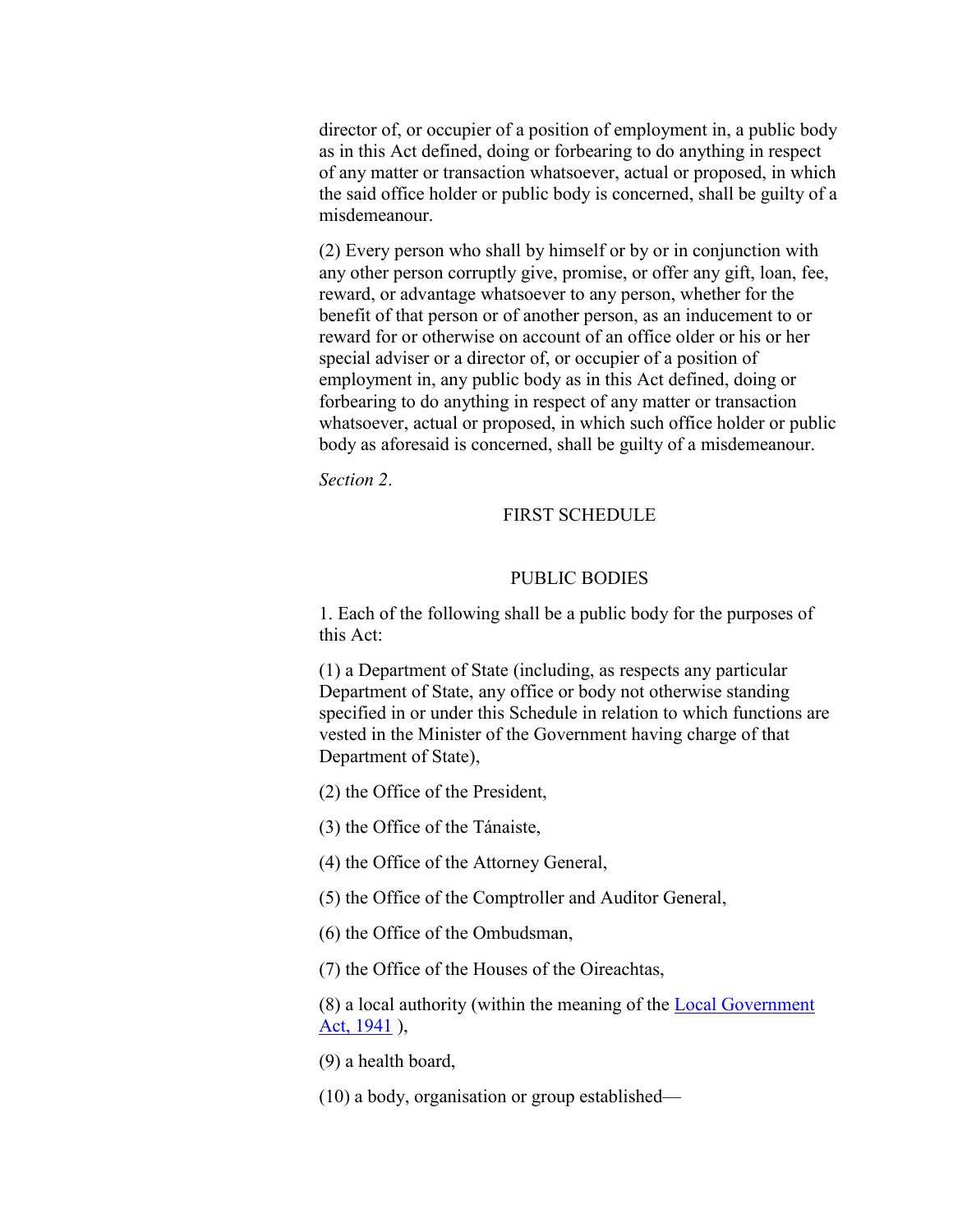( *a* ) by or under any enactment (other than the Companies Acts, 1963 to 1990), or

( *b* ) under the Companies Acts, 1963 to 1990, in pursuance of powers conferred by or under another enactment, and financed wholly or partly by means of moneys provided, or loans made or guaranteed, by a Minister of the Government or the issue of shares held by or on behalf of a Minister of the Government,

(11) a company (within the meaning of the [Companies Act, 1963](http://www.irishstatutebook.ie/1963/en/act/pub/0033/index.html#zza33y1963) ) a majority of the shares in which are held by or on behalf of a Minister of the Government,

(12) any other body, organisation or group appointed by the Government or a Minister of the Government,

(13) any other body, organisation or group financed wholly or partly out of moneys provided by the Oireachtas that stands prescribed for the time being (being a body, organisation or group that, in the opinion of the Minister, ought, in the public interest and having regard to the provisions and spirit of this Act, to be prescribed).

2. (1) In *paragraph 1* "Office", in relation to a person, means the offices in which the administration and business relating to the functions of the person are carried on.

(2) There shall be deemed to be included in *subparagraphs (8)* to *(12)* of *paragraph 1* any subsidiary (within the meaning of the [Companies Act, 1963](http://www.irishstatutebook.ie/1963/en/act/pub/0033/index.html#zza33y1963) ) of a public body specified in those subparagraphs.

*Section 2*.

#### SECOND SCHEDULE

#### REGISTRABLE INTERESTS

1. Each of the following interests shall be a registrable interest for the purposes of this Act:

(1) a remunerated trade, profession, employment, vocation or other occupation of the person concerned (other than that of office holder or member or an occupation to which *Part IV* applies) at any time during the appropriate period, in relation to that person, specified in *section 5 (1)* or *20* the remuneration from which to the person concerned during that period exceeded £2,000,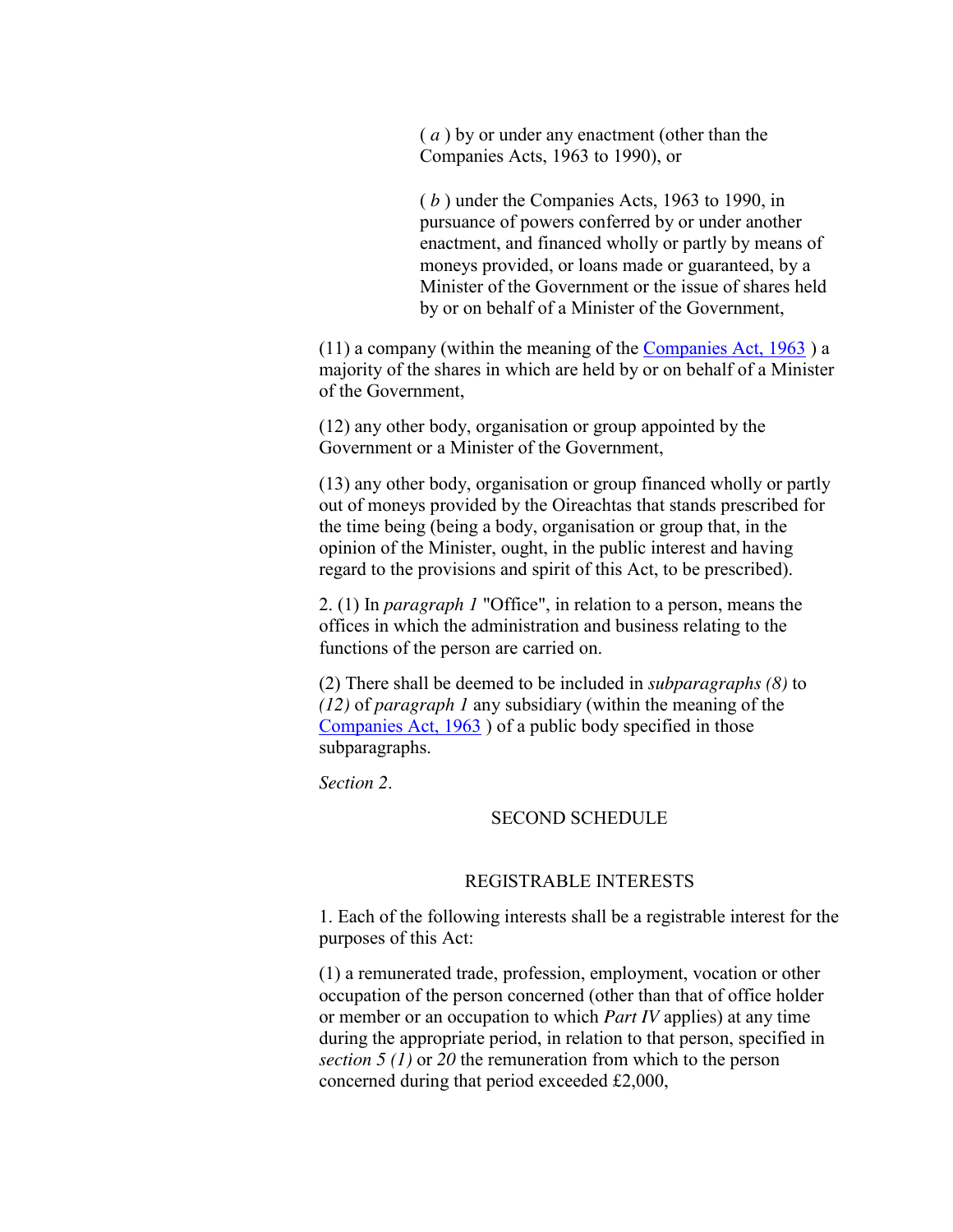(2) a holding by the person concerned of shares in, or bonds or debentures of, or other like investments in, a particular company or other enterprise or undertaking if the aggregate value of the holding exceeded £10,000 at any time during the appropriate period aforesaid,

(3) a directorship or shadow directorship of any company held by the person concerned at any time during the appropriate period aforesaid,

(4) any interest in land of the person concerned, being an interest the value of which exceeded £10,000 at any time during the appropriate period aforesaid, including—

> ( *a* ) the interest of the person in any contract entered into by him or her for the purchase of land, whether or not a deposit or part payment has been made under the contract, and

( *b* ) the interest of the person in—

(i) any option held by him or her to purchase land, whether or not any consideration has been paid in respect thereof, or

(ii) land in respect of which such an option has been exercised by the person but which has not yet been conveyed to the person,

but excluding any interest in land consisting of any private home of the person or of his or her spouse, that is to say, a building or part of a building that is occupied by the person or his or her spouse or a child of the person or of the spouse as a separate dwelling and any garden or other land usually occupied with the dwelling, being land that is subsidiary or ancillary to it, is required for its amenity or convenience and is not being used or developed primarily for commercial purposes,

> (5) ( *a* ) a gift given to the person concerned during the appropriate period aforesaid, but excluding—

(i) a gift given to the person by a relative or friend of the person or of his or her spouse or of a child of the person or his or her spouse for purely personal reasons only, unless the acceptance of the gift by the person could have materially influenced him or her in the performance of his or her functions as a member, office holder, Attorney General, holder of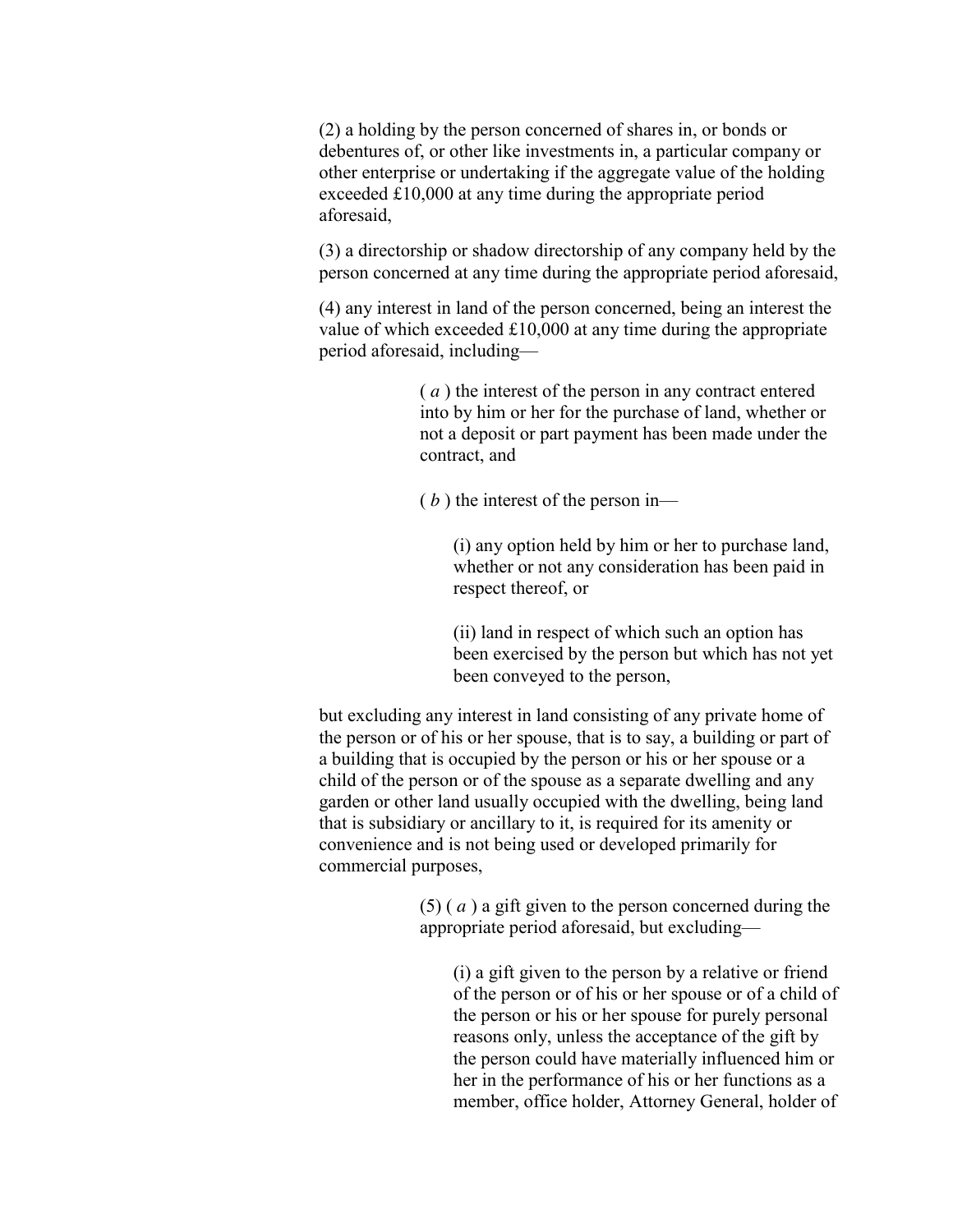a designated directorship, occupier of a designated position or special adviser, and

(ii) a gift given to the person, or gifts given to the person by the same person, during the period aforesaid, as respects which the value, or the aggregate value, of the property the subject of the gift or gifts did not exceed £500 at any time during the period aforesaid,

( *b* ) (i) property supplied or lent or a service supplied to the person, once or more than once by the same person during the period aforesaid, for a consideration or considerations or at a price or prices less than the commercial consideration or considerations or the commercial price or prices by more than £500, and

(ii) property lent or a service supplied to the person, once or more than once by the same person during the period aforesaid, free of charge if the commercial consideration or considerations or the commercial price or prices was or were more than £500,

other than property supplied or lent or a service supplied to a person by a relative or friend of the person or of his or her spouse or of a child of the person or of his or her spouse where such supply or loan was in the nature of a gift to the person and for personal reasons only unless the acceptance of the property or loan or the service by the person could have materially influenced him or her in the performance of his or her functions as a member, office holder, Attorney General, holder of a designated directorship, occupier of a designated position, or special adviser,

(6) travel facilities, living accommodation, meals or entertainment supplied during the appropriate period aforesaid to the person concerned free of charge or at a price that was less than the commercial price or prices, but excluding—

> ( *a* ) travel facilities, living accommodation, meals or entertainment provided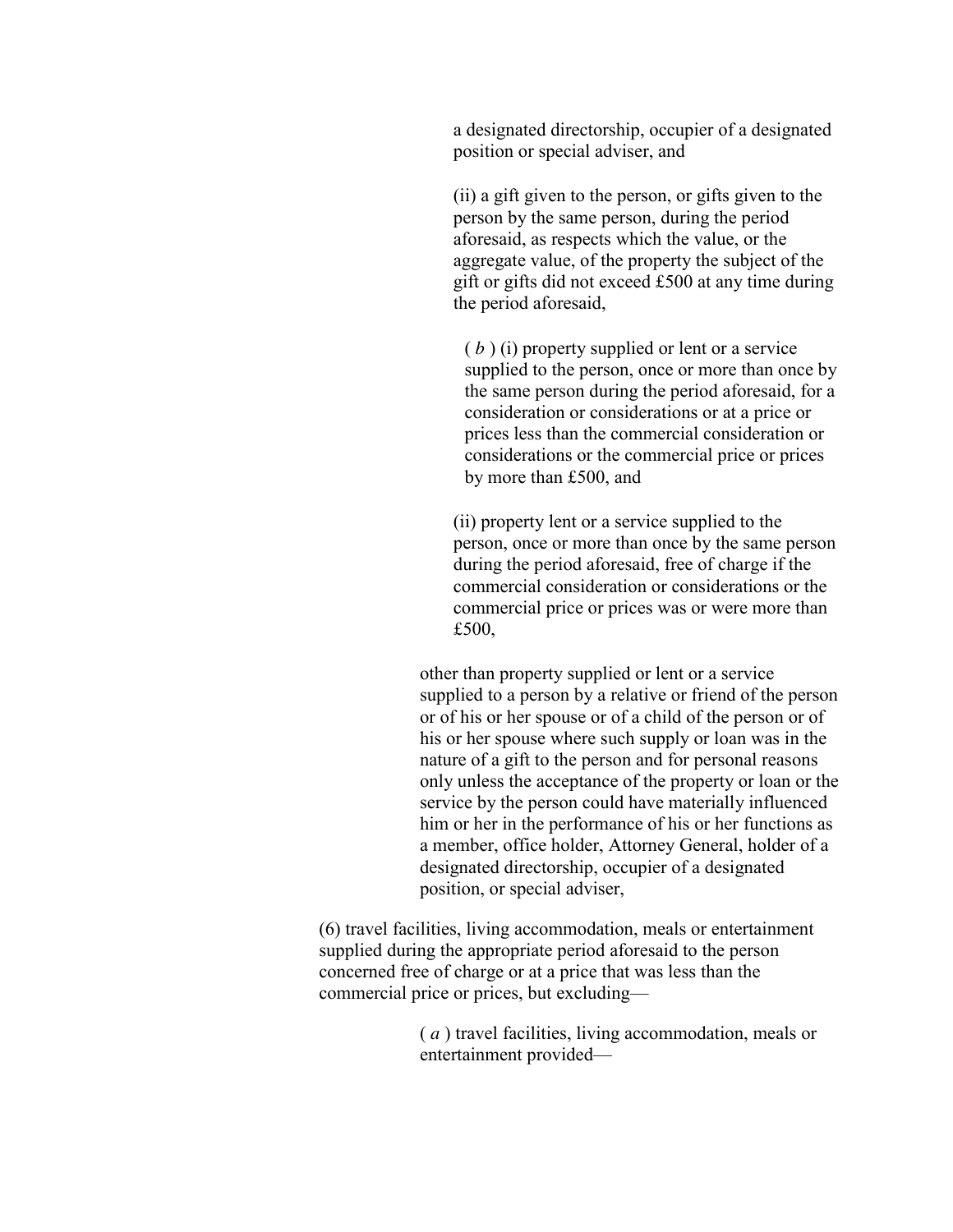(i) within the State, or

(ii) in the course and for the purpose of—

(I) the performance of the functions of the person as a member, office holder, holder of a designated directorship, occupier of a designated position or special adviser, or

(II) the trade, profession, employment, vocation or other occupation (other than an occupation specified in *subclause (I)*) of the person,

or

(iii) in the case of a member, by the Inter Parliamentary Union (or such other (if any) similar bodies as may be specified by the Committee in guidelines published by it under *section 12*) or any organisation of states or governments of which the State or the Government is a member or a body of or associated with any such body or organisation,

( *b* ) travel facilities, living accommodation, meals or entertainment supplied to the person by a relative or friend of the person or of his or her spouse or of a child of the person or his or her spouse where such supply was in the nature of a gift given to the person for personal reasons only, unless the acceptance by the person of such facilities, accommodation, meals or entertainment might reasonably be seen to have been capable of influencing him or her in the performance of his or her functions as a member, office holder, Attorney General, holder of a designated directorship, occupier of a designated position or special adviser,

( *c* ) travel facilities, living accommodation, meals or entertainment supplied to the person, once or more than once by the same person during the period aforesaid, free of charge if the commercial price, or the aggregate of the commercial prices, of the facilities, accommodation, meals or entertainment did not exceed £500, or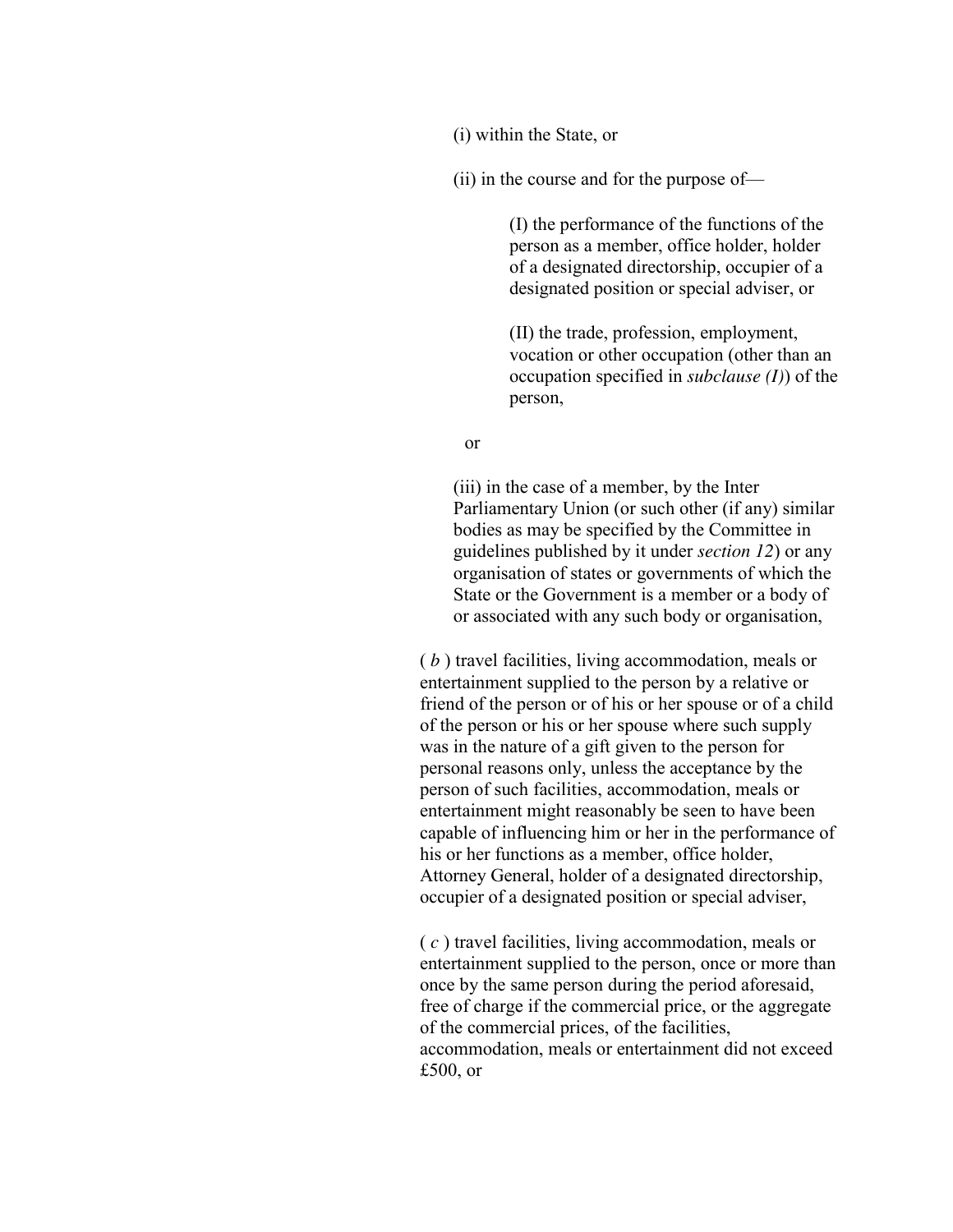( *d* ) travel facilities, living accommodation, meals or entertainment supplied to the person, once or more than once by the same person during the period aforesaid, at a price or prices less than the commercial price or prices by not more than £500,

(7) a remunerated position held by the person concerned as a political or public affairs lobbyist, consultant or adviser during the appropriate period aforesaid,

(8) any contract to which the person concerned was a party or was in any other way, directly or indirectly, interested for the supply of goods or services to a Minister of the Government or a public body during the appropriate period aforesaid if the value of the goods or services supplied during the period aforesaid exceeded £5,000 or, in case other goods or services were supplied under such a contract as aforesaid to a Minister of the Government or a public body during the period aforesaid, if the aggregate of their value and the value aforesaid exceeded £5,000.

2. (1) In *paragraph 1 (2)*, "holding" does not include money in a current, deposit or other similar account with a financial institution.

(2) In *paragraph 1 (3)*, "shadow directorship" means the position held by a person who is a shadow director within the meaning of the Companies Acts, 1963 to 1990, or, in the case of a public body that is not a company (within the meaning of the [Companies Act, 1963](http://www.irishstatutebook.ie/1963/en/act/pub/0033/index.html#zza33y1963) ) and is specified *in subparagraph (8)*, *(9)*, *(10)*, *(11)* or *(12)*, or stands prescribed for the purposes of *subparagraph (13)*, of *paragraph 1* of the *First Schedule*, the position held by a person in accordance with whose instructions or directions the members of the body or the members of the board or other body that controls, manages or administers that body are accustomed to act.

### ACTS REFERRED TO

| <b>Capital Acquisitions Tax Act, 1976</b> | 1976,  |
|-------------------------------------------|--------|
|                                           | No. 7  |
| <b>Civil Service Commissioners Act.</b>   | 1956,  |
| 1956                                      | No. 45 |
| Civil Service Regulation Acts, 1956       |        |
| and 1958                                  |        |
| Companies Acts, 1963 to 1990              |        |